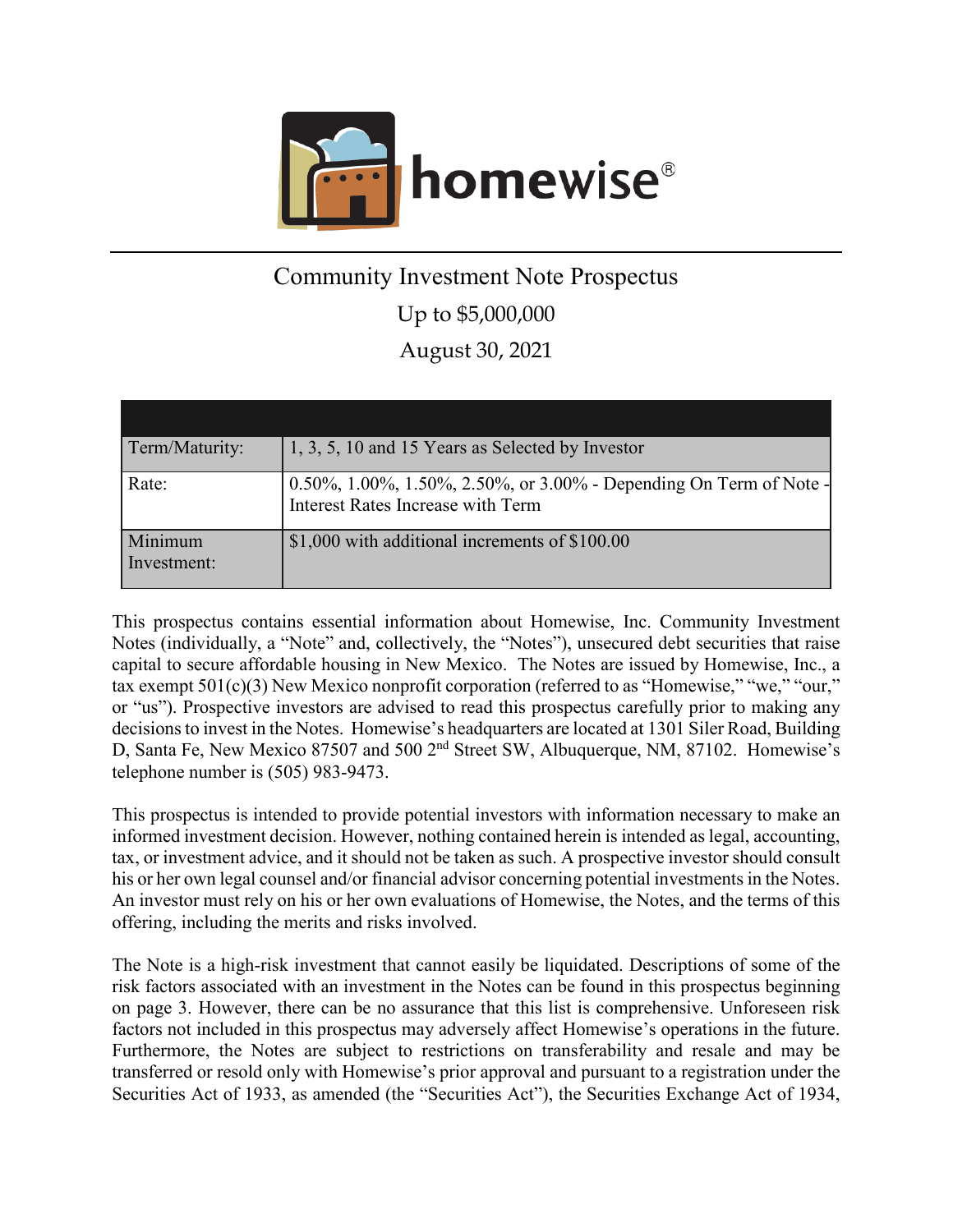as amended (the "Exchange Act") and applicable state securities laws, or pursuant a valid exemption therefrom. Investors should be aware that they may be required to bear the financial risks of a high-risk investment for an indefinite period of time and should expect to hold the Note until maturity.

The repayment of the funds of any prospective purchaser is dependent upon the financial condition of Homewise. From a financial point of view, the Notes should not be a primary investment in relation to the overall size of an investor's portfolio. An investor in the Notes should be able to lose up to his or her entire investment without suffering financial hardship. Investors are encouraged to consider the concept of investment diversification when determining the amount of Notes that would be appropriate for them in relation to their overall investment portfolio and personal financial needs.

A date has not been set for the termination of this offering. Homewise reserves the right to suspend the sale of the Notes for a period of time or to reject any specific Subscription Agreement, with or without a reason. Homewise may accept subscriptions for less than the minimum amount specified in its sole discretion. Payment from each investor is due upon or before acceptance of the Subscription Agreement from the investor.

The expenses of this offering are paid from our operating funds. This offering is not underwritten and no commissions are paid for the sale of the Notes. As a result, we receive 100% of the proceeds from this offering. We offer and sell the Notes only through our officers and employees and there are no outside selling agents involved in this offering. See the "Distribution" section of this prospectus, beginning on page [22.](#page-26-0)

This prospectus contains all of the representations by Homewise concerning this offering. Investors are advised to read this prospectus and the Subscription Agreement form carefully prior to making any decision to purchase the Notes. Investors are cautioned not to rely on any information not expressly set forth in this prospectus. No person has been authorized to give any information or to make any representation in connection with this offering other than those contained in this prospectus, and if given or made, such information or representations must not be relied upon as having been made by Homewise.

THE NOTES ARE BEING OFFERED UNDER AN EXEMPTION FROM FEDERAL REGISTRATION PURSUANT TO SECTION 3(A)(4) OF THE SECURITIES ACT AND SECTION 3(C)(10) OF THE INVESTMENT COMPANY ACT OF 1940, AS AMENDED (THE "INVESTMENT COMPANY ACT"). THE SECURITIES AND EXCHANGE COMMISSION HAS NOT MADE AN INDEPENDENT DETERMINATION THAT THESE SECURITIES ARE EXEMPT FROM REGISTRATION. THE NOTES ARE NOT EXEMPT IN EVERY JURISDICTION IN THE UNITED STATES; SOME JURISDICTIONS' SECURITIES LAWS (THE "BLUE SKY LAWS") MAY REQUIRE A FILING AND A FEE TO SECURE THE NOTES' EXEMPTION FROM REGISTRATION. THE NOTES WILL NOT BE LISTED ON ANY SECURITIES EXCHANGE.

INVESTORS SHOULD CAREFULLY READ THIS PROSPECTUS IN CONJUNCTION WITH THE DISCLOSURES IN THE COMMUNITY INVESTMENT NOTE SUBSCRIPTION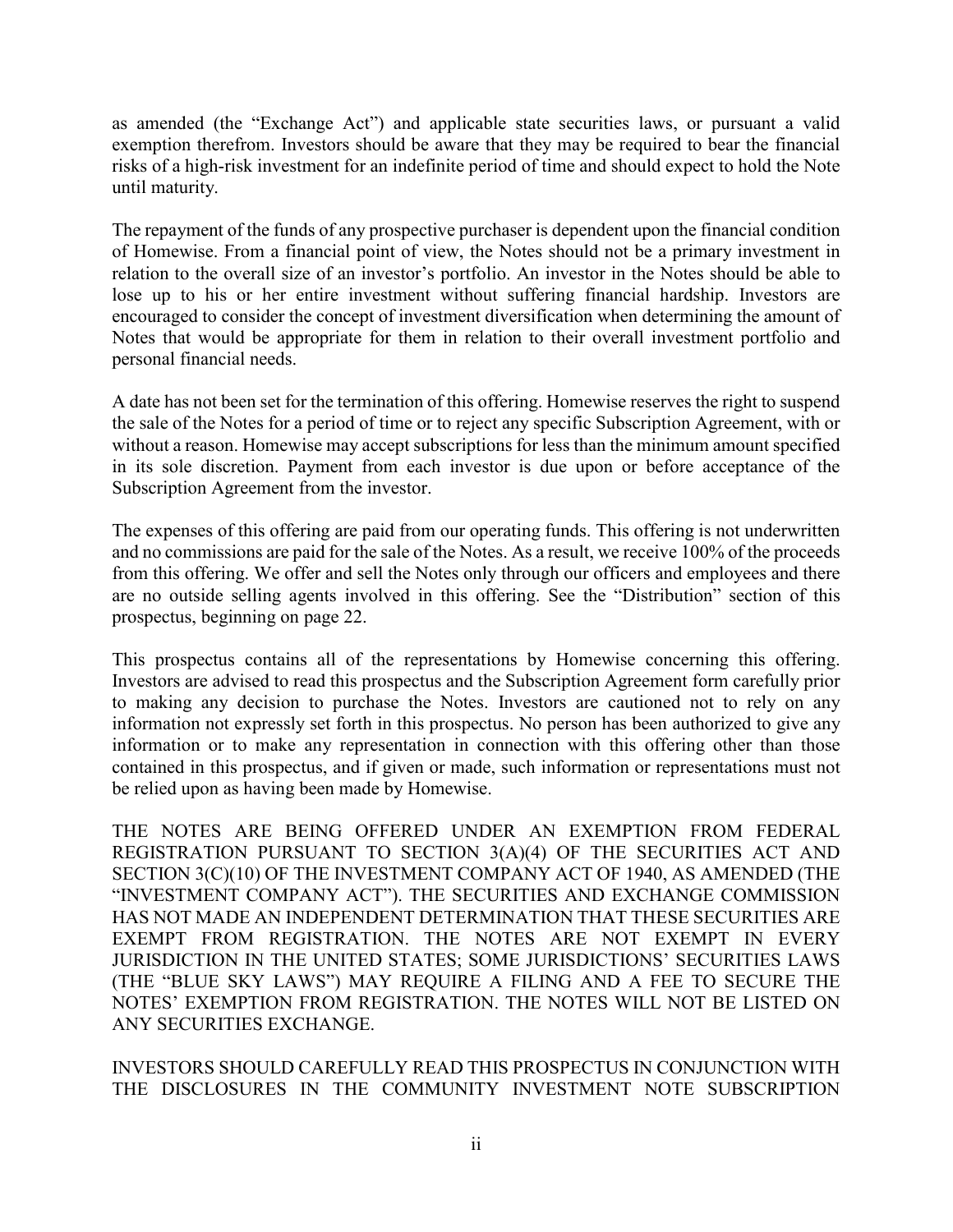AGREEMENT FORM FOUND IN APPENDIX B BEFORE INVESTING. THIS FORM MAY ALSO BE OBTAINED FREE OF CHARGE BY CONTACTING HOMEWISE USING THE CONTACT INFORMATION PROVIDED IN THIS PROSPECTUS.

THIS PROSPECTUS DOES NOT CONSTITUTE AN OFFER TO SELL OR THE SOLICITATION OF AN OFFER TO BUY FROM ANY PERSON IN ANY STATE OR ANY OTHER POLITICAL JURISDICTION IN WHICH SUCH OFFER OR SOLICITATION MAY NOT LAWFULLY BE MADE. FEDERAL AND STATE SECURITIES LAWS MAY AFFECT HOMEWISE'S ABILITY TO CONTINUE TO SELL NOTES IN CERTAIN STATES.

THESE SECURITIES HAVE NOT BEEN RECOMMENDED BY ANY FEDERAL OR STATE SECURITIES COMMISSION OR REGULATORY AUTHORITY. FURTHERMORE, THE FOREGOING AUTHORITIES HAVE NOT DETERMINED THE ACCURACY, ADEQUACY, TRUTHFULNESS, OR COMPLETENESS OF THIS DOCUMENT AND HAVE NOT PASSED UPON THE MERIT OR VALUE OF THESE SECURITIES, OR APPROVED, DISAPPROVED OR ENDORSED THE OFFERING. ANY REPRESENTATION TO THE CONTRARY IS A CRIMINAL OFFENSE.

THE NOTES ARE NOT AND WILL NOT BE INSURED OR GUARANTEED BY ANY BANK, THE FEDERAL DEPOSIT INSURANCE COMPANY (FDIC), THE SECURITIES INVESTMENT PROTECTION CORPORATION (SIPC), OR ANY OTHER AGENCY. THE PAYMENT OF PRINCIPAL AND INTEREST TO AN INVESTOR IN THE NOTES IS DEPENDENT UPON OUR FINANCIAL CONDITION AND OPERATIONS. ANY PROSPECTIVE INVESTOR IS ENTITLED TO REVIEW OUR FINANCIAL STATEMENTS, WHICH SHALL BE FURNISHED AT ANY TIME DURING BUSINESS HOURS UPON REQUEST.

THESE SECURITIES ARE BEING OFFERED PURSUANT TO SECTION 3(A)(4) OF THE SECURITIES ACT, WHICH EXEMPTS FROM THE REGISTRATION PROVISIONS OF THE SECURITIES ACT "ANY SECURITY ISSUED BY A PERSON ORGANIZED AND OPERATED EXCLUSIVELY FOR . . . CHARITABLE . . . PURPOSES AND NOT FOR PECUNIARY PROFIT, AND NO PART OF THE NET EARNINGS OF WHICH INURES TO THE BENEFIT OF ANY PERSON, PRIVATE STOCK- HOLDER OR INDIVIDUAL . . . .".THESE SECURITIES ARE BEING OFFERED PURSUANT TO NEW MEXICO STATUTES SECTION 58-13B-201(G), WHICH EXEMPTS FROM REGISTRATION UNDER THE NEW MEXICO UNIFORM SECURITIES ACT "A SECURITY ISSUED BY A PERSON ORGANIZED AND OPERATED EXCLUSIVELY FOR . . . CHARITABLE . . . PURPOSES . . . , AND NOT FOR PECUNIARY PROFIT, NO PART OF THE NET EARNINGS OF WHICH INURES TO THE BENEFIT OF A PRIVATE STOCK- HOLDER OR OTHER PERSON . . . ."

IN MAKING AN INVESTMENT DECISION, INVESTORS MUST RELY ON THEIR OWN EXAMINATION OF HOMEWISE AND THE TERMS OF THE OFFERING, INCLUDING THE DISCLOSURE, MERITS, AND RISKS INVOLVED. INVESTORS ARE ENCOURAGED TO CONSIDER THE CONCEPT OF INVESTMENT DIVERSIFICATION WHEN DETERMINING THE AMOUNT OF THE NOTES THAT WOULD BE APPROPRIATE FOR THEM IN RELATION TO THEIR OVERALL INVESTMENT PORTFOLIO AND PERSONAL FINANCIAL NEEDS.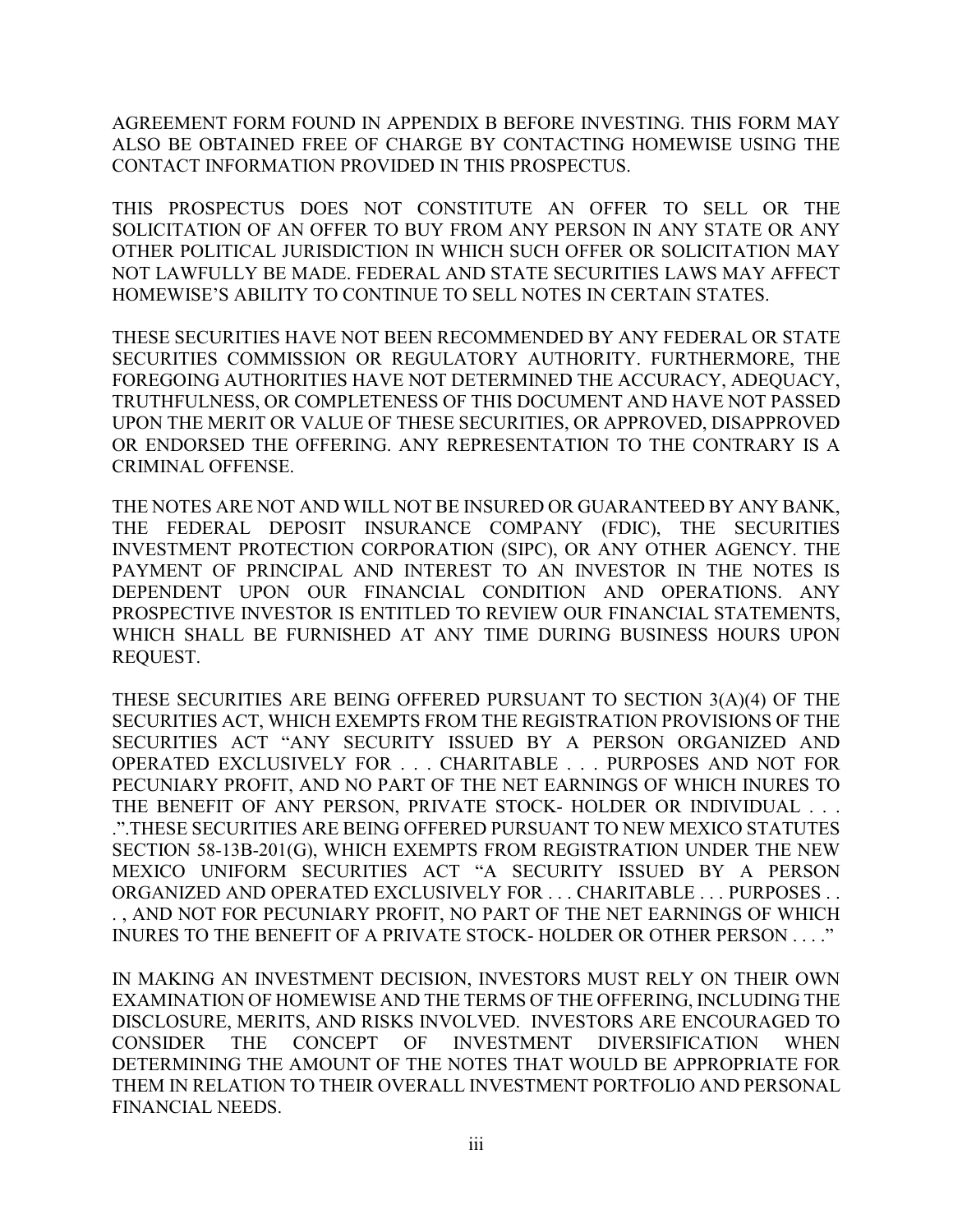# <span id="page-3-0"></span>**STATE SPECIFIC INFORMATION**

# **FOR RESIDENTS OF OREGON AND CALIFORNIA ONLY**

In order to remain in compliance with policies established within Oregon and California, automatic rollover at maturity (as discussed on page [23\)](#page-27-0) will not be offered to Note holders residing in these states. Homewise will require positive affirmation from Oregon and California Note holders at or prior to the maturity of their investment, and in the absence of such positive affirmation the Note will be closed and the principal of the Note, together with any interest payable, will be returned to the investor.

# **FOR RESIDENTS OF WASHINGTON ONLY**

In Washington, these securities are offered or sold only (i) to persons who, prior to their solicitation for the purchase of the securities, were members of, or contributors to, or listed as participants in, Homewise or their relatives, (ii) to institutional investors, (iii) to existing security holders or (iv) pursuant to other applicable exemption under RCW 21.20.310 or 21.20.320.

"Relatives" include a member's spouse and the following relatives of the member or the member's spouse: parents, grandparents, natural or adopted children, aunts and uncles and first cousins.

"Institutional investor" includes a bank, savings institution, trust company, insurance company, investment company as defined in the Investment Company Act of 1940, pension or profit-sharing trust, or other financial institution or a broker-dealer, whether the purchaser is acting for itself or in some fiduciary capacity. "Institutional investor" also includes (a) a corporation, business trust, or partnership, or wholly owned subsidiary of such an entity, which has been operating for at least 12 months and which has a net worth on a consolidated basis of at least \$10 million as determined by the entity's most recent audited financial statements, such statements to be dated within 16 months of the sale of the securities; (b) any tax-exempt entity under Section  $501(c)(3)$  of the Internal Revenue Code of 1986 which has a total endowment or trust funds of \$5 million or more according to its most recent audited financial statements, such statements to be dated within 16 months of the sale of the securities; and (c) any wholly-owned subsidiary of a bank, savings institution, insurance company, or investment company as defined by the Investment Company Act of 1940. "Institutional investor" does not include a natural person, individual retirement account (IRA), Keogh account, or other self-directed pension plan.

ANY PROSPECTIVE PURCHASER IS ENTITLED TO REVIEW FINANCIAL STATEMENTS OF THE ISSUER WHICH SHALL BE FURNISHED UPON REQUEST. THE RETURN OF THE FUNDS OF THE PURCHASE IS DEPENDENT UPON THE FINANCIAL CONDITION OF THE ORGANIZATION. RECEIPT OF NOTICE OF EXEMPTION BY THE WASHINGTON ADMINISTRATOR OF SECURITIES DOES NOT SIGNIFY THAT THE ADMINISTRATOR OF SECURITIES HAS APPROVED OR RECOMMENDED THESE SECURITIES, NOR THAT THE ADMINISTRATOR HAS PASSED UPON THE OFFERING. ANY REPRESENTATION TO THE CONTRARY IS A CRIMINAL OFFENSE.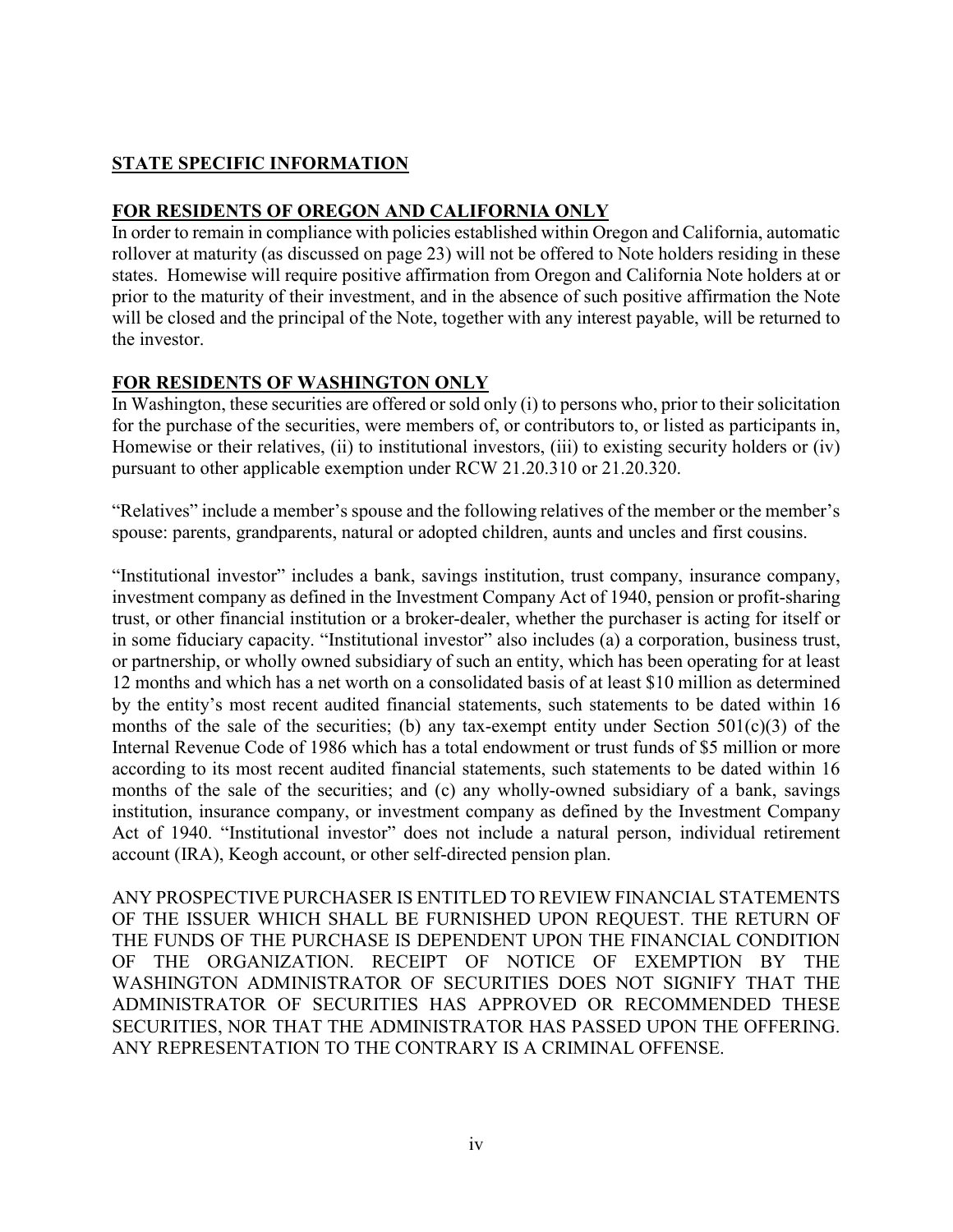# **TABLE OF CONTENTS**

- Appendix  $A -$ Consolidated Financial Statements of Homewise, Inc. for the years ended March 31, 2021, 2020, and 2019.
- Appendix B-Subscription Agreement Form
- Appendix C Form of Note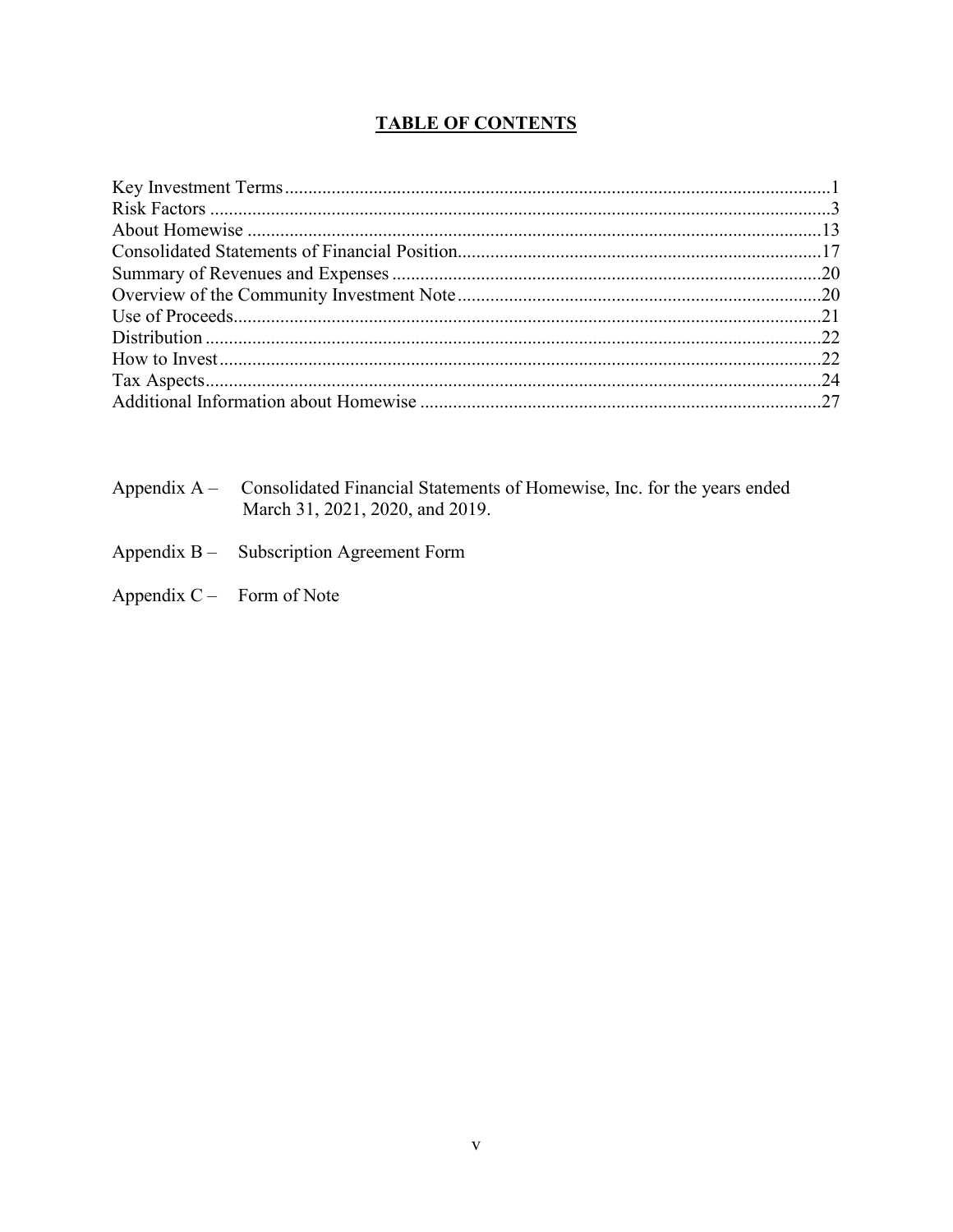# KEY INVESTMENT TERMS

<span id="page-5-0"></span>

| <b>Issuer:</b>                                            | Homewise, Inc., a New Mexico nonprofit corporation that<br>is a tax-exempt $501(c)(3)$ public charity.                                                                                                                                                                                                                                                                                                                                                                                                                |  |  |  |
|-----------------------------------------------------------|-----------------------------------------------------------------------------------------------------------------------------------------------------------------------------------------------------------------------------------------------------------------------------------------------------------------------------------------------------------------------------------------------------------------------------------------------------------------------------------------------------------------------|--|--|--|
| <b>Securities</b><br>Offered:                             | Up to \$5,000,000 of unsecured Notes constituting general<br>obligation debt of the Issuer.                                                                                                                                                                                                                                                                                                                                                                                                                           |  |  |  |
| <b>Authorized</b><br><b>Denominations:</b>                | Minimum investments of \$1,000 with increases in<br>increments of \$100.                                                                                                                                                                                                                                                                                                                                                                                                                                              |  |  |  |
| <b>Term of</b><br><b>Investments:</b>                     | Notes may be purchased for terms of 1, 3, 5, 10 and 15<br>years.                                                                                                                                                                                                                                                                                                                                                                                                                                                      |  |  |  |
| <b>Interest Rates</b><br>and Payment<br><b>Options:</b>   | Interest rates range from 0.50% to 3.00% depending on the<br>maturity selected. Interest rates increase with term.                                                                                                                                                                                                                                                                                                                                                                                                    |  |  |  |
| <b>Offering</b><br>Period:                                | No termination date has been set for this offering.                                                                                                                                                                                                                                                                                                                                                                                                                                                                   |  |  |  |
| <b>Rating:</b>                                            | The Notes have not been rated.                                                                                                                                                                                                                                                                                                                                                                                                                                                                                        |  |  |  |
| Use of<br><b>Proceeds:</b>                                | Proceeds of the offering will be used for Homewise's<br>general corporate purposes. Homewise's mission is to<br>help create successful homeowners and strengthen<br>neighborhoods so that individuals and families can<br>improve their long-term financial wellbeing and quality of<br>life. Homewise provides financial counseling, property<br>development, government program administration, fixed-<br>rate mortgages, home improvement loans, refinance loans,<br>real estate sales, and community development. |  |  |  |
| <b>Distribution</b><br>and<br>Administration<br>of Notes: | The Notes will be offered by Homewise through our Chief<br>Executive Officer, President and/or our Chief Financial<br>Officer depending on the state where the investor is<br>located.                                                                                                                                                                                                                                                                                                                                |  |  |  |
| <b>Interest</b><br>Accrual:                               | Interest begins to accrue upon the date that investor funds<br>are received. Accruals are calculated on the basis of twelve<br>30-day months and a 360 day year                                                                                                                                                                                                                                                                                                                                                       |  |  |  |
| <b>Ranking:</b>                                           | The Notes constitute unsecured general obligations of<br>Homewise. Homewise has secured obligations that rank<br>senior to the Notes and has other unsecured general<br>obligations of equal rank with the Notes.                                                                                                                                                                                                                                                                                                     |  |  |  |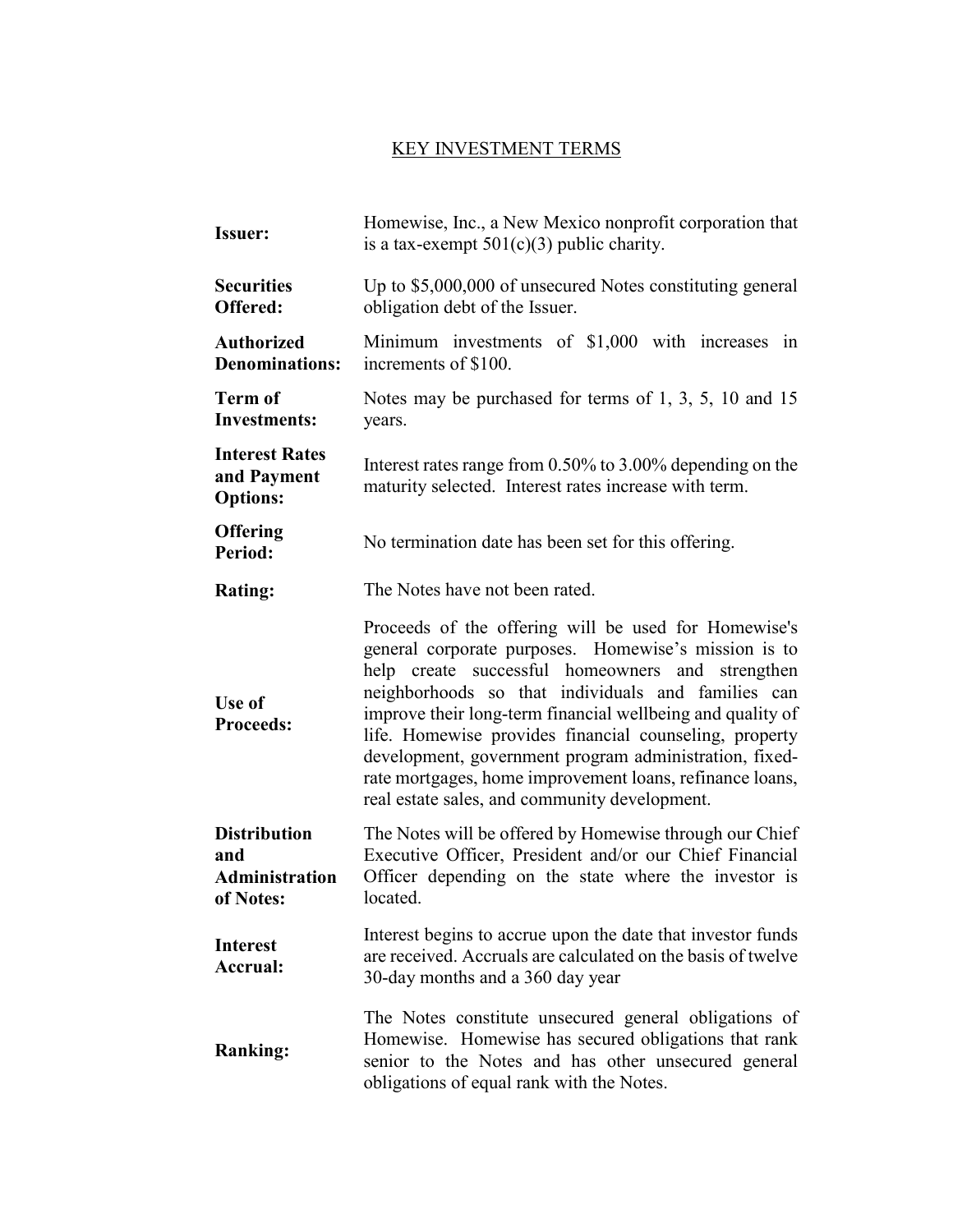| <b>Redemption at</b><br>Investor's<br><b>Request:</b> | Not available.                                                                                                                                                                                                                                                                         |  |  |  |
|-------------------------------------------------------|----------------------------------------------------------------------------------------------------------------------------------------------------------------------------------------------------------------------------------------------------------------------------------------|--|--|--|
| <b>Redemption at</b><br>Homewise's<br>Option          | Homewise may, at its election, call and redeem any or all<br>of the Notes in whole or in part at any time prior to<br>maturity at a price of the principal amount redeemed plus<br>any accrued and unpaid interest calculated on a 30/360 day<br>basis.                                |  |  |  |
| Renewal<br><b>Options:</b>                            | If permitted by the Note holder's state of residency, a Note<br>holder may elect to automatically renew Notes upon<br>maturity at the interest rate prevailing in the current<br>prospectus at the maturity date, for a term closest in<br>duration to the term of the maturing Notes. |  |  |  |
| <b>Covenants:</b>                                     | The Notes are not subject to any indenture or other<br>covenant.                                                                                                                                                                                                                       |  |  |  |
| <b>Risk Factors:</b>                                  | Investment in the Notes carries risks. Please see "Risk"<br>Factors" section in this prospectus beginning on page 3.                                                                                                                                                                   |  |  |  |
| <b>Tax Aspects:</b>                                   | The purchase of Notes by an investor is not deductible for<br>federal tax purposes. Any interest accrued on the Notes is<br>Please see "Tax Aspects" section in this<br>taxable.<br>prospectus, beginning on page 24, for further information.                                         |  |  |  |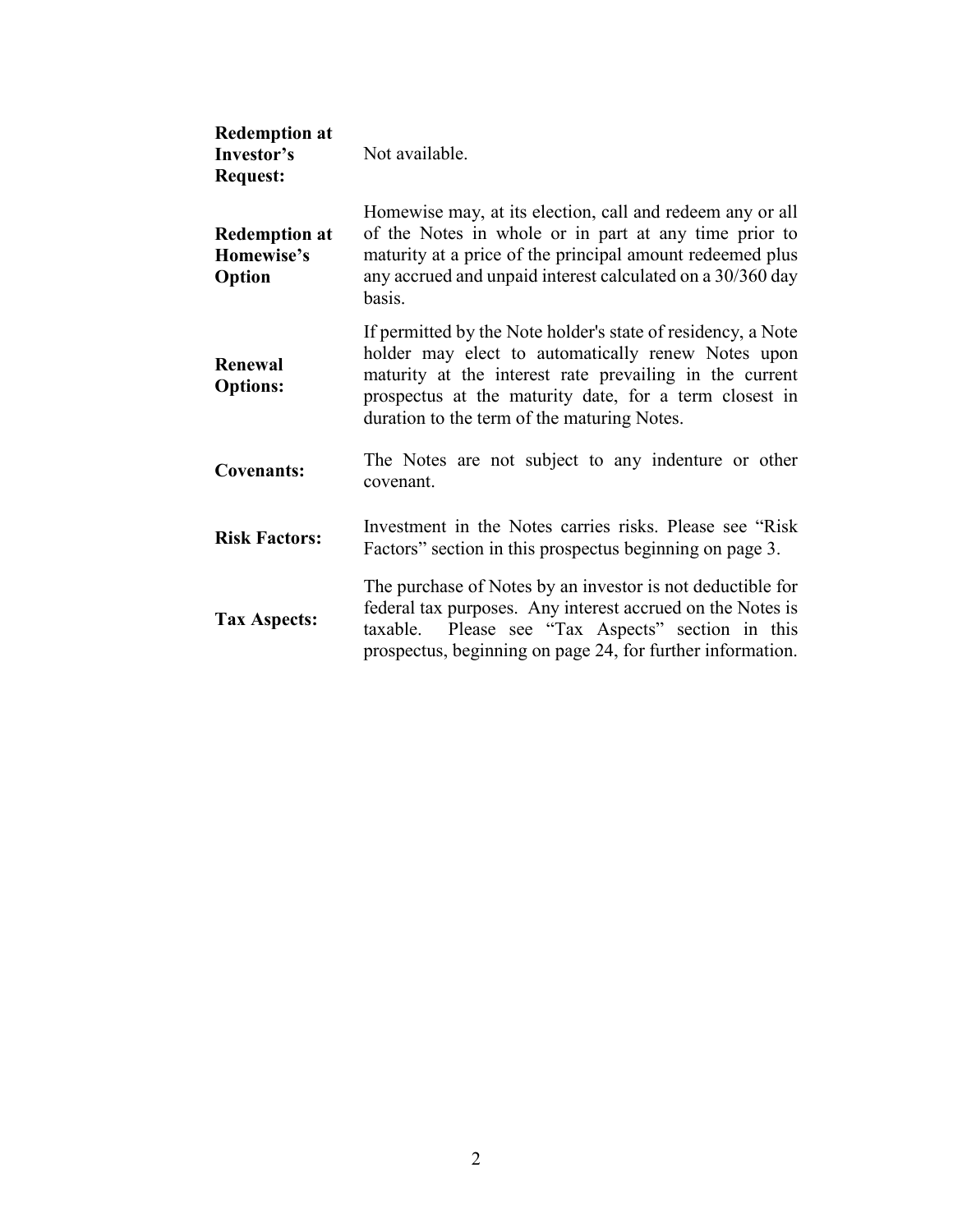## <span id="page-7-0"></span>**Risk Factors**

*An investment in the Notes involves various material risks, including the loss of principal. Prior to any investment, and in consultation with their financial and legal advisors, investors should carefully consider, among other matters, the following risk factors. There can be no assurance that the following list of risks associated with an investment in a Note is comprehensive. Additional risks not presently known to Homewise or that are currently deemed immaterial could also materially and adversely affect Homewise's financial condition, results of operations, business, and prospects.*

## **General**

The discussion herein of risks is not intended as dispositive, comprehensive or definitive, but rather is to summarize certain matters that could affect payment of principal of and interest on the Notes. The order in which such risks are presented does not necessarily reflect the relative importance of such risks or the likelihood that any of the events or circumstances described below will occur or exist.

#### **Risks Associated with COVID-19 Pandemic**

The outbreak of the novel coronavirus, COVID-19, significantly disrupted societal operations, the economy and financial markets in the United States and globally. The unprecedented nature of the pandemic and the uncertainty and fluidity of this situation precludes any prediction as to its ultimate adverse impact, the coronavirus outbreak represents a material uncertainty and risk with respect to our activities, financial condition, results of operations and/or cash flows. Please see Note 19 to our audited financial statements for the year ending March 31, 2021, as well "Impact of the COVID-19 Pandemic," below, for more information concerning the impact of COVID-19 on our operations.

The lingering effects of the COVID-19 pandemic and the possibility of secondary outbreaks of any variants may cause Homewise to experience adverse consequences that have yet to materialize, including, among other risks, a material increase in requests for payment extensions from our borrowers; a material adverse impact on the financial condition of our borrowers, making it more difficult for our borrowers to repay loans and/or requiring us to increase our allowance for loan and lease losses; a decreased demand for new loans; a decrease in housing values in New Mexico, which could cause the value of collateral securing our loans to decrease; an unusually large number of our investors electing not to renew their Notes upon maturity and/or a decline in sales of new Notes; less productive operations due to our personnel missing work; negative impact on our ability to access capital on attractive terms or at all; and/or a decrease in our liquidity. These effects could have a material adverse impact on our business, financial condition, results of operations and/or cash flows, which could negatively affect our ability to meet our payment obligations under the Notes.

#### **Risk Level of Unsecured, Uninsured Investments; No Trust Indenture or Sinking Fund**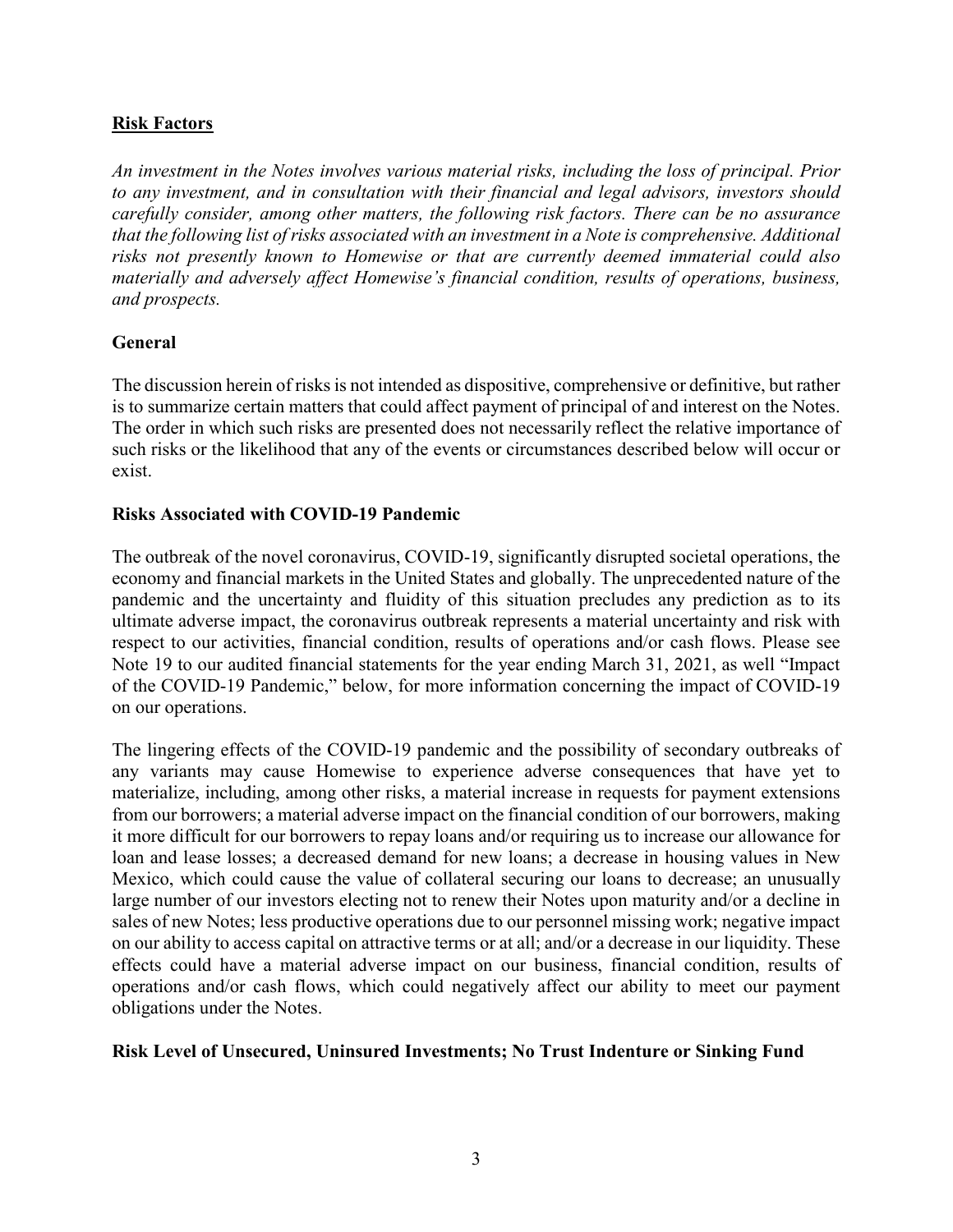The Notes are unsecured general obligations of Homewise and are not deposits or obligations of, or guaranteed or endorsed by, any bank or other party. You will not be a secured creditor of Homewise or have priority recourse against any of our assets. You must depend solely upon our financial condition and operations for repayment of principal and interest. Homewise has other outstanding unsecured general obligations, as well as secured obligations. Please see Note 10 to our Audited Financial Statements, which are included as an Appendix to this Prospectus, for details regarding our borrowed indebtedness, including outstanding amounts, security, interest rates, and lenders.

The Notes are not insured by any federal or state agency, including the FDIC or SIPC. Payment of principal and interest will depend solely upon the financial condition of Homewise. Without such insurance or protection, an investment in our Notes is subject to investment risks, including the potential to lose the entire principal amount you invest.

No sinking fund or other similar deposit has been or will be established by Homewise to secure repayment of the principal of the Notes or to secure payment of accrued interest. As a result, our ability to repay the principal and interest on the Notes will depend on the success of our operations and the availability of other capital.

Additionally, no trust indenture has been or will be established to provide for the repayment of the Notes and no trustee has been or will be appointed. Debt, such as the obligations represented by the Notes, is often issued pursuant to a trust indenture, such as the type required for many debt offerings by the Trust Indenture Act of 1939. These indentures provide covenants and procedures to protect debt owners and appoint a trustee to act for the benefit of all debt holders, to exercise their remedies collectively, and to protect their interests. However, the Notes issued pursuant to this prospectus are not currently governed by any indenture and there is no trustee. The Notes are being issued pursuant to an exemption from the Trust Indenture Act, and the provisions of that Act designed to protect debt owners are not applicable to our Note holders. No trustee monitors our affairs on behalf of Note holders, no agreement provides for joint action by Note holders in the event we default on the Notes and you do not have the other protections a trust indenture would provide. Accordingly, in the event of a default under the Notes, each holder will have to seek available remedies on an individual basis, which is likely to be expensive and may not be economically practicable. Other than our covenant to pay principal and interest, we are making only limited covenants, representations or warranties to investors.

Therefore, the relative risk level may be higher for the Notes than for other similar securities for which a trust indenture or sinking fund is established.

#### **Payment of Debt Service; Revenue Sources**

Payment of the Notes depends on the ability of Homewise to generate revenues or raise capital sufficient to cover debt service on the Notes and all other indebtedness of Homewise while meeting its operating expenses and other cash requirements. No representation can be made or assurance given that revenues will be realized by Homewise in amounts sufficient to make the payments necessary to meet the obligations of Homewise and to make debt service payments on the Notes as they become due.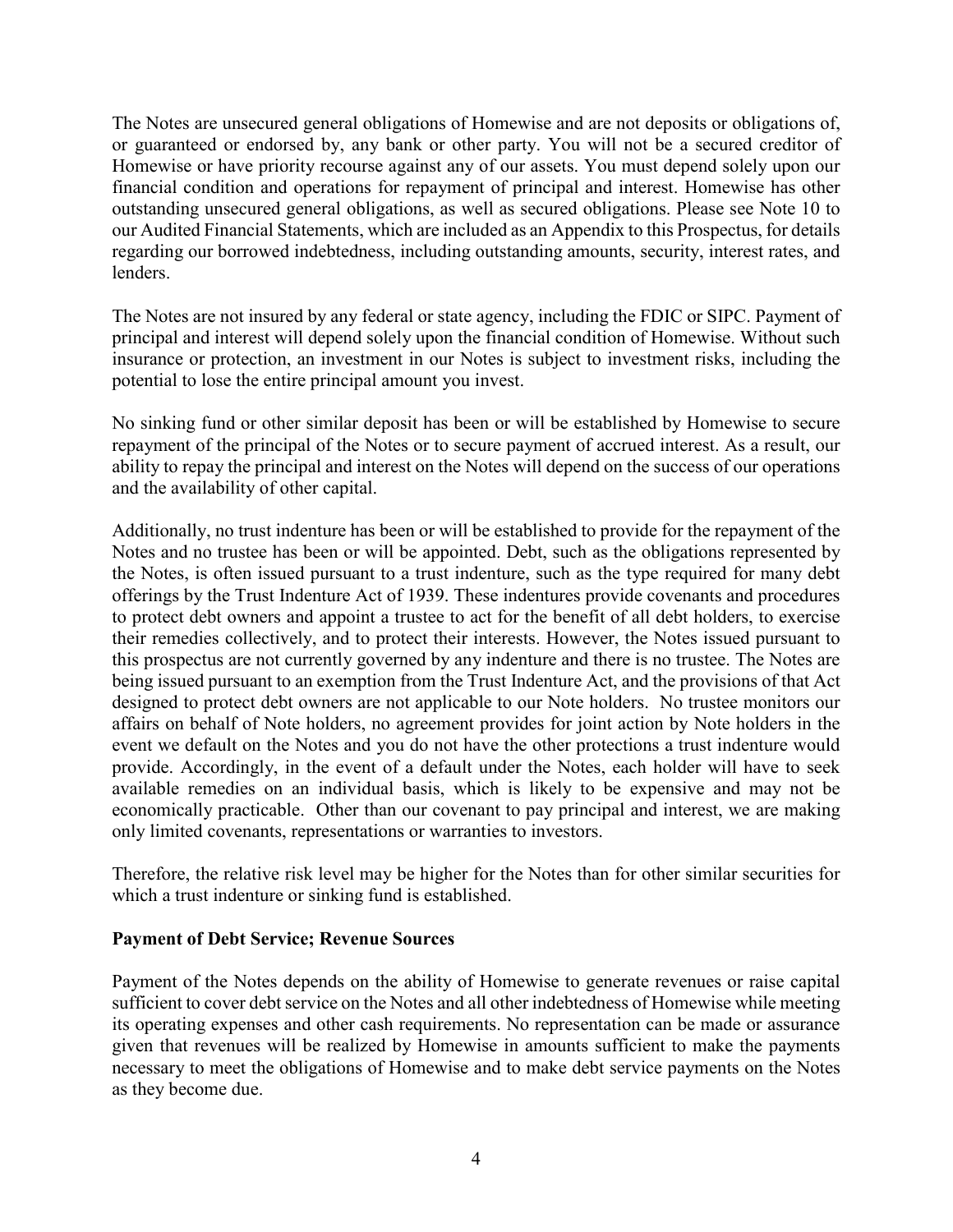Homewise's net revenues are subject to a variety of economic and non-economic circumstances, many of which are not within Homewise's control. Examples of these factors include, but are not limited to, collection of loan receivables, ability to raise capital, exposure to interest rate movements, success of real property sales, loan volumes originated and fees collected, real estate sales volumes and commissions earned, ability to secure grants, and the impact of federal laws on nonprofit and charitable organizations such as Homewise. Any of these factors could adversely affect Homewise's ability to make the debt service payments on the Notes.

Homewise receives significant operating revenues from the City of Santa Fe, the City of Albuquerque, federal agencies, private foundations, and other private sources. A loss of one of these funding sources, or a significant decrease in funding available from one or more of these sources, could impair Homewise's financial condition and/or its ability to meet its obligations to Note holders. A significant portion of Homewise's revenue is derived from grants, which are neither guaranteed nor renewable. Large grants are often associated with lengthy and stringent application processes, which can make them difficult to obtain. In addition, periods of economic hardship can cause a decrease in revenue from grants as contributors adopt more conservative financial practices. A significant portion of Homewise's grant revenue consists of federal loan capital grants. Changes in federal policy or appropriations with regard to these grants could significantly impact Homewise. Because of the uncertain nature of grants as revenue sources, there is a risk that a sudden reduction in grants could occur, which could potentially impair Homewise's ability to meet its obligations to Note holders. For more information concerning Homewise's grant funding, see Notes 13 and 16 to our Audited Financial Statements, which are included as an appendix to this Prospectus.

## **Availability of Funding and Capital**

We already owe substantial sums to other lenders and have secured such debt with a significant portion of our assets. (Please see Notes 10 and 11 to our Audited Financial Statements, which are included as an Appendix to this Prospectus, for details regarding our borrowed indebtedness, including outstanding amounts, security, interest rates, and lenders.) Depending on the aggregate balance of Notes that we ultimately issue pursuant to this Offering and subsequent similar offerings, the amount of our other debt obligations, and the rate of delinquencies and defaults by our borrowers, our reserves may not be sufficient to cover cash shortfalls that we may periodically experience, which could adversely impact our ability to pay principal and interest on the Notes as they become due. Our most significant revenue sources include home development sales, grants and contributions, loan origination fees and interest, and real estate commissions. If our funding sources reduce their support or if we suffer unexpected defaults and losses in our loan portfolio, we could experience financial difficulties that might jeopardize our ability to pay the interest and principal due from time to time on the Notes.

## **Additional Indebtedness; Liens on Assets**

Homewise may issue additional indebtedness, secured or unsecured, and grant liens or encumbrances on any of its property. The incurrence by Homewise of additional indebtedness, secured or unsecured, may adversely affect Homewise's ability to make payments required on the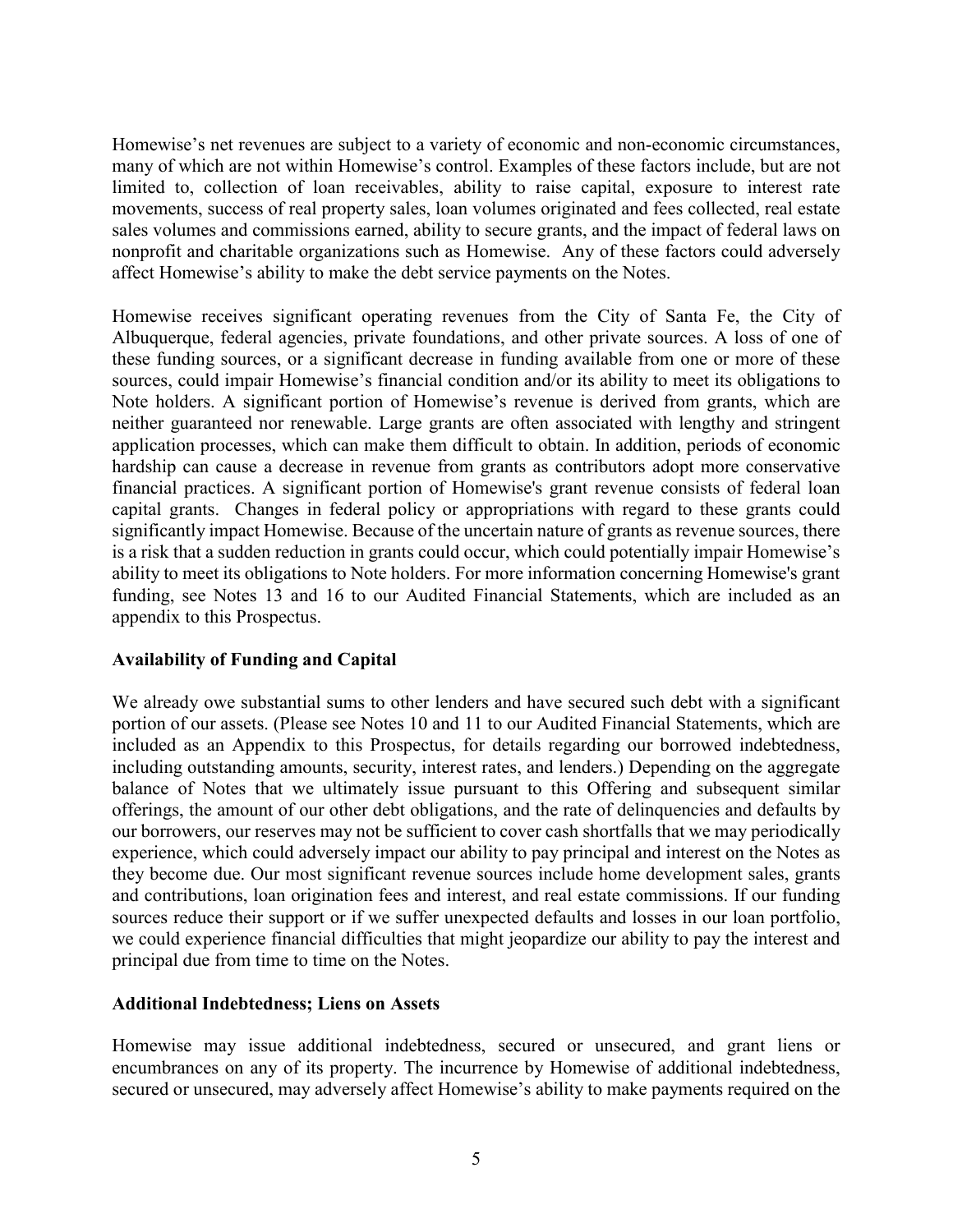Notes. The Notes are not secured by a lien on any fixed asset of Homewise. The granting of mortgages, deeds of trust, security interests and other liens on its properties to secure other obligations of Homewise may hinder or preclude realization from such properties of amounts sufficient to pay the Notes if Homewise should encounter financial difficulties.

## **Maintenance of Tax-Exempt Status**

Homewise has received a letter from the Internal Revenue Service ("IRS") confirming its status as a tax-exempt organization described in Section 501(c)(3) of the Internal Revenue Code of 1986, as amended (the "Code"). To maintain such status, Homewise must conduct its operations in a manner consistent with representations previously made to the IRS and with current and future provisions of the Code, IRS regulations and rulings governing tax-exempt charitable organizations.

The maintenance of the federal tax-exempt status of an organization is contingent on compliance with general rules promulgated in the Code and related regulations regarding the organization and operation of tax-exempt entities, including their operation for charitable purposes and their avoidance of transactions which may cause their earnings or assets to inure to the benefit of private individuals. One of the tools available to the IRS to discipline a tax-exempt entity for private inurement or unlawful private benefit is revocation of the entity's tax-exempt status. If the IRS were to make a finding of private inurement or unlawful private benefit, it could revoke Homewise's tax exempt status.

In recent years, the IRS and members of Congress have expressed the view that there should exist more restrictive rules governing the tax-exempt status of  $501(c)(3)$  organizations generally. Future regulations and rulings of the IRS could adversely affect the ability of Homewise to charge and collect revenues, finance and refinance certain of its indebtedness, or otherwise generate revenues necessary to provide for payment of the Notes. If Homewise should fail to meet any of the requirements specified by the Code and regulations thereunder as necessary to maintain its taxexempt status, Homewise, its property, and its revenues could become subject to federal, state and local taxation, and such loss of tax-exempt status would likely have a significant adverse effect on Homewise and its operations.

## **Liquidity of Assets**

The bulk of our assets are portfolio loans that are difficult to sell to third parties because they do not meet the purchasers' underwriting standards. They are secured by junior mortgages, or they are deferred mortgage loans (due when the house securing the loan is sold, refinanced, or vacated by the owner). For amortizing loans, we maintain an Allowance for Loan and Lease Losses (ALLL) that is the larger of 2% of the outstanding loan balance or the results from our proprietary expected loss model which reserves 0.71% of the balance of loans that are "current" or 30 days or less past due, 2.80% of the outstanding balance for loans that are 31 to 60 days past due, 11.84% of the outstanding balance for loans that are 61 to 90 days past due, and 56.67% of the outstanding loan balance for loans that are more than 90 days past due. The Homewise expected loss model calculates the appropriate ALLL for each product type based on its delinquency status (current, 31-60,61-90 and more than 90 days) by multiplying the estimated severity for each product by the estimated Constant Default Rate (CDR) for the respective product and delinquency status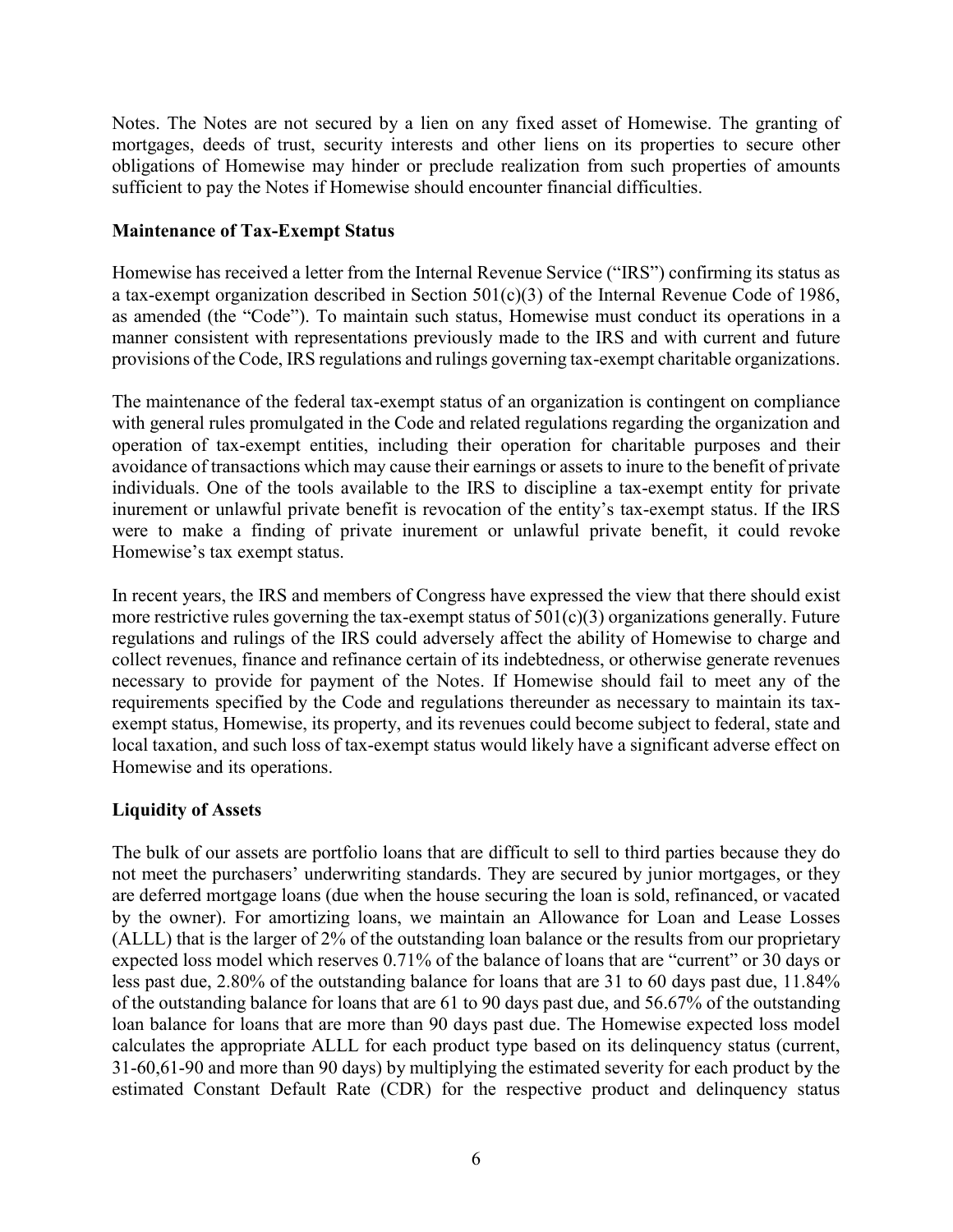combinations. For deferred loans, we calculate the ALLL as follows: (a) any deferred loan that is subordinate to a delinquent first or second loan is reserved at 100% loss and (b) the prepayment adjusted cash flows of the deferred loans behind amortizing mortgages that are all current are discounted at the weighted average interest spread between the yield of amortizing loans and the cost of Homewise debt to estimate the lost economic opportunity. The identified opportunity cost in (b) is added to the reserves calculated in (a) to comprise the ALLL for deferred loans.

Some of the capital raised by the Notes may be used to purchase and develop real property for resale. As a result, these investments are inherently illiquid. There can be no guarantee that Homewise will be able to sell the property in a timely or profitable manner. As a result, Homewise may not have enough cash on hand to repay Note holders on time or at all.

## **Federal and State Regulations**

Future changes in federal or state laws, rules, or regulations governing the sale of securities by religious, charitable, or other nonprofit organizations, or the policies, practices and procedures under which regulators review registration materials or exemption applications, may make it more difficult or costly for Homewise to offer the Notes. Such an occurrence could result in a decrease in the amount of the Notes sold by Homewise, which could potentially affect Homewise's operations and its ability to meet its obligations to Note holders. If Homewise does not continue to qualify the Notes in any particular state, holders in such states may not be able to reinvest at maturity.

#### **Interest Rates**

Investors may select an interest rate from among those offered by Homewise. Interest rates for the Note currently range from 0.50% to 3.00%, depending on the maturity date of the Note. Once a Note is issued with the selected rate, the interest rate will remain fixed for the duration of the Note. However, Homewise may change the rates offered for newly issued Notes at any time. Should commercial rates rise relative to the rates established in this offering, Homewise is not legally obligated to redeem the principal or make a partial redemption of an outstanding Note prior to its maturity. If commercial rates fall relative to those established in this offering, Homewise may call and redeem some or all of the Notes prior to maturity, and investors whose Notes are redeemed may be unable to reinvest at higher interest rates. Interest rates offered for the Notes may not be as high as those offered by other institutions for similar securities. Furthermore, risks of investment in the Notes may be greater than implied by the relatively low interest rates on the Notes. To further Homewise's nonprofit mission and community development objectives, Homewise offers the Notes at relatively low interest rates and upon other terms generally favorable to Homewise. Accordingly, you should consider the Notes to offer a low rate of return and generally less favorable terms when compared to other investments of comparable risk.

## **Risks Associated with Environmental Contamination**

We do not typically conduct an environmental audit before approving a loan. If environmental pollution or other contamination is found on or near property owned by Homewise or securing a loan made by Homewise, our security for the loan could be impaired, or in some cases, we could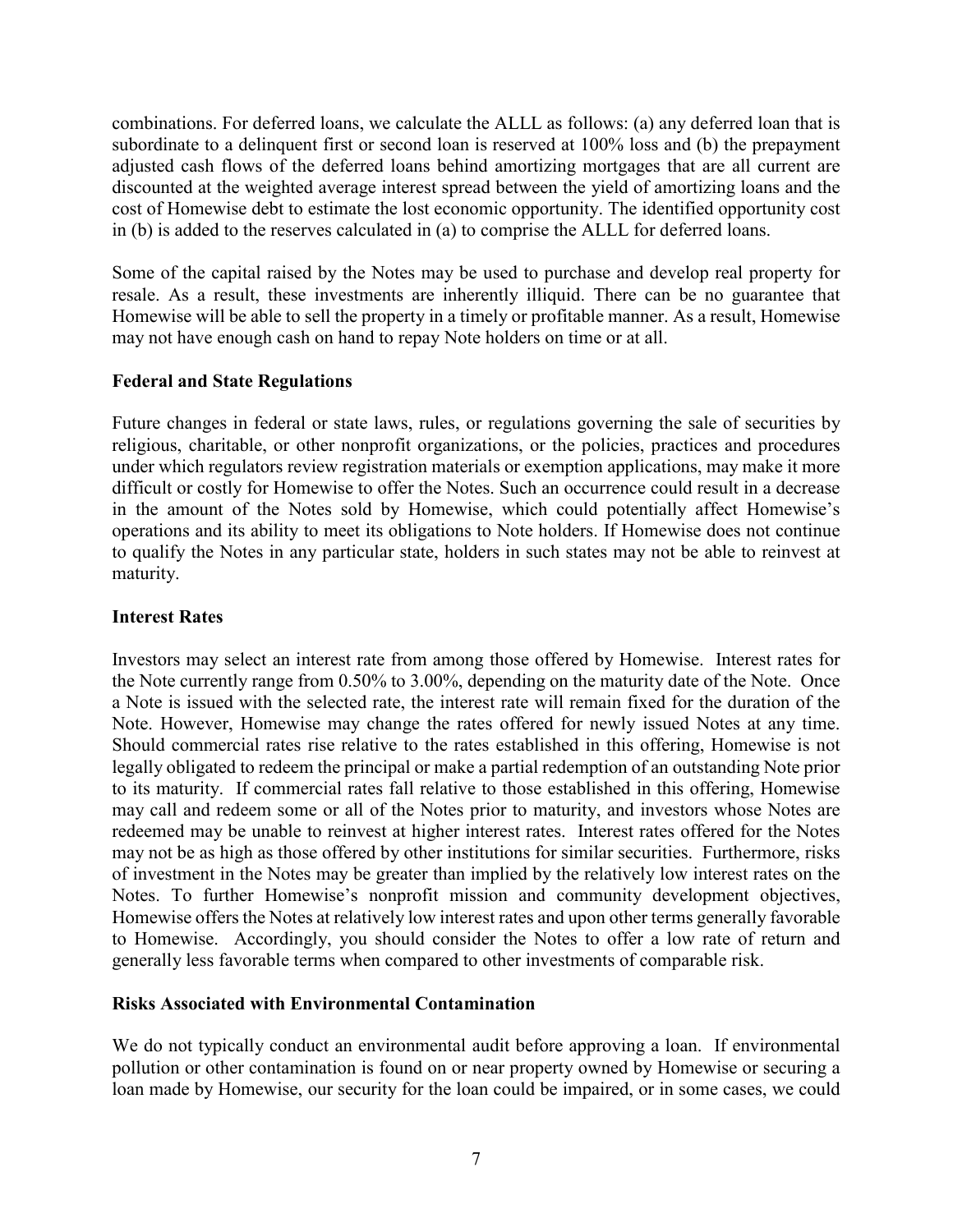face environmental liability. In addition, changes in environmental regulations could require the borrower to incur substantial unexpected expenses to comply with such regulations, and this could impair both the value of the collateral and the borrower's ability to repay us.

Additionally, if environmental contamination were discovered on land owned or sold by Homewise, governmental authorities could require a clean-up of the site, and Homewise could be required to pay all or a part of such clean-up costs, which could be substantial. Homewise has no reason to believe that any land owned by it has environmental problems of a material nature. However, there can be no assurances that all of its land is free of liability for environmental concerns.

## **No Early Redemption at the Request of a Note Holder**

The interest rates on the Notes are lower than commercial rates and may be lower than the rates offered by banks and other financial institutions for federally guaranteed debt instruments. If commercial rates rise, there is no provision that would allow Note holders to seek early repayment of their Notes in order to reinvest the proceeds in investments having a higher return. This risk is heightened, especially for longer term Notes, because there is no trading market for the Notes. Interest rates offered for the Notes also may not be as high as those offered by other charitable organizations for similar securities. Furthermore, the risks of investment in the Notes may be greater than implied by the relatively low interest rates on the Notes.

# **Key Personnel**

Homewise's operations are and will remain dependent upon the services and skills of senior management personnel, who are expected to continue to devote their time to its activities. If Homewise loses the services of these key personnel, it could have a negative impact on Homewise's business because of their skills, years of industry experience and the difficulty of promptly finding qualified replacement personnel. The services of Michael Loftin, Homewise's Chief Executive Officer, Laura Altomare, Homewise's President, and Clay Simmons, Homewise's Chief Financial Officer, would be particularly difficult to replace. If any of these executives becomes unable to execute his or her responsibilities, or if Homewise is unable to attract and retain skilled management personnel, its business, results of operations, and ability to repay the Notes could be adversely affected.

## **Uninsured Deposits**

At March 31, 2021, Homewise held deposits with multiple banks that individually exceeded the Federal Deposit Insurance Coverage (FDIC) limit of \$250,000. Management has taken action to mitigate the credit risk of the remaining uninsured and uncollateralized balance of \$ \$3,486,093 by depositing with well-known and reputable institutions.

## **Public and Secondary Markets**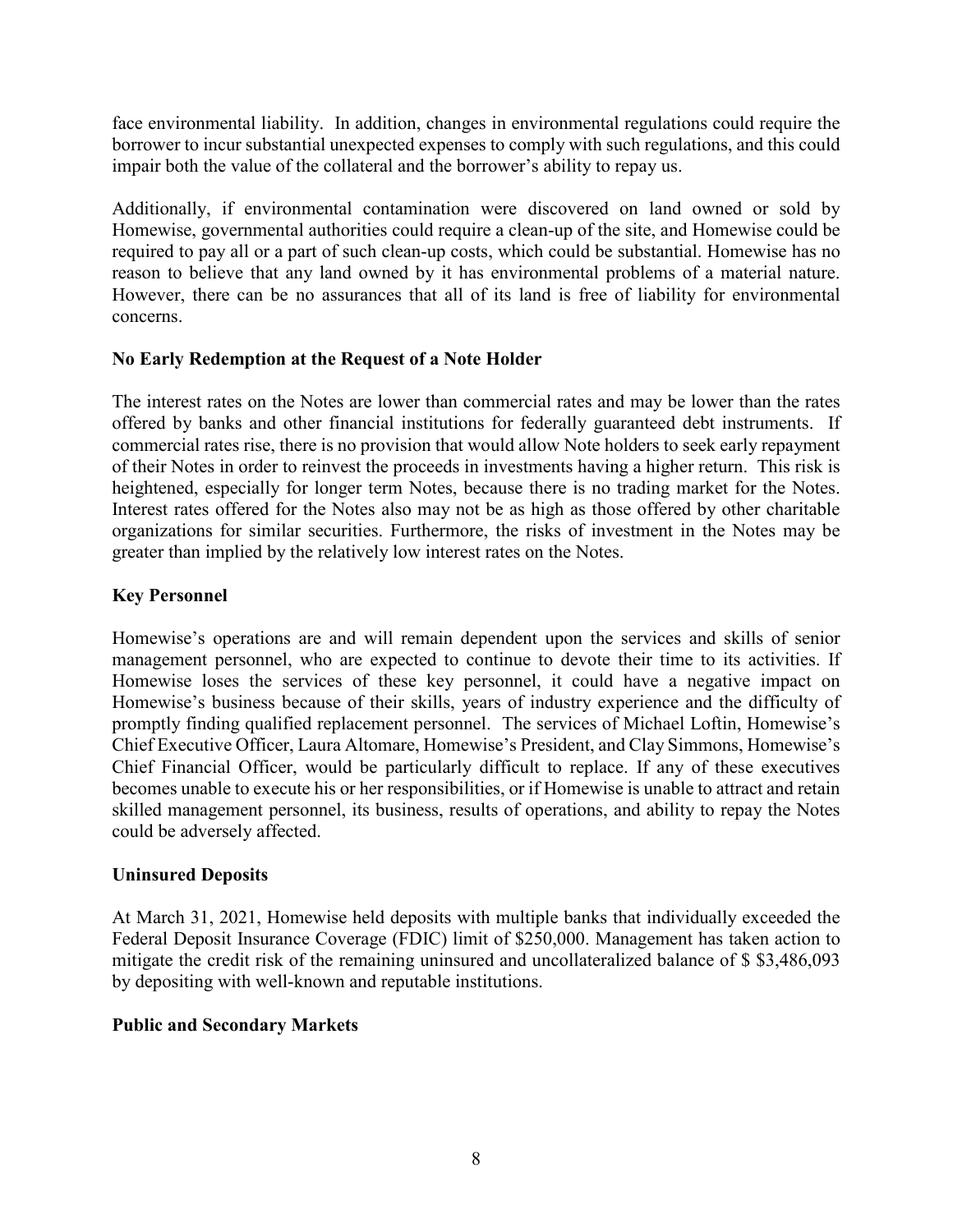The nature of this offering does not afford the opportunity of a public or secondary market. Consequently, the purchase of a Note should be viewed as an illiquid investment to be held to maturity.

## **Difficulty of Achieving and/or Measuring Results**

While Homewise prides itself on achieving tangible, lasting results in creating affordable and sustainable housing, all activities, including those funded by the proceeds of this offering, are by nature difficult to achieve and often may not be measurable for years after implementation. There is no guarantee of success or outcome, despite the best efforts of Homewise staff and partners working on such projects or activities. You should consider the social investment that the purchase of a Note represents and the potential benefits to the community of the loans funded in part from the proceeds of the Notes. The value to each investor of this community benefit is a subjective matter dependent upon your own personal evaluation of the benefits of the activities carried out by Homewise and our impact on the community as a whole. There can be no assurance that the intended community benefits of particular projects we finance will be achieved.

## **Change in Operations, Non-Profit, or Tax Exempt Status**

Federal and New Mexico state authorities have determined that we are exempt from federal and state income taxation on the basis of our charitable purpose. This determination rests upon a number of conditions and assumptions that must continue to be met on an ongoing basis. If we fail to comply with any of these conditions or assumptions, we could lose our non-profit, tax exempt status and be subjected to federal and/or state income taxation. In addition, we are not obligated to continue our current operations or existence as a non-profit entity. If we became subject to federal or state income taxation, this could negatively impact our financial viability and cash flow, and our ability to sell Notes pursuant to exemptions for non-profit charitable organizations, all of which could ultimately negatively impact our ability to meet our obligations under the Notes.

## **No Minimum Offering**

The sale of the Note is not subject to a minimum offering amount. A low sales volume will not necessarily prompt a cancellation of this offering or an early redemption of any outstanding Notes. Because there is no minimum amount of the offering, the estimated proceeds of the offering cannot be determined.

#### **Bankruptcy**

The Notes are subject to bankruptcy, insolvency, moratorium, reorganization and other state and federal laws affecting the enforcement of creditors' rights. Bankruptcy proceedings by Homewise could have adverse effects on Note holders that might eliminate, reduce, or delay payments on the Notes.

#### **Competition for Contributions**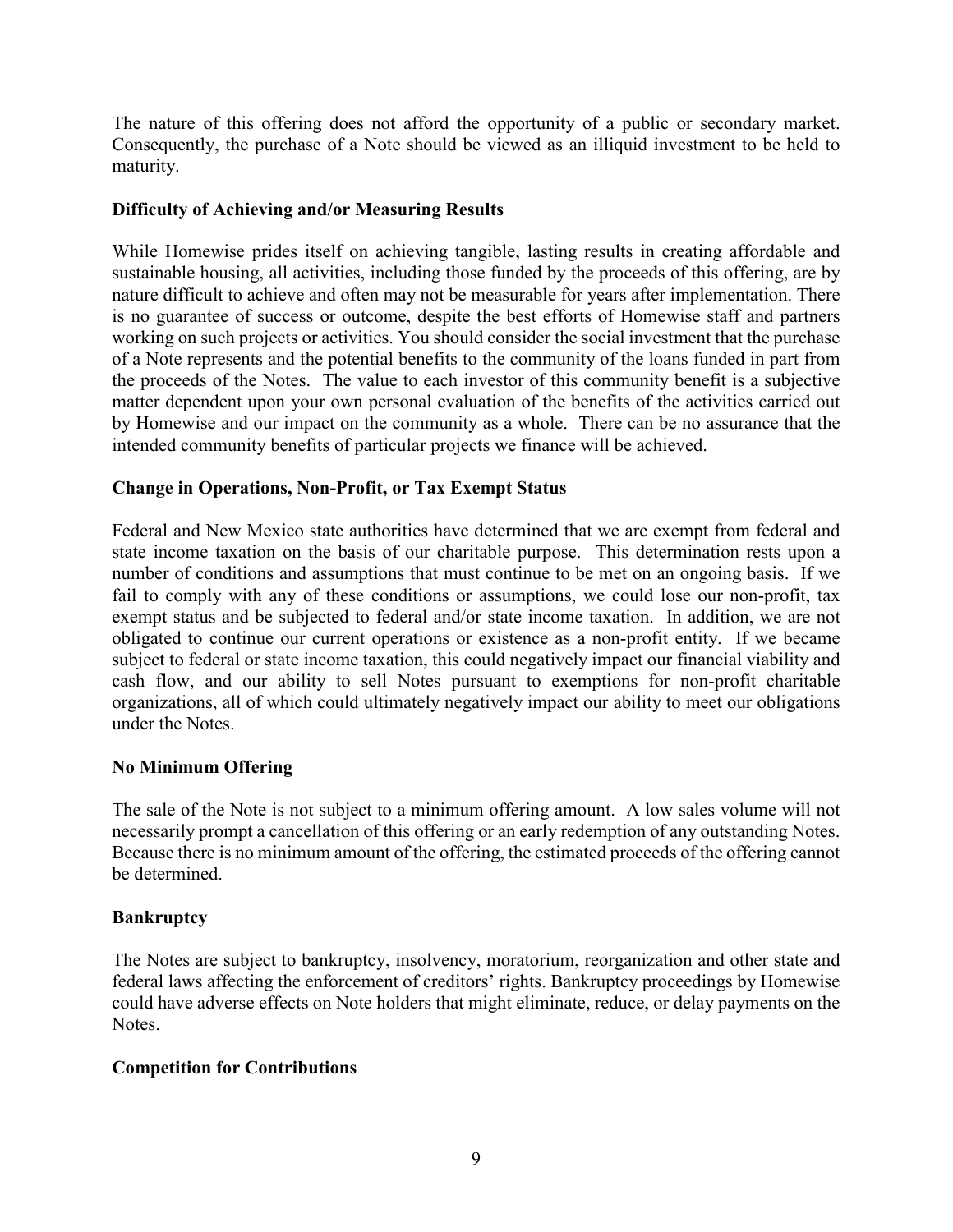Homewise competes for the contributions of donors against other housing organizations and other non-profit entities dedicated to a variety of charitable, social, educational, or religious purposes. Competitors range in size from international organizations to small community-based projects. Other organizations may be more effective in soliciting donations, obtaining grants, and raising capital. Homewise's ability to repay the Notes could be adversely affected if it is unable to successfully compete for charitable contributions and other sources of revenue.

## **Lending Criteria and Risks of Loan Default**

Our lending criteria used in determining whether a loan should be made may be more lenient than the criteria used by banks and other commercial lenders. We are a nonprofit organization. Most of our loans are made to finance home ownership by low- and moderate-income households. In many cases, our borrowers would not have been able to obtain an equivalent amount of financing or equivalent terms from a bank or other conventional lender. Additionally, in view of the relationship we have with our borrowers, we have been willing, in certain instances in the past, to accommodate late payments to an extent greater than a commercial lender may be willing to do. We may continue to do this in the future. Historically, delinguency rates have been lower than the average delinquency rates on loans by other lenders. See "Additional Information about Homewise - Due Diligence and Underwriting Standards" section in this prospectus on page [27.](#page-31-1) Nevertheless, for the reasons above, repayment of our loans generally has greater risk of loss than traditional loan financing by conventional financial institutions.

## **Real Estate Development Operations**

Homewise develops and builds homes for sale to its customers. Whenever we build a home, we risk not being able to sell it, which would significantly impact our overall operating margin and burden us with carrying costs on the significant amount of land that we own. We mitigate this risk for the vast majority of homes we build, by waiting to start construction until we have a purchase contract in place. Nevertheless, a risk still exists that buyers may cancel their contracts after construction has begun. We cannot guarantee that we will be able to sell these homes with a sufficient profit margin, and we cannot guarantee that we will be able to secure loans for construction financing. The occurrence of any of these events could have an adverse effect upon us and our ability to repay the Notes when due.

#### **Potential Inadequacy of Foreclosure as a Remedy**

If a borrower defaults on a loan, it has been our practice not to foreclose immediately on the loan, but instead to work with the borrower to try to resolve the borrower's difficulties. In some circumstances, this may involve restructuring or refinancing the loan. In other circumstances, we may take a deed to the property in lieu of foreclosure. We generally maintain our legal right to foreclose at any time during the workout or restructuring process. If we make a loan that defaults, there can be no assurance that the value of the real property that secures the loan will be adequate to fully repay the loan. If a default occurs, there may be substantial periods of time during which we will receive no payments in satisfaction of the loan. These events could affect our ability to make payments on our Notes.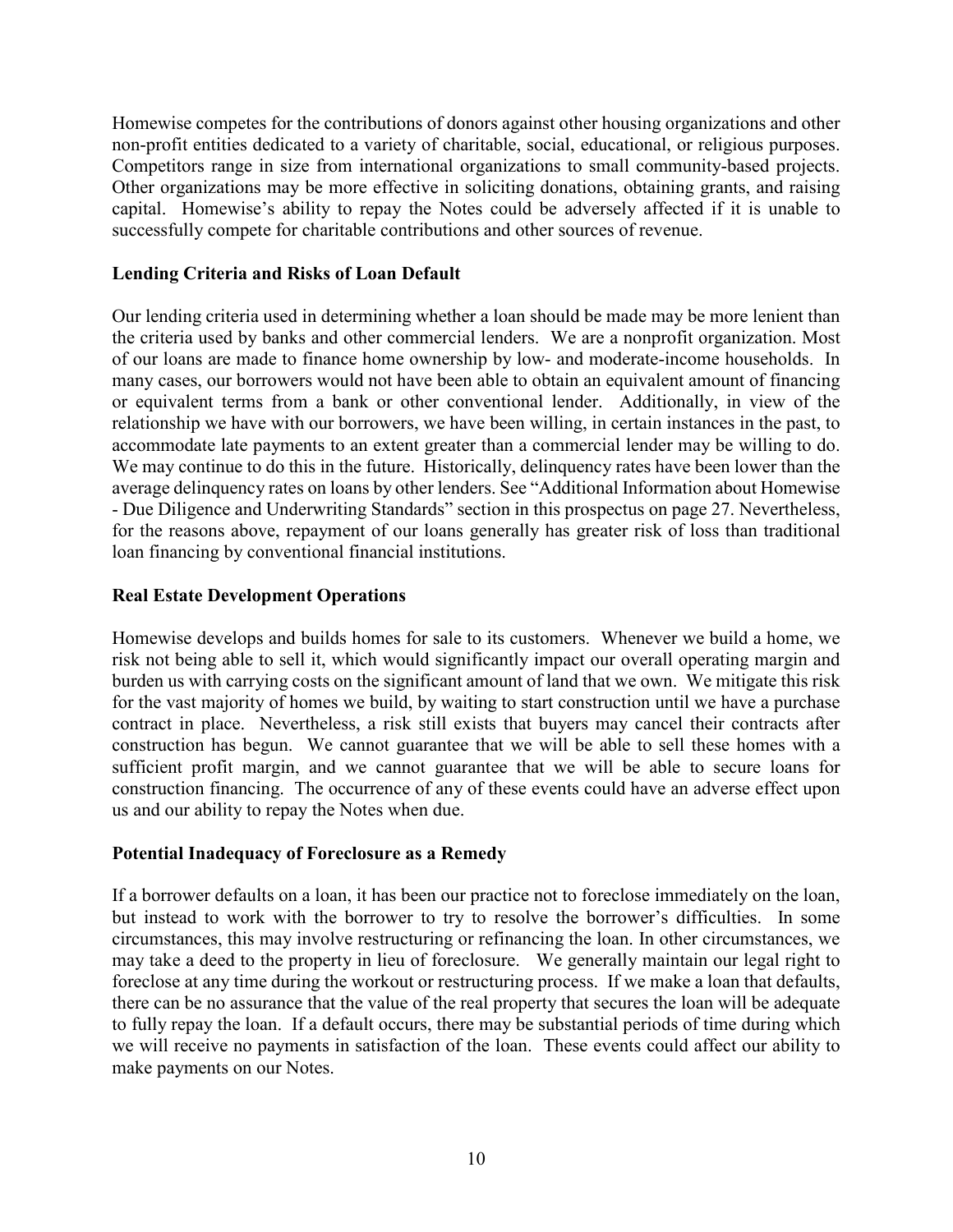## **Geographic Concentration of Loans**

Homewise extends loans to low- and moderate-income residents of New Mexico. Although loans are collateralized by the borrowers' property, a risk exists that property values may fall below the loan values creating a concentration of credit risk. The majority of our loans are to borrowers in the Santa Fe and Albuquerque, New Mexico areas, which are currently experiencing a moderately growing economy. Adverse economic conditions, reduction in population and the loss of purchasing power by residents in the Santa Fe or Albuquerque areas could adversely affect the ability of our borrowers to repay their loans. If real estate values decline in the Santa Fe or Albuquerque areas due to the above factors, wildfires, earthquakes, floods, droughts, other acts of nature, acts of terrorism, or any other reason, the decline could adversely affect the value of the properties serving as collateral for our loans. Due to the geographic concentration of our loans in the Santa Fe and Albuquerque areas, adverse economic and other conditions generally affecting Santa Fe and Albuquerque area residents and businesses could have an adverse effect upon us and our ability to repay the Notes when due.

## **Limitations on Foreclosure of Collateral**

Our remedies as a creditor upon default by any of our borrowers are subject to limitations and borrower protections imposed under various laws, regulations and legal principles that provide protections to borrowers. Our legal and contractual remedies, including those specified in our promissory notes and mortgages typically require judicial actions, which are often subject to discretion and delay. Under existing law (including, without limitation, the Federal Bankruptcy Code), the remedies specified by our promissory notes and mortgages may not be readily available or may be limited. A court may refuse to order the specific performance of the covenants contained in the promissory notes and mortgages. In addition, the laws of a particular jurisdiction may change or make it impractical or impossible to enforce specific covenants in the loan agreements.

#### **Impairment of Collateral**

The various security interests established under our mortgages and deeds of trust may be subject to other claims and interests. Examples of these claims and interests are rights arising from mortgages that are senior to Homewise's mortgages; statutory liens; rights arising in favor of the United States, or any agency thereof; constructive trusts or equitable liens otherwise imposed or conferred by any state or federal court or court of competent jurisdiction in any foreign country, including the exercise of its equitable jurisdiction; and federal bankruptcy laws or bankruptcy laws of another jurisdiction affecting amounts earned by the borrower after institution of bankruptcy proceedings by or against the borrower.

#### **No Right to Participate in Management of Homewise**

Control of Homewise is exercised by our Board of Directors. The purchase of a Note does not entitle you to participate in our management or any decision making.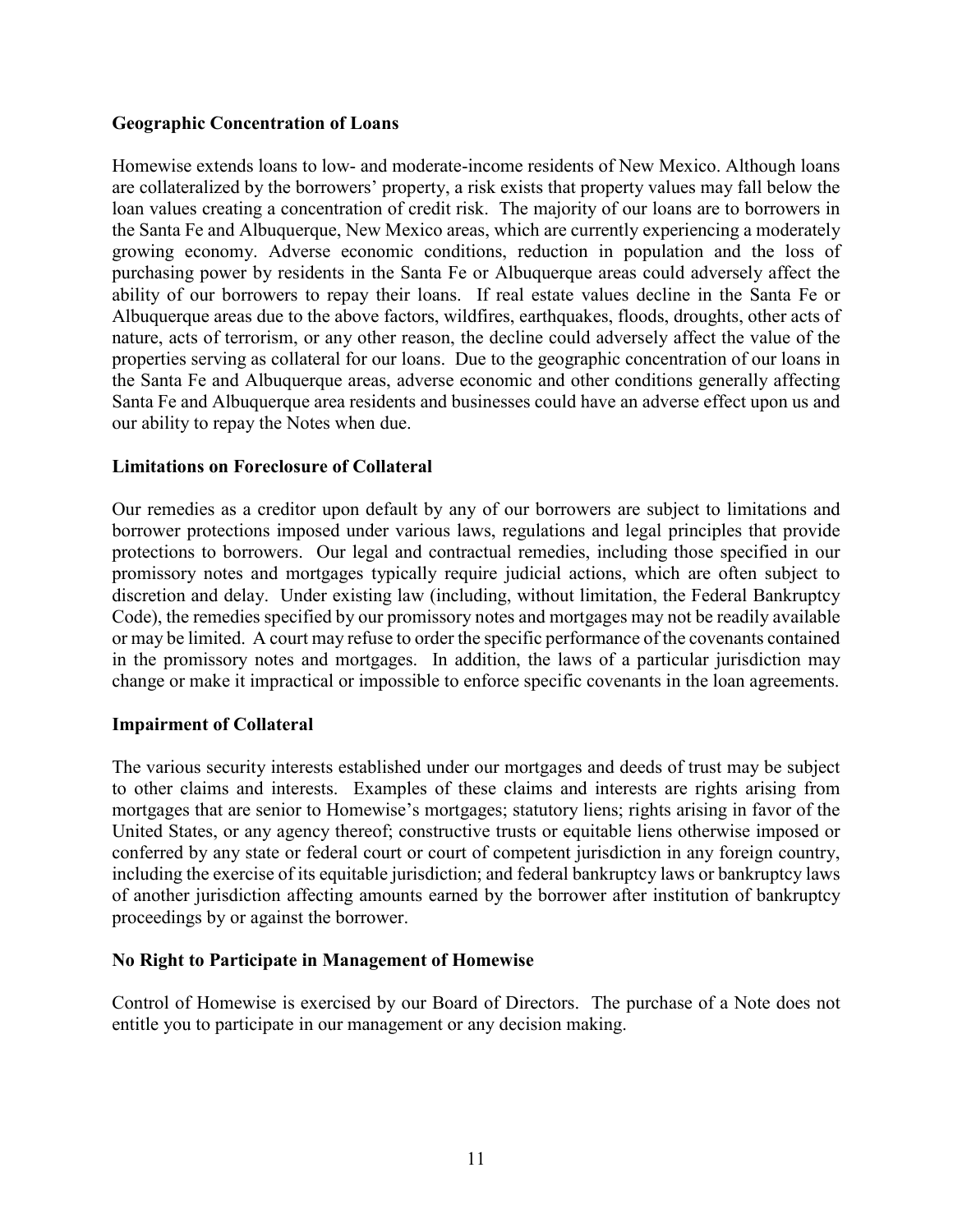#### **Interest Rate Changes**

Interest rate changes may negatively affect our profitability. Our loans receivable have an average term to maturity that is significantly longer than the average maturity term of our indebtedness, including the Notes. As a result, if interest rates vary in the future, the average interest rate we pay on Notes and other indebtedness could increase more quickly than the average interest rate we receive on loans. It is Homewise's practice to mitigate this risk by seeking to maintain a strong net asset position to enable us to lend in a rising interest rate environment. Nevertheless, there may be periods of time when we are unable to obtain an average return on our investments and loans that is greater than our average interest payment obligations. This could have an adverse impact on our ability to repay our Notes when due.

## **Additional Notes to be Sold**

We expect to sell additional Notes in this and other offerings. The total amount of \$5,000,000 to be sold in this offering is not a limitation on the amount of Notes or other debt securities we may sell in other offerings we may conduct. We have sold our Notes in other offerings in prior years and anticipate that we will continue to sell additional Notes or other debt securities as part of a continuous offering process.

## **Homewise's Right to Redeem**

We have the right to redeem any or all Notes at any time without advance notice, and without your consent. Interest will be paid to the date of redemption.

## **Right to Change Policies**

We reserve the right to change our policies. At various points in this prospectus, we describe our policies, such as our loan policies and our investment policies. These descriptions are intended to help you understand our current operations. We reserve the right to change our policies and procedures generally, including our loan and investment policies.

#### **Litigation**

Homewise is involved in litigation in the ordinary course of its business. Litigation can be time consuming and costly, and there can be no assurance that Homewise will not become involved in litigation that could have a material adverse effect on its business or its ability to repay the Notes when due or at all.

#### **Other Risks**

The paragraphs above discuss certain Note holders' risks, but are not intended to be a complete enumeration of all risks associated with the purchase or holding of the Notes. Unforeseen circumstances affecting the operations of Homewise may affect revenues and payments of principal of and interest on the Notes.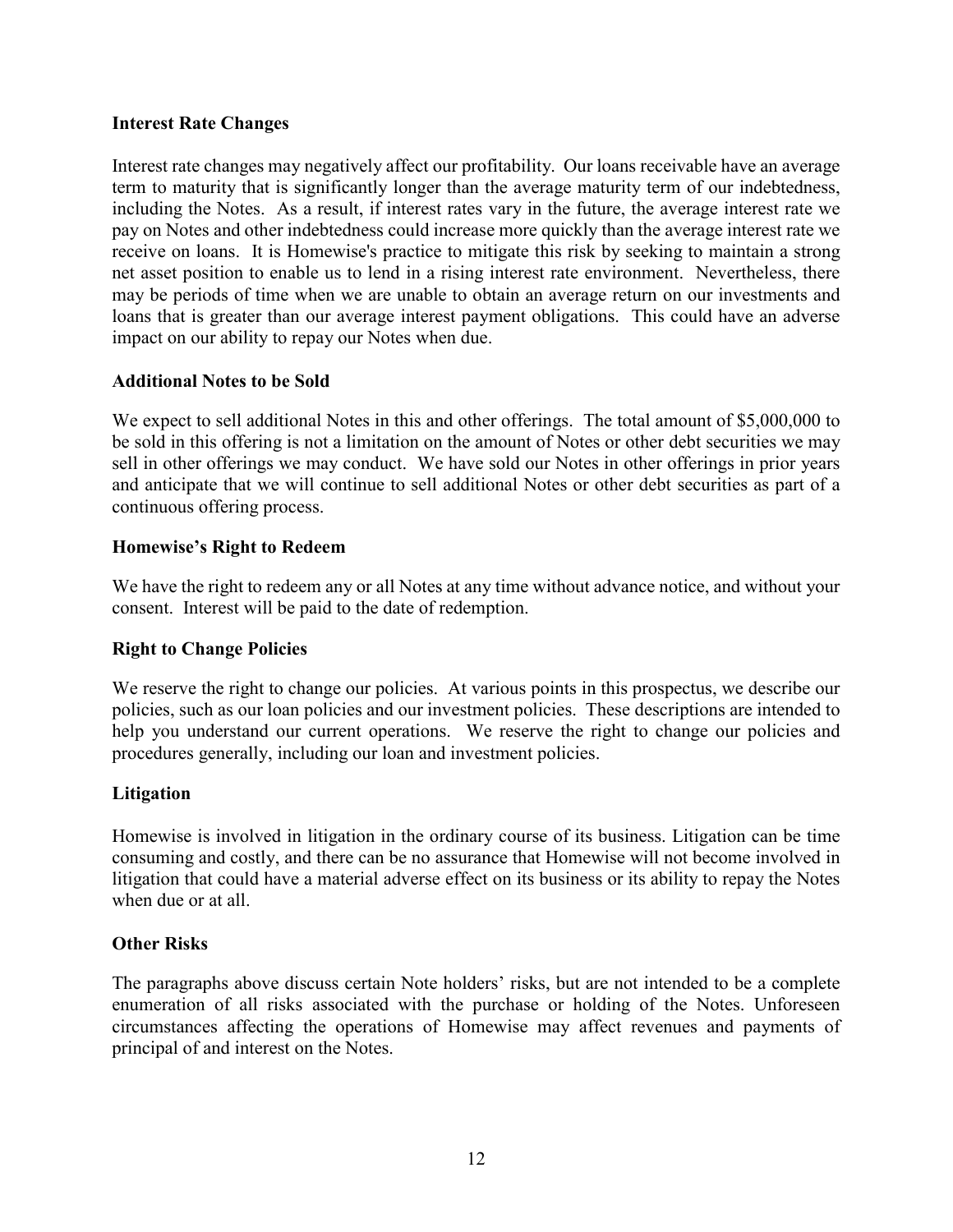## **Important Information Regarding Forward-Looking Statements**

If and when included in this prospectus, the words "expects," "forecasts," "plans," "believes," "projects," "intends," "anticipates," "estimates" and analogous expressions are intended to identify forward-looking statements and any such statements inherently are subject to a variety of risks and uncertainties that could cause actual results to differ materially from those projected. Such risks and uncertainties include, among others, general economic and business conditions, changes in political, social and economic conditions, regulatory initiatives and compliance with governmental regulations, litigation and various other events, conditions and circumstances, many of which are beyond the control of Homewise. These forward-looking statements speak only as of the date of this prospectus. Homewise disclaims any obligation or undertaking to release publicly any updates or revisions to any forward-looking statement contained herein to reflect any change in Homewise's expectations with regard thereto or any change in events, conditions or circumstances on which any such statement is based.

## <span id="page-17-0"></span>**About Homewise**

Homewise, Inc. is a  $501(c)(3)$  not-for-profit corporation created to secure affordable housing in New Mexico. Homewise's mission is to help create successful homeowners and strengthen neighborhoods so that individuals and families can improve their long-term financial wellbeing and quality of life. Homewise provides financial counseling, property development, government program administration, fixed-rate mortgages, home improvement loans, refinance loans, real estate sales, and community development.

Homewise's principal businesses are:

- Providing financial literacy classes, homebuyer education classes, and individual financial counseling;
- Assisting homebuyers to locate and purchase a suitable, affordable home;
- Lending money to low- and moderate-income households to purchase, improve or repair their homes;
- Developing, constructing and selling affordable, environmentally sustainable homes; and
- Community development and revitalization of disinvested neighborhoods through residential and commercial real estate development, acquisition and rehabilitation.

Homewise is a chartered member of NeighborWorks® America, a national network of community-based organizations, and a member of the Opportunity Finance Network, a national network of private financial intermediaries with a proven expertise in lending. Homewise is certified as a Community Development Financial Institution<sup>[1](#page-17-1)</sup> by the U.S. Department of Treasury's Community Development Financial Institution Fund.

<span id="page-17-1"></span> $<sup>1</sup>$  A Community Development Financial Institution ("CDFI") is a non-governmental entity whose primary mission is community</sup>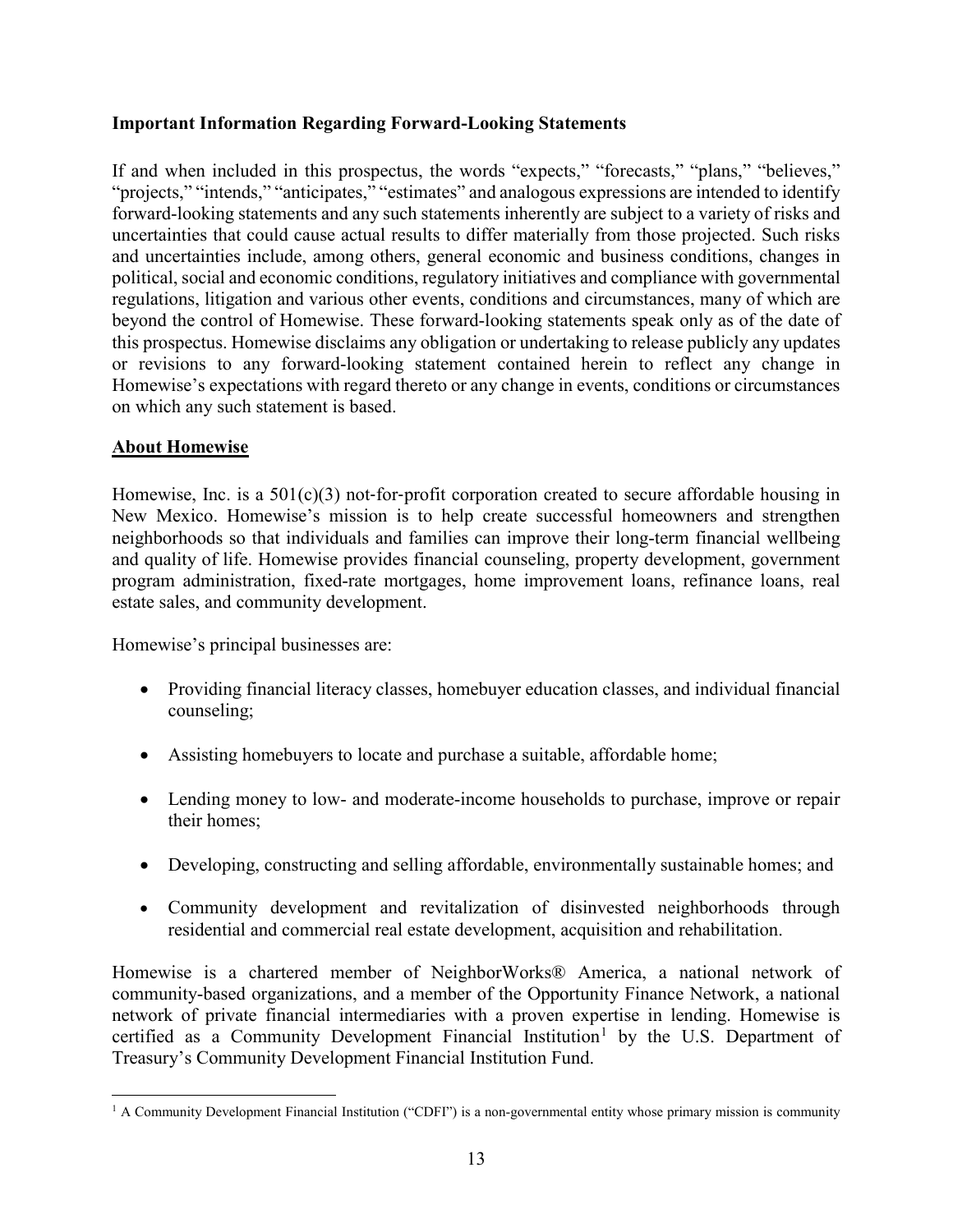Homewise has six wholly‐owned for‐profit subsidiaries: Homewise Mortgage, LLC, Homewise Orpheum, LLC, Homewise Ruppe, LLC, HW Coronado Complex, LLC, Big Sky Santa Fe, LLC, and Buckman Development, LLC. Homewise Orpheum, LLC is a single-purpose entity that owns the building that houses our Albuquerque Homeownership Center and Community Hub. Homewise Ruppe, LLC is a single-purpose entity that owns the historical Ruppe pharmacy building, which was redeveloped as a rental property for community use.. Homewise Mortgage, LLC is a single-purpose entity that provides capital for mortgage lending and supports economically and environmentally healthy communities, especially those with low incomes. HW Coronado Complex, LLC is a single-purpose entity that owns the buildings located at 1411 - 1417 4th SW in Albuquerque, which are being redeveloped for commercial and residential occupancy. Big Sky Santa Fe, LLC is a single-purpose entity that owns a tract of land in Santa Fe, held for future development. Buckman Development, LLC is a single-purpose entity that owns a tract of land in Santa Fe, held for future development.

Homewise is rated by Aeris™ (formerly CARS®). Aeris™ is a comprehensive, third-party analysis of community development finance institutions that aids investors and donors to make informed investment decisions. As of March 2020, the Homewise Aeris Impact Performance rating was "4 stars" (the highest rating) indicating a clear alignment of mission, strategies, activities and data that guide programs and planning. The Homewise Aeris rating for Financial Strength and Performance was "AA-" (the fourth highest rating) as of March 2020, indicating that Homewise exhibits very strong financial strength, performance and risk management practices relative to our size, complexity and risk profile. Homewise has maintained its "AA-" Aeris Financial Strength and Performance Rating since March 2017. The Aeris Impact Performance rating and Aeris Financial Strength and Performance Rating are not ratings of the Notes or the suitability of or risk associated with an investment in the Notes.

The ultimate goal of every service Homewise provides is to further the long-term financial success of the customer. Each service is designed to bolster other services, thereby maximizing the benefits and achieving the ultimate goal of financial security for the customer and the community. Because the goal is long-term, *how* a person buys a home is just as important as *whether* he or she buys a home. If achieved the wrong way, homeownership can actually put a homeowner on a downward spiral that results in financial insecurity or even foreclosure. But achieved the right way, homeownership starts owners on an upward spiral that enables them to continually improve their financial situation and provides them with long-term security.

Since inception, Homewise has helped more than 6,000 people purchase homes by providing financial counseling, down payment and closing cost assistance, and below-market loans. Homewise has also helped more than 2,300 people maintain or upgrade their homes and reduce operating costs by providing financial assistance for home improvements and repairs, particularly in the area of energy and water conservation. Since the refinancing program began in 2009, Homewise has also refinanced over 1,250 mortgage loans. In addition, more than 18,000 people have completed the Homewise Financial Fitness and/or Home Buyer Education counseling programs, which teach prospective home buyers how to establish financial goals, prepare and

development and whose purpose is to provide credit, financial, and other services to underserved markets or populations. The certification of Homewise by the Treasury Department as a "CDFI" qualifies it to receive certain grants, loans, and support.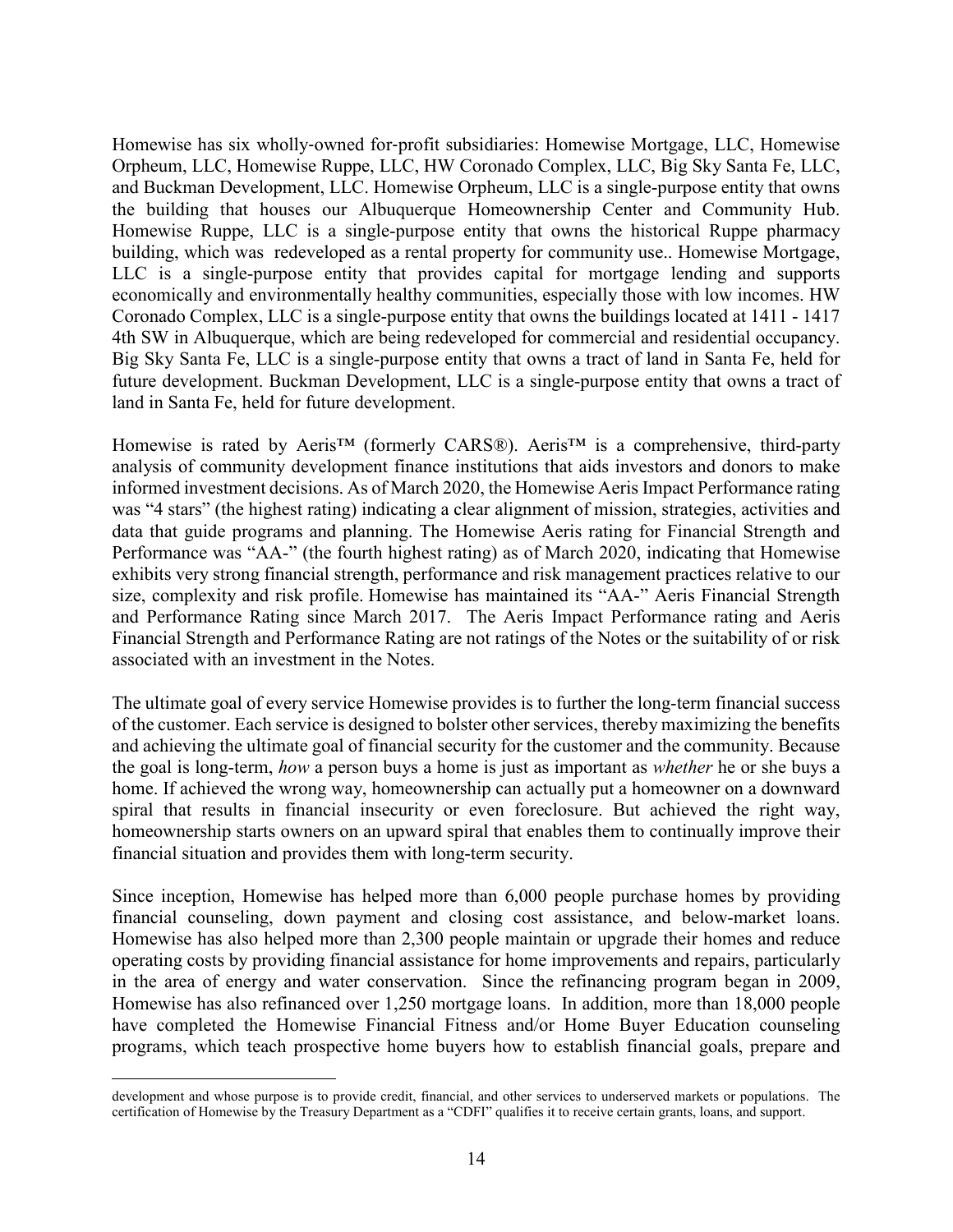follow a budget, pay down debt and build savings. Homewise has also developed more than 870 energy and water efficient homes in the Santa Fe and Albuquerque areas.

## **Targeted Programs and Investments**

Homewise offers an umbrella of products and services in our mission to help create successful homeowners and strengthen neighborhoods so that individuals and families can improve their long-term financial wellbeing and quality of life. Under that umbrella, Homewise offers three targeted programs aimed to serve specific underserved populations: a Community Catalyst Program, a New American Lending Program, and Energy-Efficiency and Solar Lending Programs.

#### Community Catalyst Program

Our Community Catalyst Program advances high impact and much-needed community development initiatives in Northern New Mexico by financing affordable housing and mixed-use developments, creating new homeowners, helping homeowners make home improvements, creating low-impact rental housing through casitas and guest houses, and helping seniors make necessary home modifications to age in place. Community Catalyst Program initiatives are intended to benefit the entire community by catalyzing development projects and creating new financial products and tools to make these development projects affordable and accessible, positioning New Mexico communities to make a meaningful and lasting impact on affordable housing while helping to create a healthier and more equitable future.

## The New American Lending Program

Many of those in the immigrant population do not have a Social Security number and most have limited credit history. With most banks and mortgage lenders, this often disqualifies them from obtaining an affordable mortgage loan. Often the only creditors who will lend to these borrowers are those with portfolio products offering high interest rates and unfavorable terms. Without access to affordable financing, homeownership remains an out-of-reach dream. Homewise offers a special New American Lending Program for clients with an ITIN (Individual Tax Identification number) instead of a Social Security number, helping to break down barriers to homeownership for this underserved population.

## Energy-efficiency and Solar Lending Programs

Homewise provides special lending programs that help make energy-efficient home improvements feasible for low- and moderate-income homeowners who historically have not had adequate access to credit, capital, and financial services. These loans are focused on energy and water saving improvements and repairs to address the rising cost of energy and the conservation of natural resources in our community. Additionally, Homewise offers loan programs to help make solar energy affordable and accessible to low- and moderate-income homeowners. Homewise finances the up-front costs of converting to solar electricity including system purchase and installation with fixed-rate, long-term financing. The program is designed to remove barriers that exist in the current marketplace that prevent many homeowners from reducing their use of non-renewable energy sources by converting to solar. These existing barriers are especially burdensome for low- and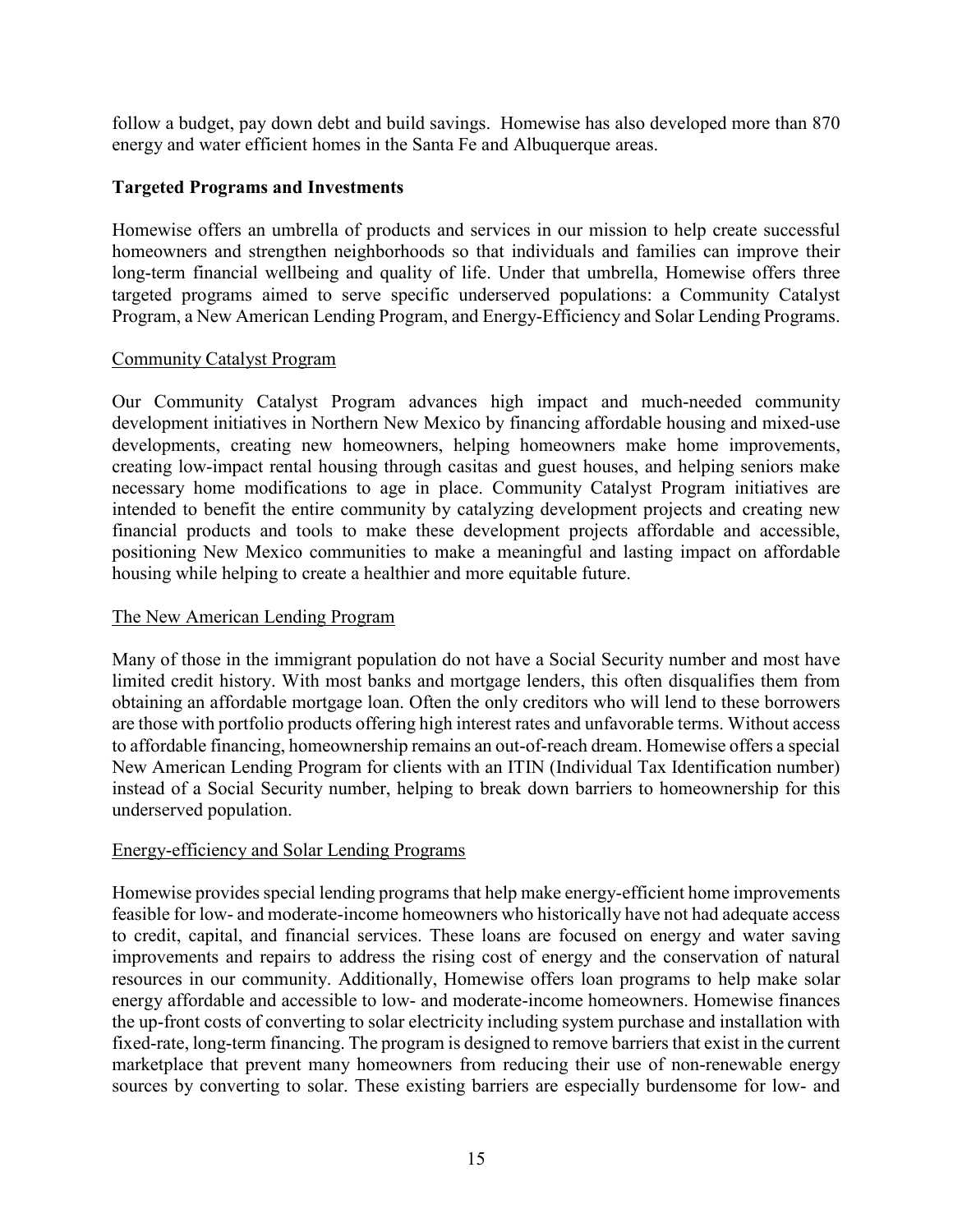moderate-income homeowners who lack the liquid savings to pay the upfront equipment and installation costs associated with converting to solar energy.

At our discretion, we may allow investors to request that their investment be used to support the Community Catalyst Program, the New American Lending Program, or the Energy-efficiency and Solar Lending Programs by indicating their preference on the Subscription Agreement form. Investors may also elect their investment to be used for Homewise's general purposes in support of its mission to promote and support successful homeownership in New Mexico. Our acceptance of investments that are targeted in this way represents our commitment to use reasonable efforts to make or maintain loans or other investments within the specified target area or in support of the specified target cause in amounts equal to or greater than the amount of the outstanding Notes targeted to that area or cause from time to time. However, investors indicating their desire to support these targeted programs should understand that, due to variability in the availability and timing of appropriate projects and loans, and differences between the terms to maturity of loans and targeted Notes, there may be variations from time to time between the amount of outstanding Notes targeted to a specific area or cause and loans outstanding to that area or cause, and we do not track specific Notes to specific loans. An investor's indicated preference with respect to targeting their investment does not require Homewise to use that investor's funds in accordance with the targeting preference, and we reserve the right to un-target funds from time to time at our discretion.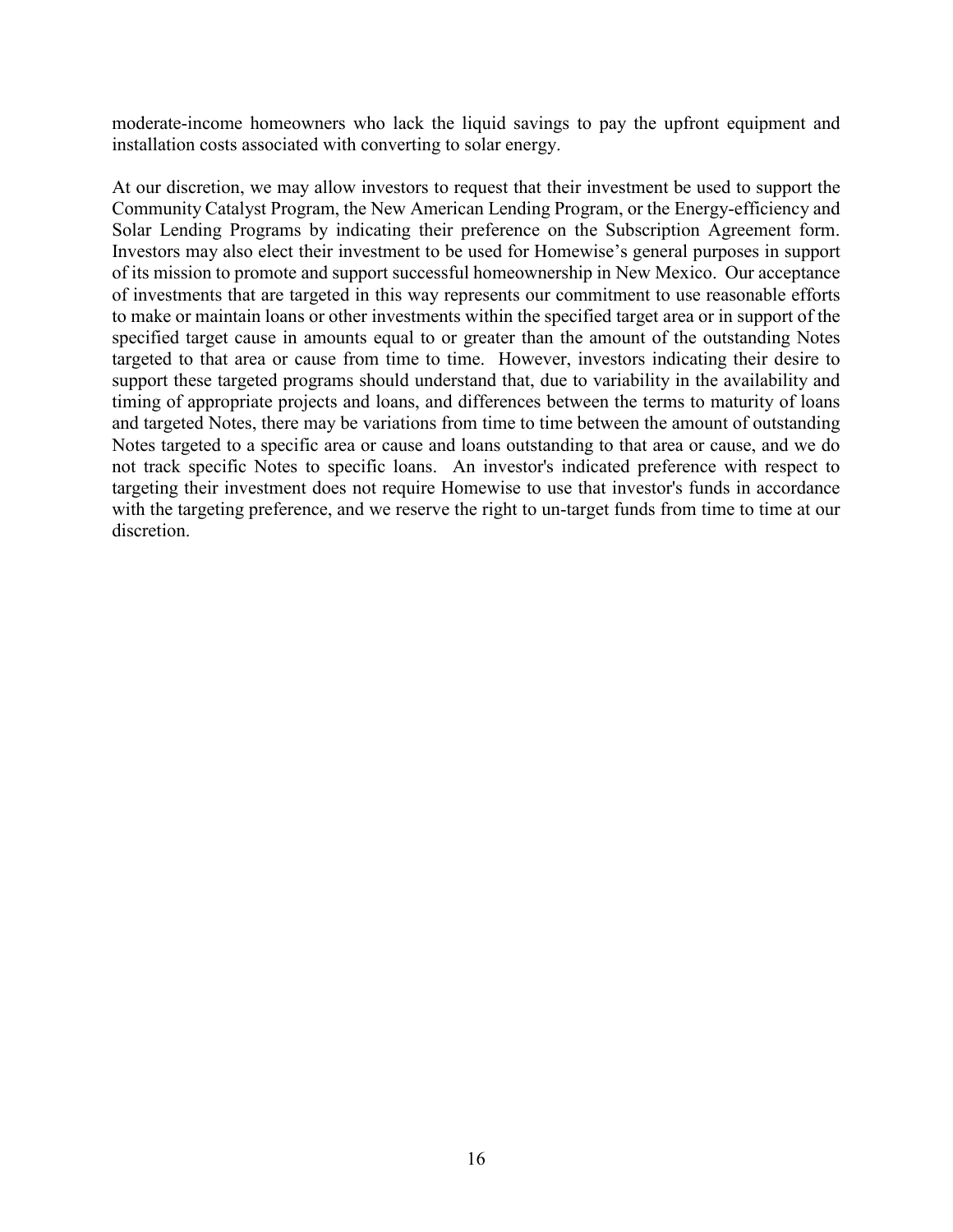The following is a summary of Homewise's financial position, revenues and expenses as of the end of each of the past three fiscal years, as derived from the audited financial statements. They are not the same as our audited financial statements. Investors should carefully read the complete audited financial statements and independent auditor's report to gain a full understanding of our financial condition.

|--|

<span id="page-21-0"></span>

| March 31, 2021, 2020, and 2019                      |               |               |               |  |  |
|-----------------------------------------------------|---------------|---------------|---------------|--|--|
| <b>ASSETS</b>                                       | 2021          | 2020          | 2019          |  |  |
| Current assets                                      |               |               |               |  |  |
| Cash and cash equivalents                           | \$15,852,234  | \$11,894,187  | \$17,172,902  |  |  |
| Other restricted cash and interest-bearing deposits | 6,810,731     | 3,417,673     |               |  |  |
| Broker and other accounts receivable                | 9,372,836     | 2,326,782     | 2,313,573     |  |  |
| Grants receivable                                   | 1,079,084     | 97,473        | 546,677       |  |  |
| Amortizing mortgage loans receivable, current       |               |               |               |  |  |
| portion                                             | 1,864,292     | 1,730,942     | 1,558,431     |  |  |
| Inventory                                           | 21,263        | 20,923        | 4,684         |  |  |
| Other real estate owned                             | 355,911       |               | 200,000       |  |  |
| Development costs, current portion                  | 8,641,555     | 9,911,986     | 11,279,999    |  |  |
| <b>Total current assets</b>                         | 43,997,906    | 29,399,967    | 32,876,266    |  |  |
| Property and equipment, net                         | 10,948,580    | 9,843,284     | 4,064,923     |  |  |
|                                                     |               |               |               |  |  |
| Mortgage loans receivable                           |               |               |               |  |  |
| Amortizing, net of current portion                  | 75, 752, 263  | 70,908,893    | 62,897,595    |  |  |
| Allowance on amortizing loans                       | (1, 552, 331) | (1,597,993)   | (1,347,048)   |  |  |
| <b>Total amortizing</b>                             | 74,199,932    | 69,310,900    | 61,550,547    |  |  |
| Deferred mortgage loans receivable                  | 29,035,296    | 28,554,651    | 26,806,283    |  |  |
| Allowance on deferred loans                         | (3,217,709)   | (5,710,931)   | (5,362,000)   |  |  |
| <b>Total deferred</b>                               | 25,817,587    | 22,843,720    | 21,444,283    |  |  |
| Total mortgage loans receivable                     | 100,017,519   | 92,154,620    | 82,994,830    |  |  |
|                                                     |               |               |               |  |  |
| Real estate held for investment - rehab properties  |               |               |               |  |  |
| Mortgage servicing rights                           | 3,626,309     | 3,076,787     | 2,736,924     |  |  |
| Development costs, net of current portion           | 8,265,571     | 8,615,130     | 9,221,685     |  |  |
| Qualified low income community Investment           | 9,533,718     | 9,497,773     | 9,716,398     |  |  |
| Other assets                                        | 944,912       | 401,278       | 447,781       |  |  |
| <b>Total assets</b>                                 | \$177,334,515 | \$152.988.839 | \$142,258,807 |  |  |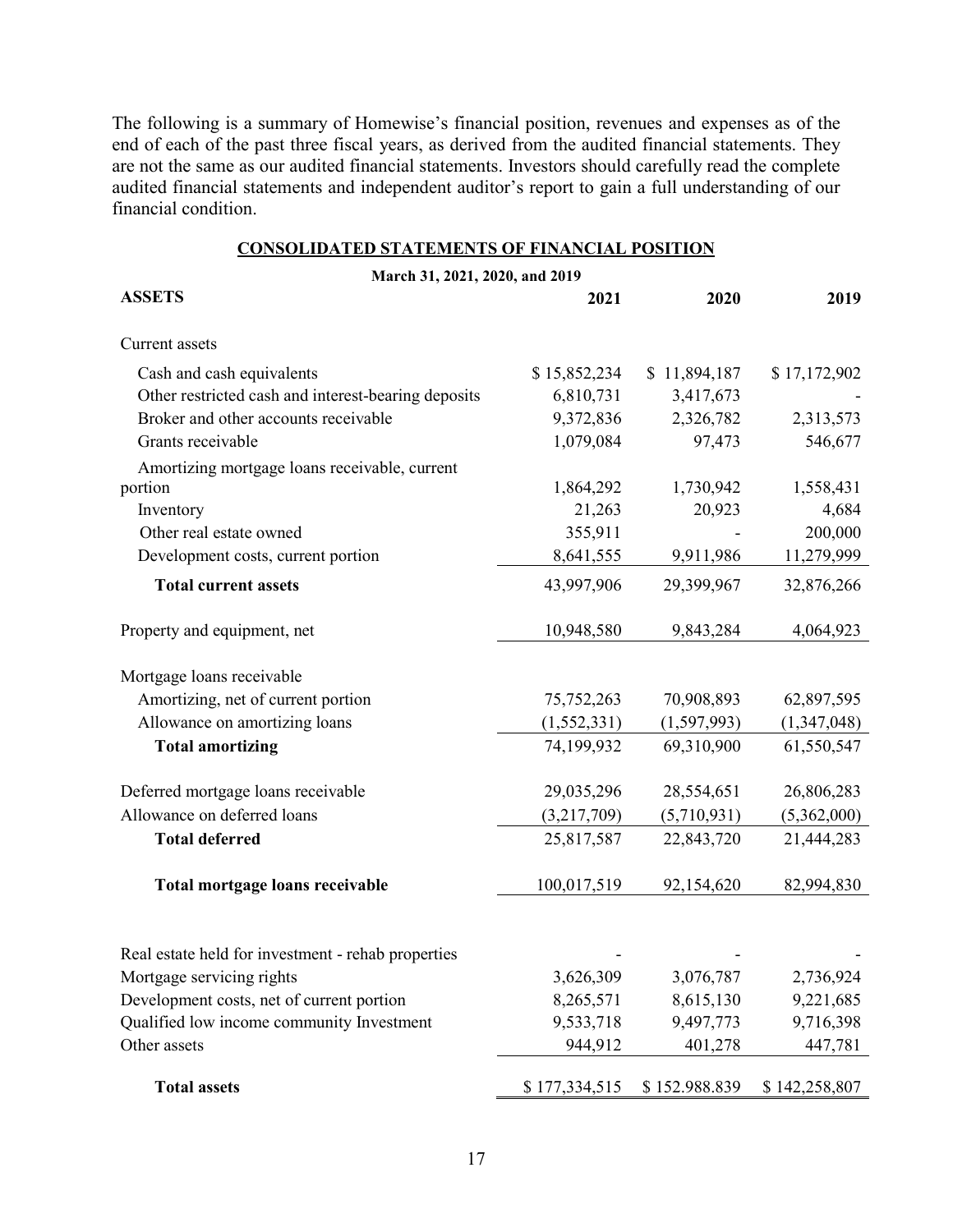## **CONSOLIDATED STATEMENTS OF FINANCIAL POSITION (CONTINUED) March 31, 2021, 2020, and 2019**

| <b>LIABILITIES AND NET ASSETS</b>                                                                              | 2021                       | 2020                       | 2019                       |
|----------------------------------------------------------------------------------------------------------------|----------------------------|----------------------------|----------------------------|
| Current liabilities                                                                                            |                            |                            |                            |
| Accounts payable                                                                                               | \$<br>4,065,916            | 1,720,069<br><sup>\$</sup> | 1,980,781<br><b>S</b>      |
| Accrued expenses                                                                                               | 1,451,346                  | 1,430,352                  | 1,421,315                  |
| Escrows and deposits                                                                                           | 3,773,761                  | 3,311,380                  | 2,850,887                  |
| Lines of credit                                                                                                | 4,091,074                  | 3,770,930                  | 3,200,013                  |
| Notes payable, long-term, current                                                                              |                            |                            |                            |
| portion                                                                                                        | 8,532,699                  | 4,893,306                  | 3,627,387                  |
| Notes payable, community                                                                                       |                            |                            |                            |
| investment, current portion                                                                                    | 2,208,153                  | 2,559,113                  | 1,578,502                  |
| <b>Total current liabilities</b>                                                                               | \$24,122,949               | \$17,685,150               | \$14,658,885               |
| Long-term liabilities                                                                                          |                            |                            |                            |
| Lines of credit, net of current portion<br>Notes payable, long-term, net of<br>current portion and unamortized | 812,661                    |                            | 2,077,800                  |
| discount                                                                                                       | 70,245,799                 | 70,518,082                 | 62,690,872                 |
| Notes payable, equity equivalent<br>investment, net of unamortized discount<br>Notes payable, community        | 3,300,000                  | 3,300,000                  | 3,300,000                  |
| investment, net of current portion and                                                                         |                            |                            |                            |
| unamortized discount                                                                                           | 4,550,259                  | 2,897,707                  | 3,185,150                  |
| Deferred grants revenue                                                                                        | 2,675,519                  | 230,188                    | 2,528,701                  |
| Due to grantor agency                                                                                          | 882,592                    | 910,978                    | 978,377                    |
| <b>Total long-term liabilities</b>                                                                             | $\mathbb{S}$<br>82,466,830 | \$<br>77,856,955           | \$<br>74,760,900           |
| <b>Total liabilities</b>                                                                                       | \$106,589,779              | $\mathbb{S}$<br>95,542,105 | $\mathbb{S}$<br>89,419,785 |
| Net assets                                                                                                     |                            |                            |                            |
| Without donor restriction*                                                                                     | 68,160,562                 | 40,134,587                 | 37,919,892                 |
| With donor restriction*                                                                                        | 2,584,174                  | 17,312,147                 | 14,919,130                 |
| <b>Total net assets</b>                                                                                        | 70,744,736                 | 57,446,734                 | 52,839,022                 |
| <b>Total liabilities and net assets</b>                                                                        | \$177,334,515              | \$152,988 839              | \$142,258,807              |

\*We made an adjustment to reclassify amortizing and deferred loans receivable classified as with donor restrictions to without donor restrictions. Our rationale for this change is that once funds with donor restrictions have been deployed for their intended use in the form of loans, they are no longer restricted, as they have met the purpose of their restriction. This restatement resulted a \$13,945,384 increase to beginning net assets without donor restrictions and a corresponding decrease to beginning net assets with donor restrictions. Both before and after giving effect to the reclassification, Homewise complied with all of its loan covenants as of March 31, 2021. There was no effect on the 2020 change in net assets. See Notes 2 and 12 to our audited financial statements for the year ending March 31, 2021, attached. The net assets with donor restrictions and net assets without donor restrictions as of March 31, 2020 and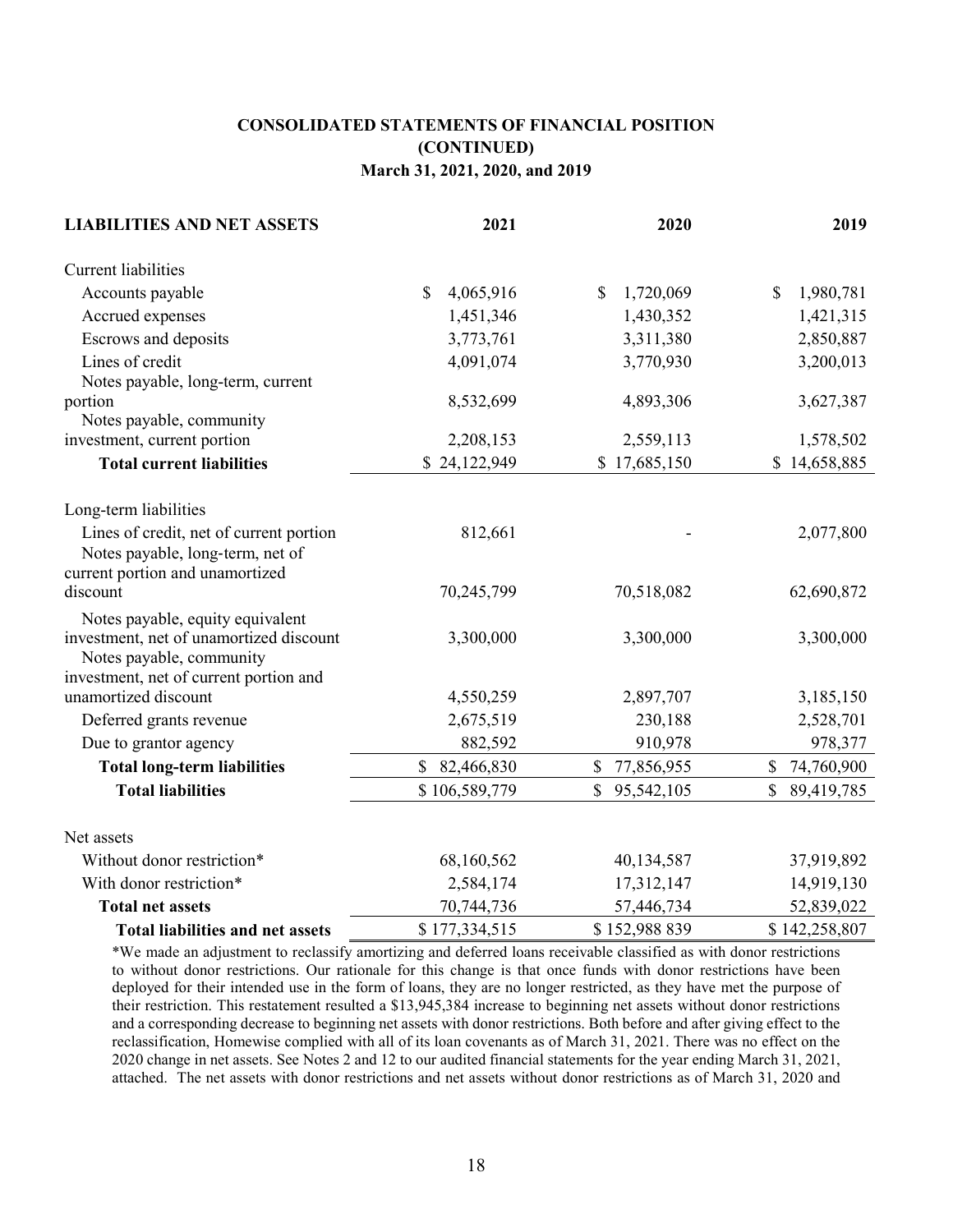2019 have not been reclassified to reflect the 2021 adjustment, and our audited financial statements for those periods have not been reclassified.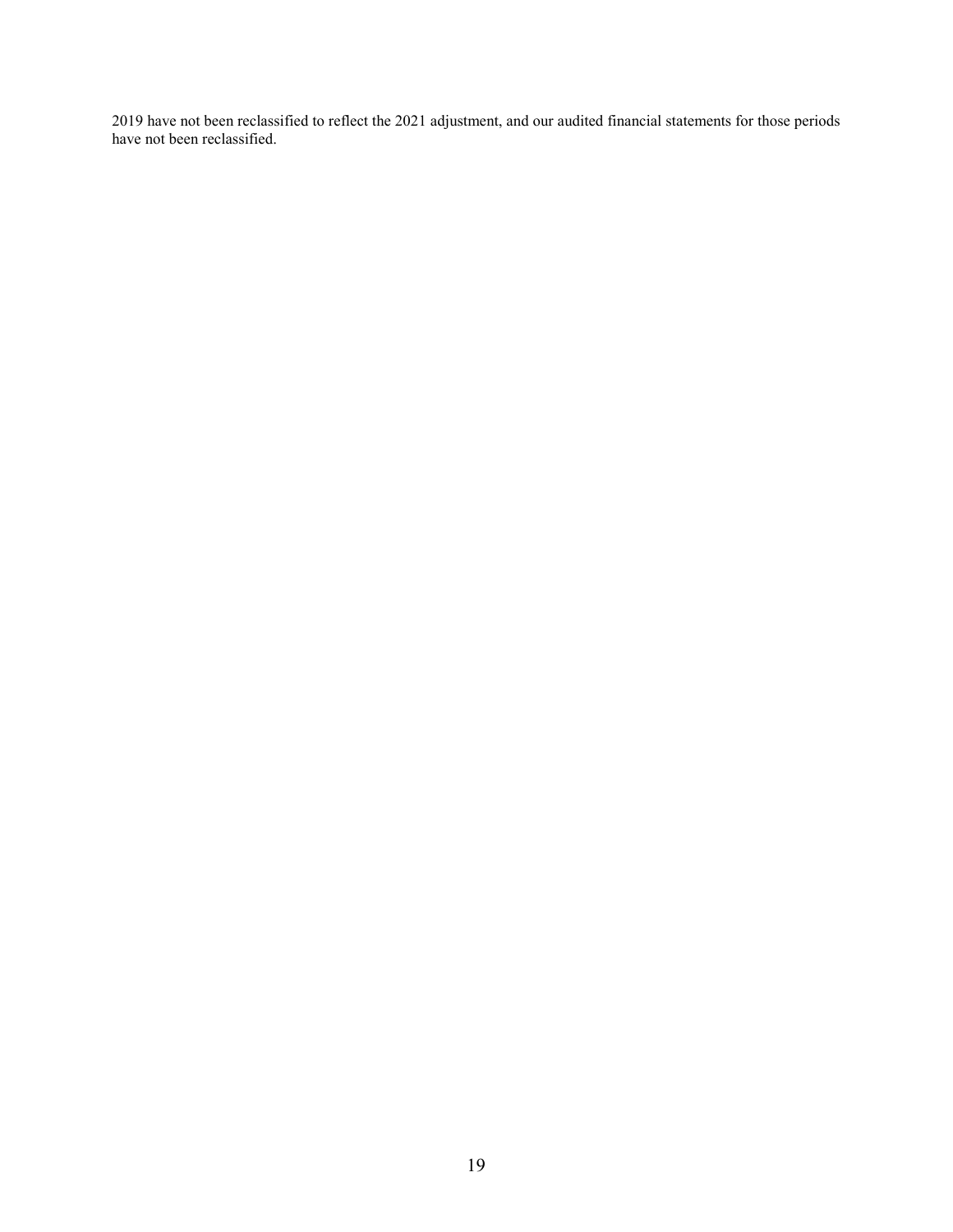#### <span id="page-24-0"></span>**Summary of Revenue and Expenses**

For the Years Ended March 31, 2021, 2020, and 2019

|                                                     | 2021         | 2020             | 2019         |
|-----------------------------------------------------|--------------|------------------|--------------|
| <b>Support and Revenue</b>                          |              |                  |              |
| Home Development sales                              | 24,289,902   | 16,702,610<br>S. | \$17,807,338 |
| Loan Origination Fees                               | 6,386,900    | 2,875,678        | 2,920,997    |
| <b>Real Estate Sales Commissions</b>                | 2,388,377    | 2,006,541        | 2,004,998    |
| Loan Portfolio Interest                             | 4,393,105    | 4,074,411        | 3,606,633    |
| Loan Servicing Income                               | 1,084,868    | 983,371          | 847,306      |
| Amortization and value of mortgage servicing rights | 1,489,244    | 773,611          | 795,189      |
| Grants and contributions                            | 10,100,965   | 5,983,505        | 8,853,156    |
| <b>Bank Interest</b>                                |              |                  | 7,088        |
| Gain (loss) on sale of asset                        | 71,014       | (79, 679)        | 135,946      |
| Other Revenue                                       | 670,950      | 531,461          | 441,027      |
| <b>Total Revenues</b>                               | 50,875,325   | 33,851,509       | 37,419,678   |
| <b>Expenses:</b>                                    |              |                  |              |
| Cost of Home Development Sales                      | 19,124,742   | 13,705,027       | 15,063,158   |
| Program                                             | 14,931,688   | 12,806,279       | 14,064,955   |
| Administrative                                      | 2,920,262    | 2,859,127        | 2,990,476    |
| Fundraising                                         | 600,631      | 274,802          | 245,837      |
| <b>Total Expenses</b>                               | 37,577,323   | 29,645,235       | 32,364,426   |
| Change in net assets                                | 13,298,002   | 4,206,274        | 5,055,252    |
| Net Assets at beginning of year                     | 57,446,734   | 52,839,022       | 47,783,770   |
| Cumulative effect of accounting change              |              | 401,438          |              |
| Net Assets at end of year                           | \$70,744,736 | \$57,446,734     | \$52,839,022 |

#### <span id="page-24-1"></span>**Overview of the Community Investment Note**

*This section provides detail on the legal and financial terms of the Notes. Before deciding to purchase any Notes, investors should read the more detailed information appearing elsewhere in this document, including the Subscription Agreement Form in Appendix B and form of Note set forth in Appendix C.* 

The Community Investment Note is an unsecured promissory note issued by Homewise that helps promote successful homeownership in New Mexico. The Notes allow investors to obtain a financial return while their invested dollars make positive social, economic, and environmental impacts in New Mexico communities. The Notes pay an interest rate of between 0.50% and 3% and can be purchased with terms of 1 to 15 years, as set forth below.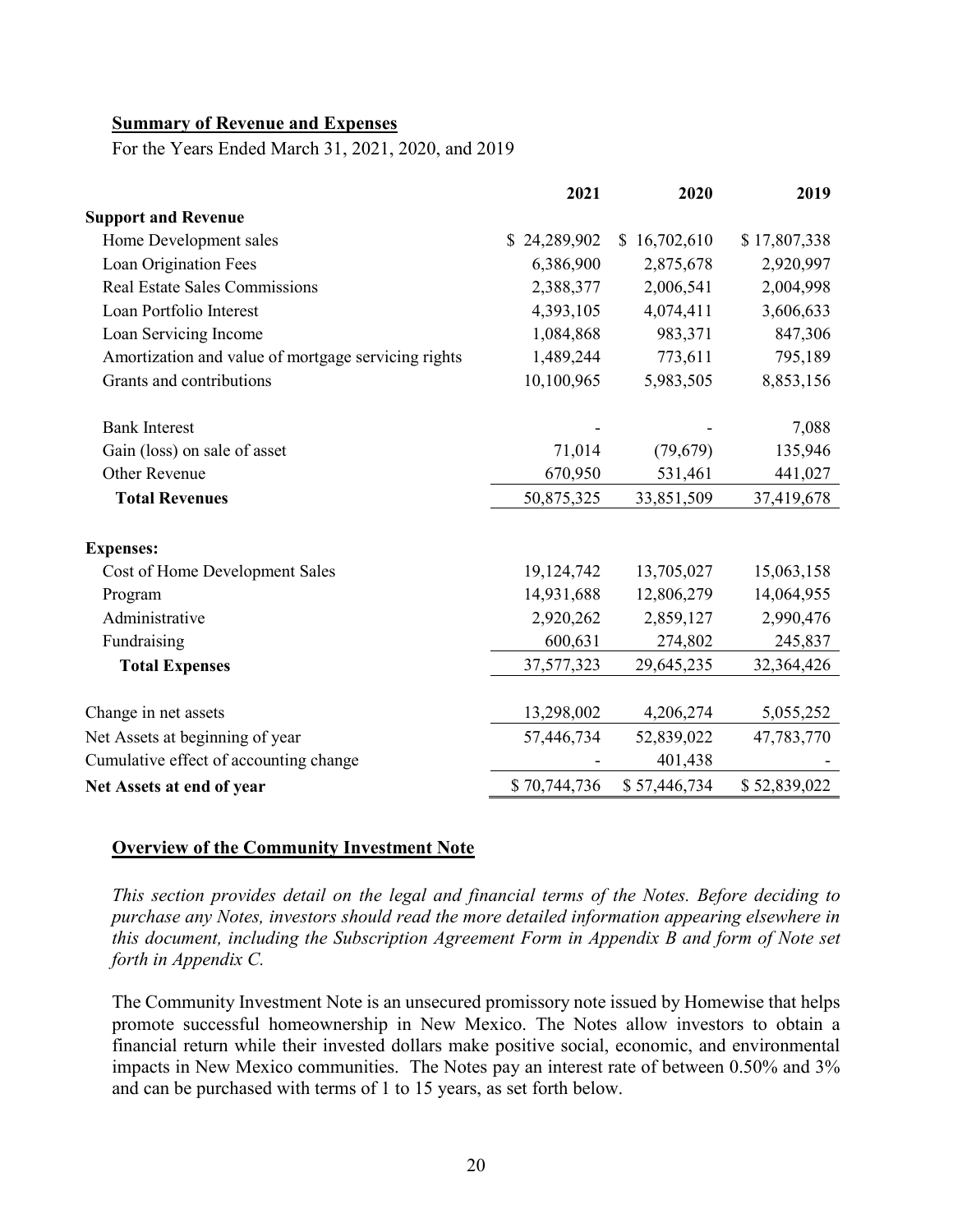| <b>Note Series</b> | <b>Maturity</b> | <b>Interest Rate</b> |
|--------------------|-----------------|----------------------|
| A                  | 1 Year          | 0.50%                |
| В                  | 3 Years         | 1.00%                |
| C                  | 5 Years         | 1.50%                |
|                    | 10Years         | 2.50%                |
|                    | 15 Years        | 3.00%                |

#### <span id="page-25-0"></span>**Use of Proceeds**

The Note proceeds will be used for Homewise's general corporate purposes, including the promotion of its mission to promote successful homeownership in New Mexico. Homewise intends to use the proceeds from the Community Investment Notes to develop new residential property, issue fixed-rate mortgages, and issue home improvement loans. Proceeds from sales of the Notes will be used as part of Homewise's general operating account and will not be segregated. Homewise may also use proceeds to pay outstanding Notes or other indebtedness and cover our general operating expenses.

#### **Seniority; Security**

The Notes are unsecured general obligations of Homewise. Homewise has other outstanding obligations, including unsecured general obligations and secured obligations. (Please see Note 10 to our Audited Financial Statements, which are included as an Appendix to this Prospectus, for details regarding our borrowed indebtedness, including outstanding amounts, security, interest rates, and lenders.) Moreover, Homewise is not restricted from incurring additional indebtedness. Such additional indebtedness, if issued, may be either secured or unsecured and may be entitled to payment prior to payment on the Notes. The Notes are not guaranteed or backed by a letter of credit.

#### **Who Can Invest**

The Notes are offered to both individual and institutional investors who reside in states in which our Notes are registered or exempt from registration.

#### **Minimum Investment**

The minimum investment for the Notes is \$1,000, with minimum additional increments of \$100.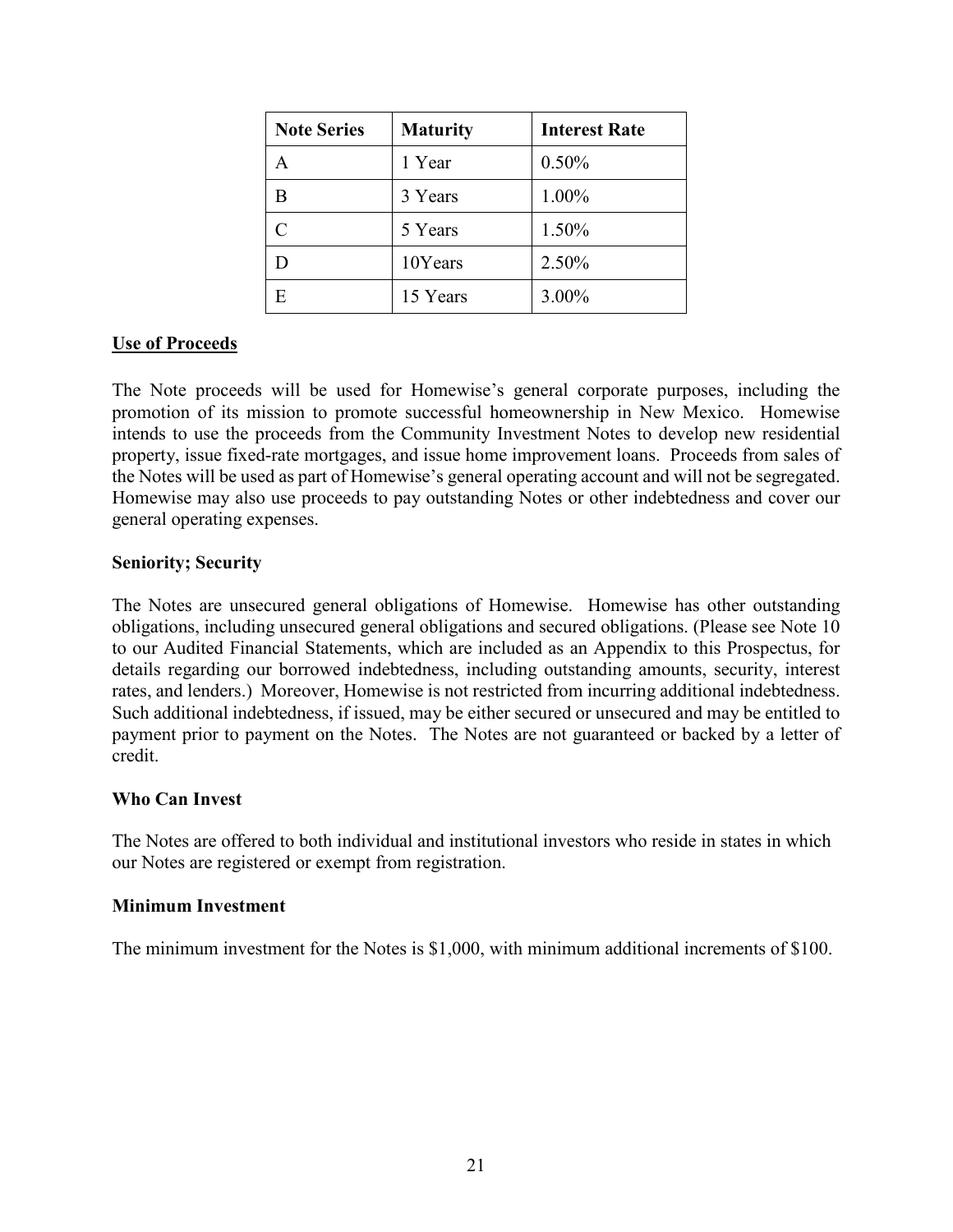## <span id="page-26-0"></span>**Distribution**

Homewise, as the issuer of the Notes, is offering the Notes directly. Homewise is either registered to sell the Notes or is exempt from registration in those states where the Notes are offered for sale. Certain Homewise employees are authorized to disseminate information about Homewise and about the Notes.

We are offering Notes in the principal amount of up to \$5 million pursuant to this prospectus, which are expected to be offered on a continuous basis without an expected termination date. No underwriting agreement exists for the offer and sale of the Notes and no commissions are paid for the sale of the Notes. As a result, we receive 100% of the proceeds from this offering. No minimum amount of the overall offering of \$5 million must be sold in order for us to accept investments.

## <span id="page-26-1"></span>**How to Invest**

After reading this Prospectus and accompanying materials carefully, an investor should complete the Subscription Agreement form and mail, email or deliver it with a check or wire transfer of funds to:

Homewise, Inc. Homewise Community Investment Fund 1301 Siler Road, Building D Santa Fe, NM 87507 invest@homewise.org

All purchases must be made in U.S. dollars and may be made by check or wire transfer. All checks must be drawn on U.S. banks. We reserve the right to suspend the sale of our Community Investment Notes for a period of time, discontinue the offering, or reject any specific subscription.

We generally send to the investor a confirmation of the investment, countersigned Subscription Agreement, and a certificate representing the Note after we have received the Investor's signed Subscription Agreement form and the payment has cleared the bank. All instructions for transactions and changes of address must be transmitted to Homewise in writing. Address changes and assignments may require a signature guarantee from a bank or other eligible institution. Investors may verify a transaction or change of address by calling Homewise at or 505-983-WISE (9473) and asking for the Community Investment Fund Manager.

#### **Settlement Method**

Transactions of Notes are settled with Homewise acting as registrar and paying agent.

#### **Interest Payments**

The Notes are interest-only until maturity. A Note holder will be paid simple interest only, on the last day of June and December of each year, until the maturity date of the Note, unless the Note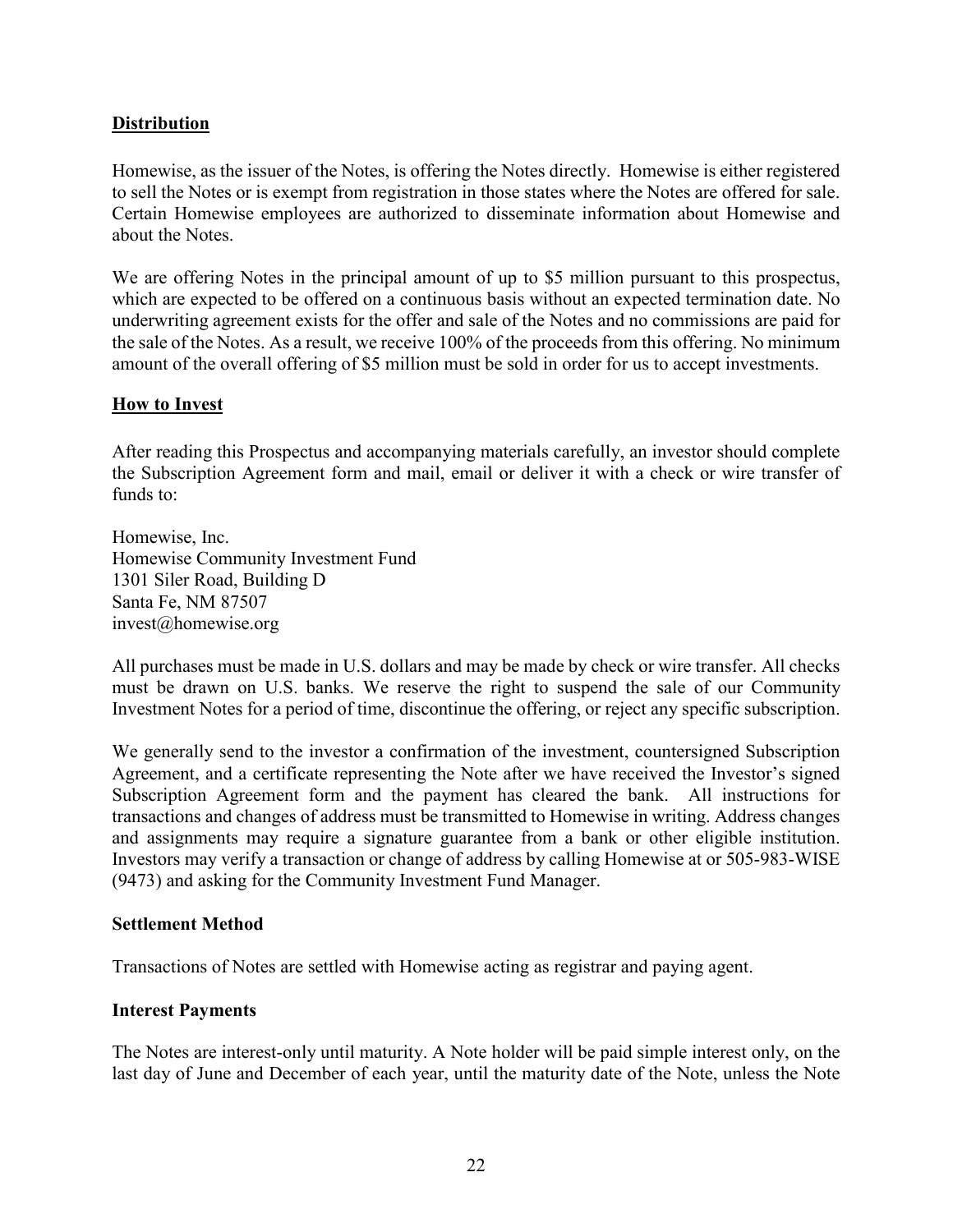holder elects to have their interest reinvested automatically by checking the appropriate box on the Subscription Agreement.

Interest will accrue from the date of issue set forth on the Subscription Agreement, on the basis of a 360-day year of twelve 30-day months. Unless the investor has elected to reinvest principal upon maturity (as described further in "Options at Maturity" below), all principal will be repaid on the maturity date together with all accrued but unpaid interest.

Interest rates range from 0.50% to 3%, based on the term of the Note, with longer-term notes bearing higher interest rates. Homewise reserves the right to increase or decrease the interest rate of Notes being sold in this offering at any time by issuing a Pricing Supplement to this Prospectus, but no such changes will be retroactive for Notes that have already been issued. The interest rate applicable to each Note is fixed at the time of issue and will remain fixed for the duration of the Note.

If an investor wishes to put more Homewise dollars to work in the community or keep his or her investment dollars working longer, he or she may agree to:

- accept a lower rate of interest;
- donate the interest to Homewise:
- reinvest the Note principal upon maturity (subject to certain conditions);
- reinvest the interest paid on the Notes (subject to certain conditions); or
- include forgiveness of the Note in his or her estate plan.

## <span id="page-27-0"></span>**Options at Maturity**

Approximately 30 days prior to a Note's maturity, it is our practice to notify each Note holder that in lieu of receiving repayment of the Note's outstanding principal and accrued but unpaid interest, he or she may renew the investment in a new Note, that he or she may include the unpaid interest accrued through the maturity date in such renewal (or have the interest paid out and only the principal reinvested), and the interest rate that will apply upon such renewal. The Note holder has until the maturity date to respond with his or her instructions.

If the Note holder does not reply before the maturity date, but checked the "Automatic Renewal" box on their Subscription Agreement, then we apply the principal of the maturing Note to the purchase of a new Note in the Series with the same (or closest) term to maturity as the maturing Note at the then-current interest rate for Notes in such Series, and pay the Note holder all accrued but unpaid interest. If the Note holder has not made such an election to reinvest in a new Note, whether on the Subscription Agreement or in response to our 30-day maturity notice, then we redeem the Note and pay the face amount of the Note plus all accrued but unpaid interest.

The new Note will be issued at the prevailing rate of interest then being offered for Homewise Community Investment Notes of the same maturity, which may be higher or lower than the interest rate on the maturing Note. We will notify the investor of the new rate at least 60 days prior to the automatic rollover. Even if the investor checks the "Automatic Renewal" box, the investor may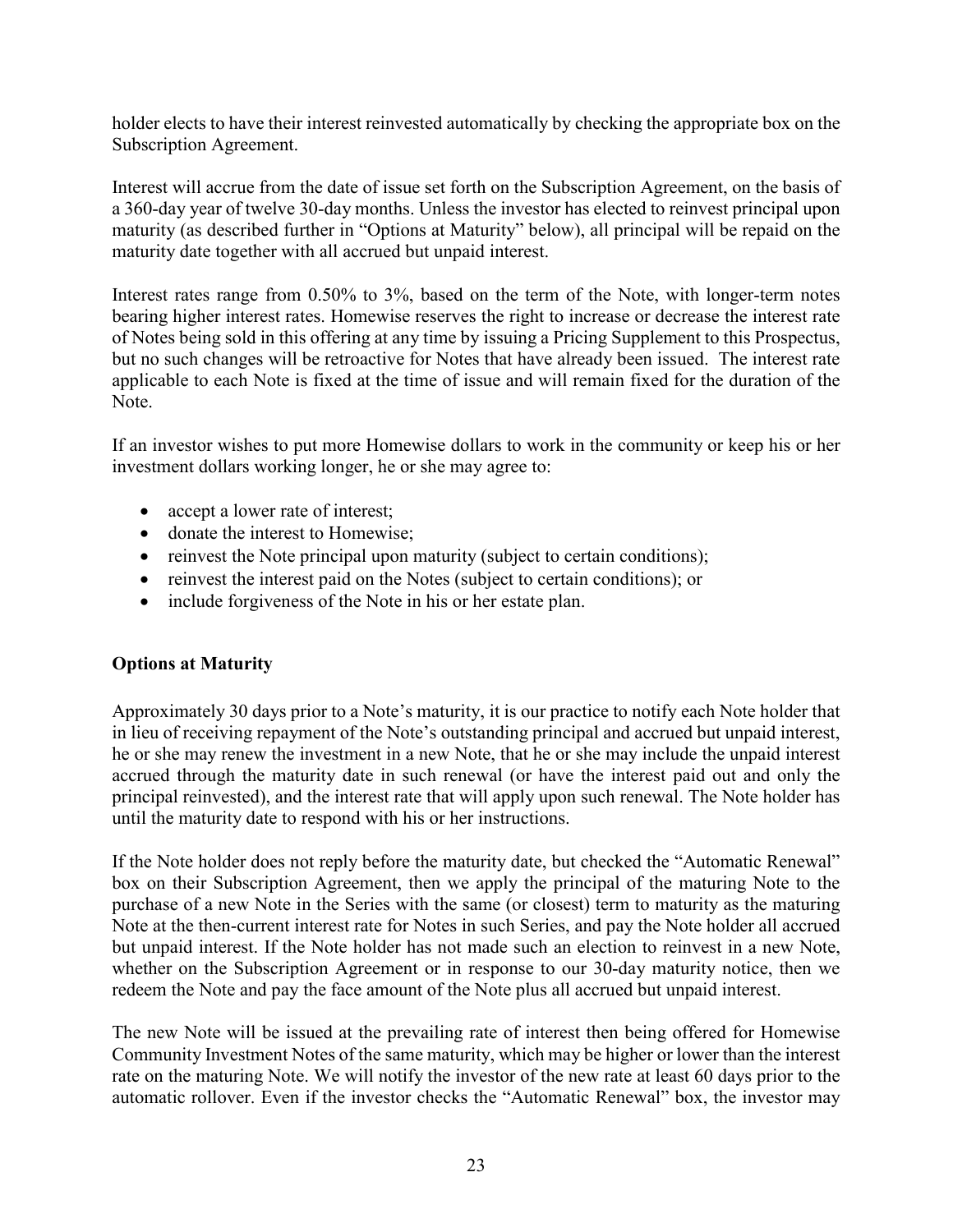change his or her mind by notifying us, in writing, prior to the maturity date of the Note that the investor wishes to have the Note redeemed rather than renewed.

See "State Specific Information" beginning on page [iv](#page-3-0) for information regarding states where automatic reinvestment is not available.

#### **Early Redemption by Homewise at its Option**

Homewise may, at its election and in its sole discretion, call and redeem any or all of the Notes in whole or in part at any time prior to maturity at a price of the principal amount being redeemed plus any accrued and unpaid interest. There is no penalty for any redemption by Homewise at its option.

## **Early Redemption at the Request of a Note holder**

The Notes are not redeemable at the option or request of investor Note holder. Because we will use the proceeds from the sale of our Notes to fund loans and build affordable housing, we need to be able to budget the repayment of the Notes according to a fixed schedule of repayments. Consequently, partial withdrawals and early redemptions are not allowed. However, where automatic renewal is allowed by state law, an investor may "Opt Out" of an automatic renewal at any time until 30 days prior to the renewal date or an automatic reinvestment of interest at any time until 30 days prior to the interest payment date.

#### **Financial Reporting**

Our audited financial statements for the years ended March 31, 2021, 2020 and 2019 and the related notes thereto, attached as Appendix A to this prospectus, have been audited by Moss Adams, LLP. Our audited financial statements for the year ended March 31, 2018, and the related notes thereto, are also attached as Exhibit A to this prospectus, and have been audited by Ricci & Company, LLC. It is Homewise's policy to make subsequent audited financial statements available to investors upon written request, and to also provide our "Annual Report to Investors," which includes highlights of our most recently audited financial statements. In addition, it is our policy to send investors regular informational reports, at least semi-annually.

#### **Certificated Securities**

It is Homewise's policy to issue to Note holders a certificate evidencing their Notes. See Appendix C for the form of Note. Homewise reserves the right to issue Notes in uncertificated form.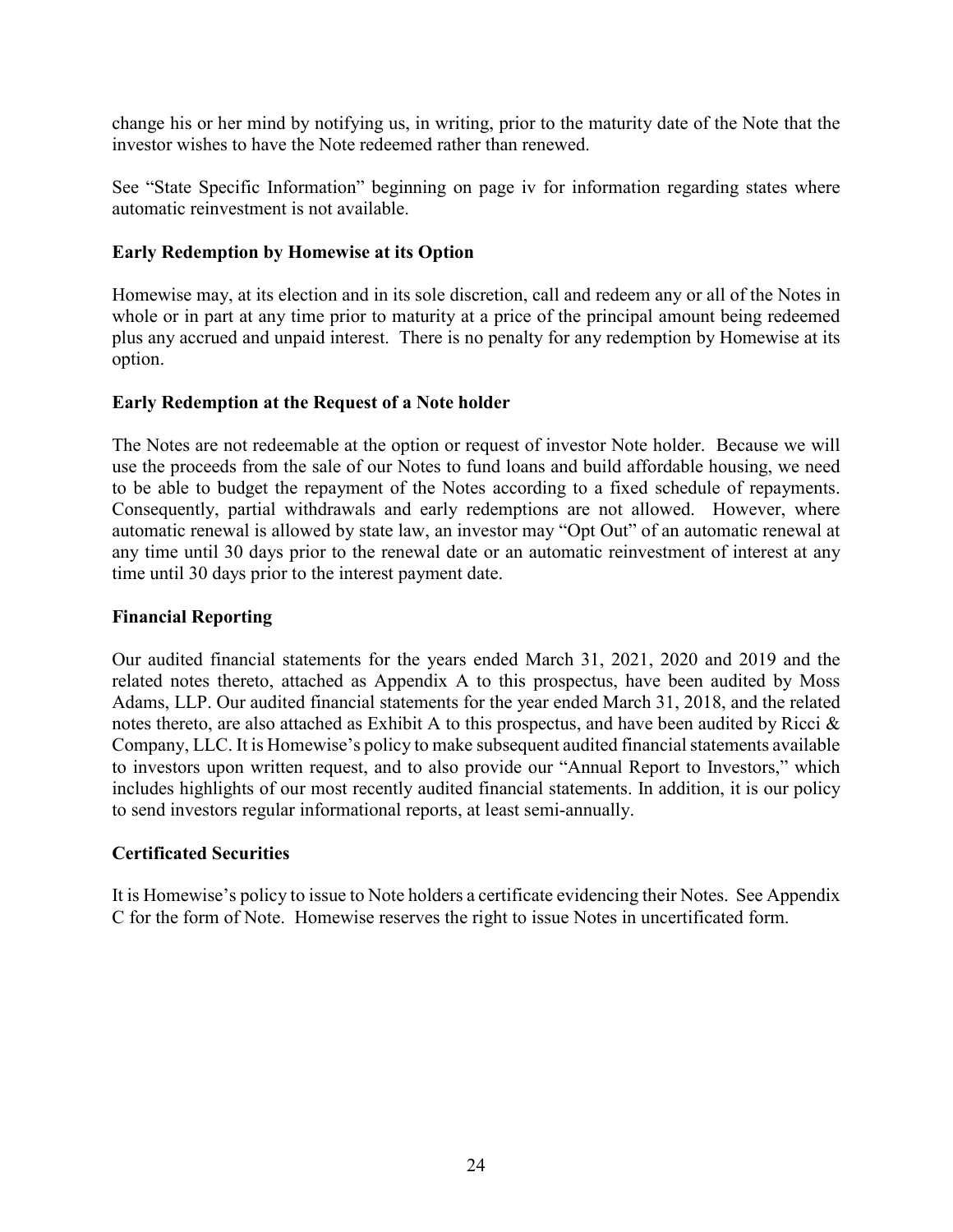## **Transferability**

Transfer of the Notes is permitted, subject to prior notice and approval by Homewise and compliance with applicable securities laws. Investors are cautioned that any such transfer must be done in compliance with applicable federal and state securities laws. In particular, the Notes may not be transferred or resold except as permitted under the Securities Act, the Securities Exchange Act, and applicable state securities laws, or pursuant to registration or exemption therefrom. As discussed below, there is not a significant secondary trading market for the Notes, nor do we expect such a market to develop.

## **Secondary Market**

The nature of this program does not currently afford the opportunity of a secondary market. Consequently, the Note should be viewed as an investment to be held to maturity.

## **Retirement Accounts**

A self-directed IRA can invest in the Notes if the IRA is held by a custodian that permits such investments. (A self-directed IRA is an individual retirement account created to allow the IRA holder the option of selecting, either directly or through an investment advisor or other financial representative, investments for the IRA.) You should consider whether the Notes are in accordance with the documents and instruments governing your IRA or whether the investment in the Notes could constitute a non-exempted prohibited transaction under applicable law. You should also consider whether there is sufficient liquidity in your IRA after investing in the Notes should you or your beneficiary need to take a mandatory distribution. Notes purchased in an IRA or other tax deferred account will be subject to the tax rules applicable to the account, and consultation with a competent financial and tax adviser is recommended.

## **Internet**

We have established a website that can be accessed at www.homewise.org. Except for this Prospectus and the Subscription Agreement that we may post on our website, the information available on the internet, or that can be accessed through our website, is not part of this Prospectus. The reference to this website does not incorporate the contents of the website into the Prospectus.

## **Tax Aspects**

This discussion of federal income tax consequences was written to support the promotion or marketing of the Notes and is not intended or written to be used, and cannot be used, by any taxpayer for the purpose of avoiding tax penalties. You are advised to consult your own tax counsel or advisor to determine the particular federal, state, local or foreign income or other tax consequences particular to your investment in our Notes.

By purchasing a Note, you may be subject to certain income tax provisions of the Code. Some of the significant federal income tax consequences of purchasing a Note include the following: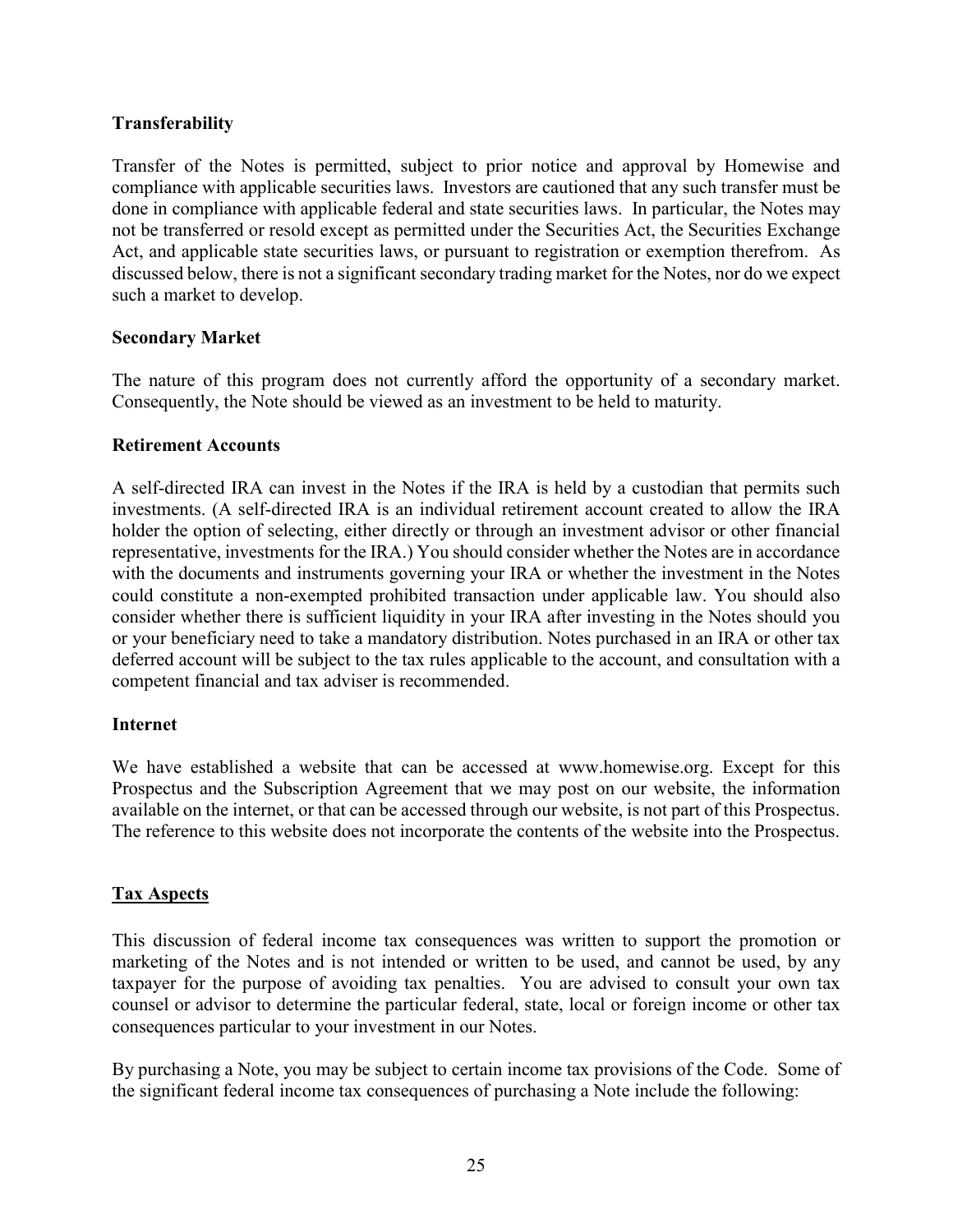- Although we are a  $501(c)(3)$  organization, you will not be entitled to a charitable deduction for the Note you purchase. If you donate earned interest or principal to us, we will provide you an acknowledgment of the donation in accordance with Code Section  $501(c)(3)$  charitable contribution requirements. However, you may not be entitled to a charitable contribution tax deduction depending on your individual tax circumstances.
- Unless you hold your Note through an IRA or other tax deferred account, any interest on your Note will be taxed as ordinary income in the year it accrues regardless of whether interest is paid or reinvested in the Notes.
- Notes purchased in an IRA or other tax deferred account will be subject to the tax rules applicable to the account, and consultation with a competent financial and tax adviser is recommended.
- Unless you hold your Note through an IRA or other tax deferred account, we will provide you with a Federal Income Tax Form 1099-INT or the comparable form by the date mandated by the IRS of each year indicating the interest paid on your Note(s) during the previous year
- You will not be taxed on the return of any principal amount of your Note or on the payment of interest that was previously taxed.
- Payments of principal and interest may be subject to "backup withholding" of federal income tax (currently at the rate of 24%) if you fail to furnish us with a correct social security number or other tax identification number, or if you or the IRS have informed us you are subject to backup withholding.

In addition, if you (or you and your spouse together) have invested or loaned more than \$250,000 in the aggregate with or to us and other charitable organizations that control, are controlled by or under common control with us, you may be deemed to receive additional taxable interest under Section 7872 of the Code if the interest paid to you is below the applicable federal rate. In that situation, the Internal Revenue Service may impute income up to that applicable federal rate. If you believe this applies to you, you should consult your tax advisor.

If the law creating the tax consequences described in this summary changes, this summary could become inaccurate. This summary is based on the Code, the regulations promulgated under the Code and administrative interpretations and court decisions existing as of the date of this prospectus. These authorities could be changed either prospectively or retroactively by future legislation, regulations, administrative interpretations, or court decisions. Accordingly, this summary may not accurately reflect the tax consequences of an investment in our Notes after the date of this prospectus.

Finally, this summary does not address every aspect of tax law that may be significant to your particular circumstances. For instance, it does not address special rules that may apply if you are a financial institution or tax-exempt organization, or if you are not a citizen or resident of the United States. Nor does it address any aspect of state or local tax law that may apply to you. You are encouraged to consult with your tax advisor as to the particular tax consequences to you of an investment in the Notes.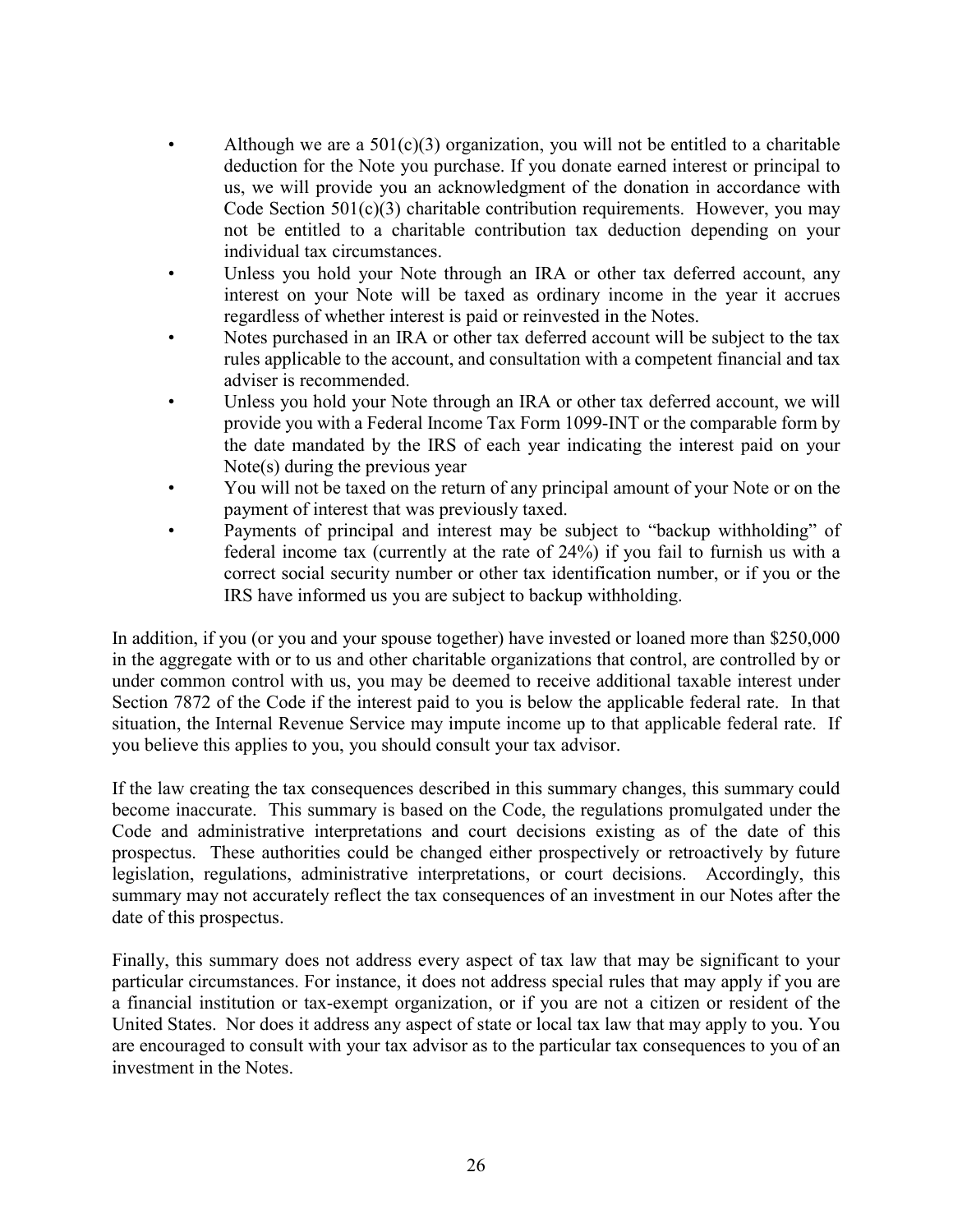## <span id="page-31-0"></span>**Additional Information About Homewise**

## **Homewise Credit History**

We have been engaged in our current business of generating loans since 1986 and have been developing and selling affordable housing since 1994. Many of the lending and development activities of Homewise have been financed by national foundations, government grants and local financial institutions. We have never defaulted nor been delinquent in the repayment of any funds that we have borrowed.

## <span id="page-31-1"></span>**Due Diligence and Underwriting Standards**

We originate both home purchase and home improvement/repair loans and have established limits on the combined loan-to-value ratio, the total debt ratio of the borrower (the monthly payment of the new loan plus all existing debt payments compared to gross monthly household income), and the minimum credit score of the borrower. We augment our standards with financial and home ownership counseling and maintain regular contact with borrowers. As a result, delinquency rates on Homewise loans have historically been lower than the average delinquency rates on loans by other lenders. In its National Delinquency Survey, the Mortgage Bankers Association reported delinquency rates over 30 days on United States mortgage loans (calculated as the number of loans 31 or more days past due, divided by the total number of outstanding loans surveyed) as of March 31, 2021 as follows: Conventional Loans 4,48%%; VA Loans 6.99%, FHA Loans 13.87%, and Homewise Loans 1.77%.<sup>[2](#page-31-2)</sup> The aggregate amount of Homewise loan payments 31 or more days past due as of March 31, 2021, \$53,774, represents less than 0.071% of Homewise's amortizing loan portfolio (net of allowance) as of that date. The aggregate loan amount of loans for which payment was 31 or more past days due as of March 31, 2021, \$1,376,289, represents 1.77% of Homewise's net amortizing loan portfolio as of that date. Please also see Note 7 to our Audited Financial Statements and our discussion on delinquency rates below in the sections entitled, "Impaired and Delinquent Loans" and "Delinquent Loans."

## **Only Fixed-Rate Mortgages**

We have never originated the types of sub-prime and interest-only mortgage loans that have put many homeowners at risk (such as high-interest-rate loans, interest-only loans, stated-income loans, adjustable-rate or "balloon" mortgages, etc.). Our borrowers know what their monthly payments will be, and we do not encourage them to borrow more than they can afford to repay or purchase "more home" than they can afford. Credit and budget counseling is a pre-condition to every Homewise home purchase loan. We augment this financial counseling with advice on how the borrower can operate and maintain the home to insure that the asset maintains its value.

## **Elimination of Unnecessary Borrowing Costs**

<span id="page-31-2"></span><sup>&</sup>lt;sup>2</sup> The delinquency rates on Homewise loans discussed in this paragraph take into account only portfolio loans for which Homewise remains the lender. Loans that Homewise has originated and sold to third parties, but for which Homewise continues to provide servicing, are not included in these calculations. For more information concerning Homewise's mortgage servicing, please see Note 9 to our audited financial statements for the fiscal year ended March 31, 2021, attached.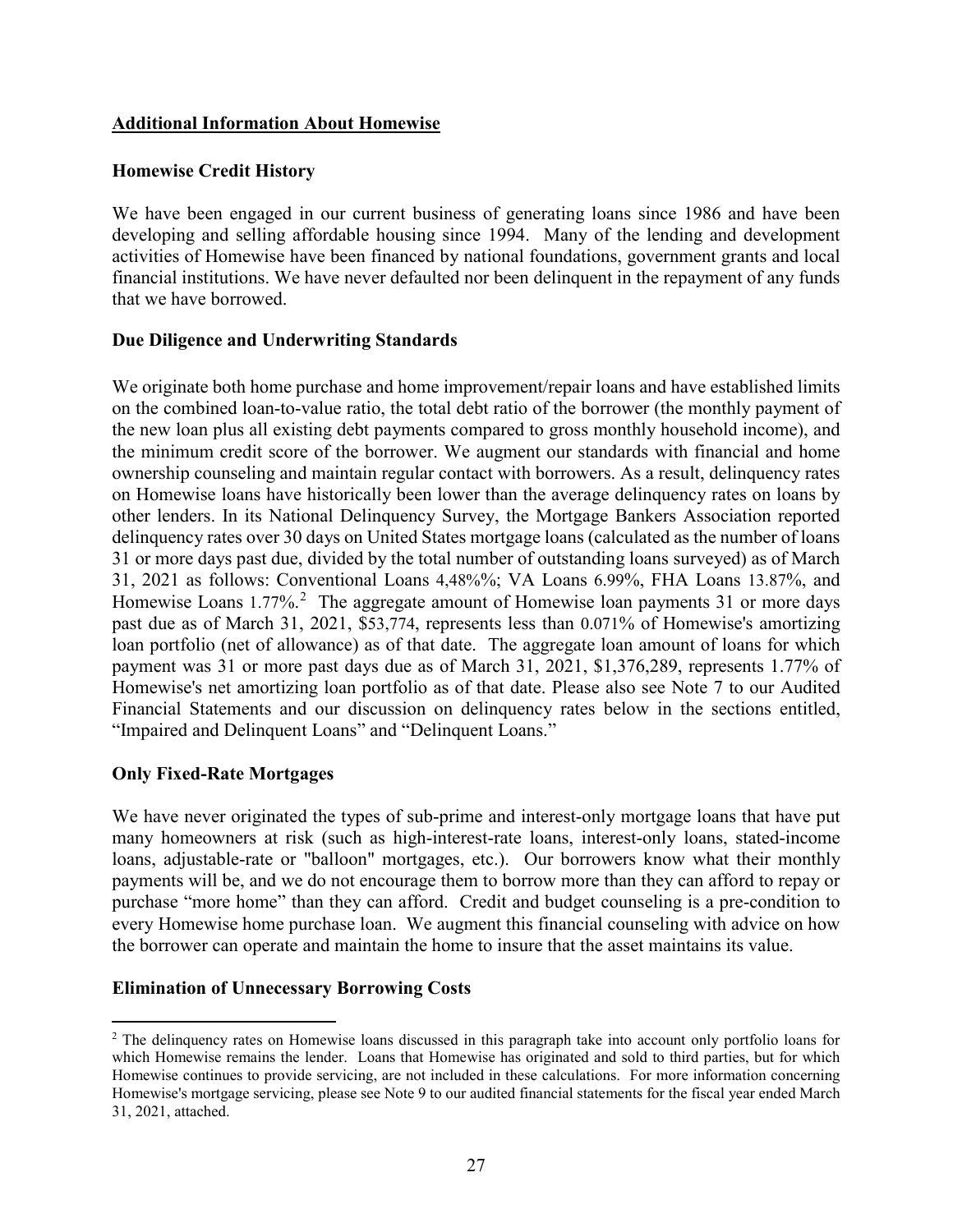We do not seek to profit from the loans we make through charging additional fees and costs to the borrower. Rather, it is our mission to help clients achieve financial security through responsible home ownership and healthy savings and spending habits. Towards this end, we: (1) help our customers find the most affordable homes available; (2) help potential borrowers learn to budget properly and understand how much debt they can afford to incur; (3) help potential borrowers

finance their homes as efficiently as possible by using down payment assistance programs, obtaining a fixed interest rate, working to avoid costly mortgage insurance and other unnecessary closing costs that can add significantly to the borrower's financial obligations; and (4) endeavor to restructure loans when borrowers face difficulties, such as job loss or medical crisis, rather than foreclosing quickly.

# **Outstanding Debt**

As of March 31, 2021, Homewise had \$93,740,645 in outstanding lines of credit, notes payable, equity equivalent investments, and community investment notes. Please see Note 11 to our Audited Financial Statements, which are included as an Appendix to this Prospectus, for details regarding our notes payable, including outstanding amounts, security, interest rates, and lenders.

## **Financial Covenants**

Under the terms of our loan agreements with our lenders, we are required to satisfy the following ongoing financial requirements. Although these covenants are not included in the Homewise Community Investment Notes, the financial strength that results from maintaining our financial condition in compliance with these financial covenants benefits all of our creditors, including investors in this Offering:

- Income Maintain a net increase in unrestricted net assets for the current year and the prior year;
- Capital Requirements Maintain net assets in an amount equal to or exceeding 35% of the total assets. (Net assets are total assets less total liabilities). Maintain unrestricted net assets in an amount equal or exceeding 25% of the total assets:
- Liquidity The sum of Homewise's cash and cash equivalents shall not be less than six  $(6)$ months of operating expenses;
- Debt Service Coverage Maintain an annual debt service coverage ratio (net income plus depreciation, amortization and other similar non-cash expenses divided by debt service) of more than 1.2 to 1.0;
- Allowance for Loan and Lease Losses The loan loss allowance shall be calculated in accordance with Generally Accepted Accounting Principles (GAAP).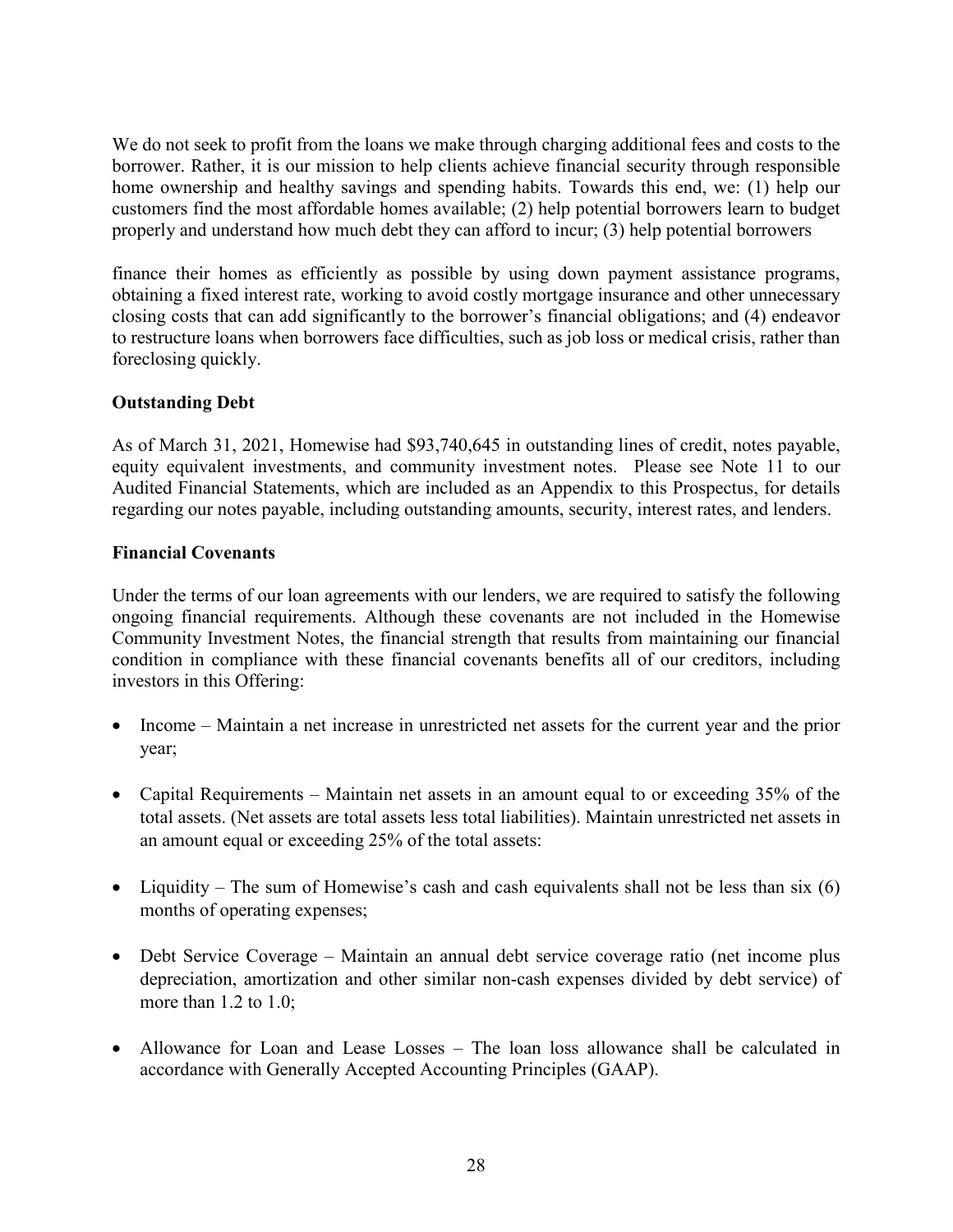## **Resale Market for Loans**

We sell the vast majority of the loans that we originate. The turmoil in recent years in the subprime lending and other credit markets did not affect our ability to sell loans into the secondary market since they are underwritten to standards that are acceptable to organizations such as Fannie Mae. However, we cannot make any guarantees regarding the future viability of the secondary market for home mortgage loans.

## **Discussion and Analysis of Recent Financial Performance**

Total support and revenues for the fiscal year ended March 31, 2021 totaled approximately \$50.9 million, an increase of approximately \$17 million, or 50.3% versus the prior year. This increase was primarily due to higher home development sales, loan origination fees, and grant and contribution revenue, which were, respectively, approximately \$7.6 million, \$3.5 million, and \$4.1 million higher than the prior year.

Total expenses were approximately \$37.6 million, an increase of approximately \$7.9 million, or 26.8% compared to the prior year. This was driven in large part by increases in the cost of program costs of approximately \$2.1 million and cost of home development sales of approximately \$5.4 million.

Overall, Homewise's net assets at March 31, 2021 were approximately \$70.7 million, which was an increase of approximately \$13.3 million or 23.1% over net assets at March 31, 2020.

#### Changes in Consolidated Financial Position

For the fiscal year ended March 31, 2021, total assets increased by approximately \$24.3 million over the prior fiscal year to approximately \$177.3 million, which was due primarily to an increase in cash and cash equivalents of \$4.0 million, or 33.3% over the prior fiscal year, an increase in other restricted cash and interest-bearing deposits of \$3.4 million, or 99.2% over the prior fiscal year, an increase in broker receivables and other accounts receivable of \$7.0 million, or 302.8% over the prior fiscal year, an increase in amortizing mortgage loans receivable of \$4.9 million, or 7.1% over the prior fiscal year, an increase in deferred mortgage loans receivable of \$3.0 million, or 13.0% over the prior fiscal year.

Total liabilities increased by approximately \$11.0 million to approximately \$106.6 million, driven primarily by an increase in notes payable of approximately \$4.6 million, an increase in accounts payable of \$2.3 million, and an increase in deferred grants revenue of \$2.4 million. Homewise's unrestricted net assets increased by approximately \$28.0 million, or 69.8%, over the prior year (\$13.9 million of which was attributable to a restatement, as more fully described in Note 2 to our Audited Financial Statements), and total net assets increased by approximately \$13.3 million, or 23.1%, over the prior year.

#### Mortgage Loans Receivable

Homewise has originated amortizing mortgage loans bearing interest rates from 0% to 8.5% for periods of up to 30 years. The loans are secured by an interest in the subject property. We also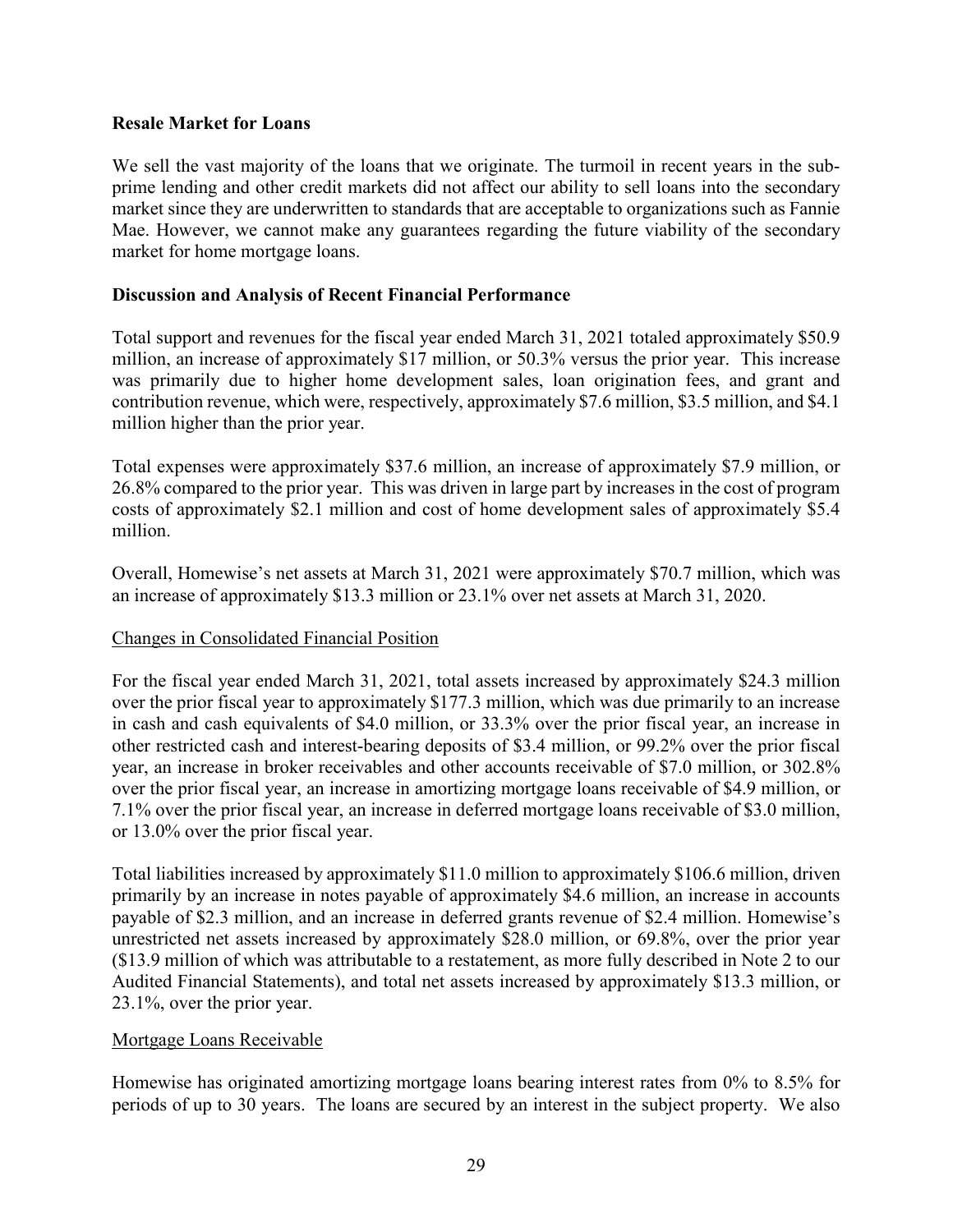originate deferred mortgage loans, which are loans that are due at an unknown future date. They include:

- Loans that are due on the sale, transfer, refinance, or vacating of the related home; and
- Forgivable loans that do not bear interest and are forgiven if the owner lives in the home for a specified period of time.

A summary of our mortgage loans receivable, including the current portion, is as follows:

|                                                   | 2021 | 2020                                      | 2019        |
|---------------------------------------------------|------|-------------------------------------------|-------------|
| Amortizing                                        |      | $$77,616,555$ $72,639,835$ $64,456,026$   |             |
| <b>Allowance on Amortizing Loans</b>              |      | $(1,552,331)$ $(1,597,993)$ $(1,347,048)$ |             |
| Deferred                                          |      | 29,035,296 28,554,651 26,806,283          |             |
| Allowance on Deferred Loans                       |      | $(3,217,709)$ $(5,710,931)$               | (5,362,000) |
| Total Mortgage Loans Receivable, net of allowance |      | \$101,881,811 93,885,562 84,553,261       |             |

Deferred loans that are expected to be forgiven at the end of a fixed term totaled \$2,808,770 and \$3,485,016 at March 31, 2021 and 2020, respectively.

## Impaired and Delinquent Loans

A loan is classified as delinquent if it is not timely paid based on the contractual terms of the loan agreement. Management considers a loan to be impaired when, based on current information and events, it is determined that we will not be able to collect all amounts due according to the original terms of the note.

The allowance for loan and lease losses (ALLL) is established by estimating the expected losses on the loan portfolio for the life of the loans. (Please see the discussion under the heading "Liquidity of Assets" on pages 6 and 7 for further discussion of our ALLL.) The provision for loan losses is an expense through which the ALLL isadjusted to be congruent with the current estimated losses. The ALLL is an amount management believes is adequate to absorb estimated losses on existing loans that may become uncollectible. Additionally, when all or a portion of a specific loan is deemed uncollectible, or recoverable through a sale of collateral, the uncollectible amount for that specific loan is added to the ALLL through the provision for loan losses.

The following tables set forth our loan delinquencies and write-offs for the past three fiscal years:

## Delinquent Loans

As of March 31, 2021, we had the following delinquent loans: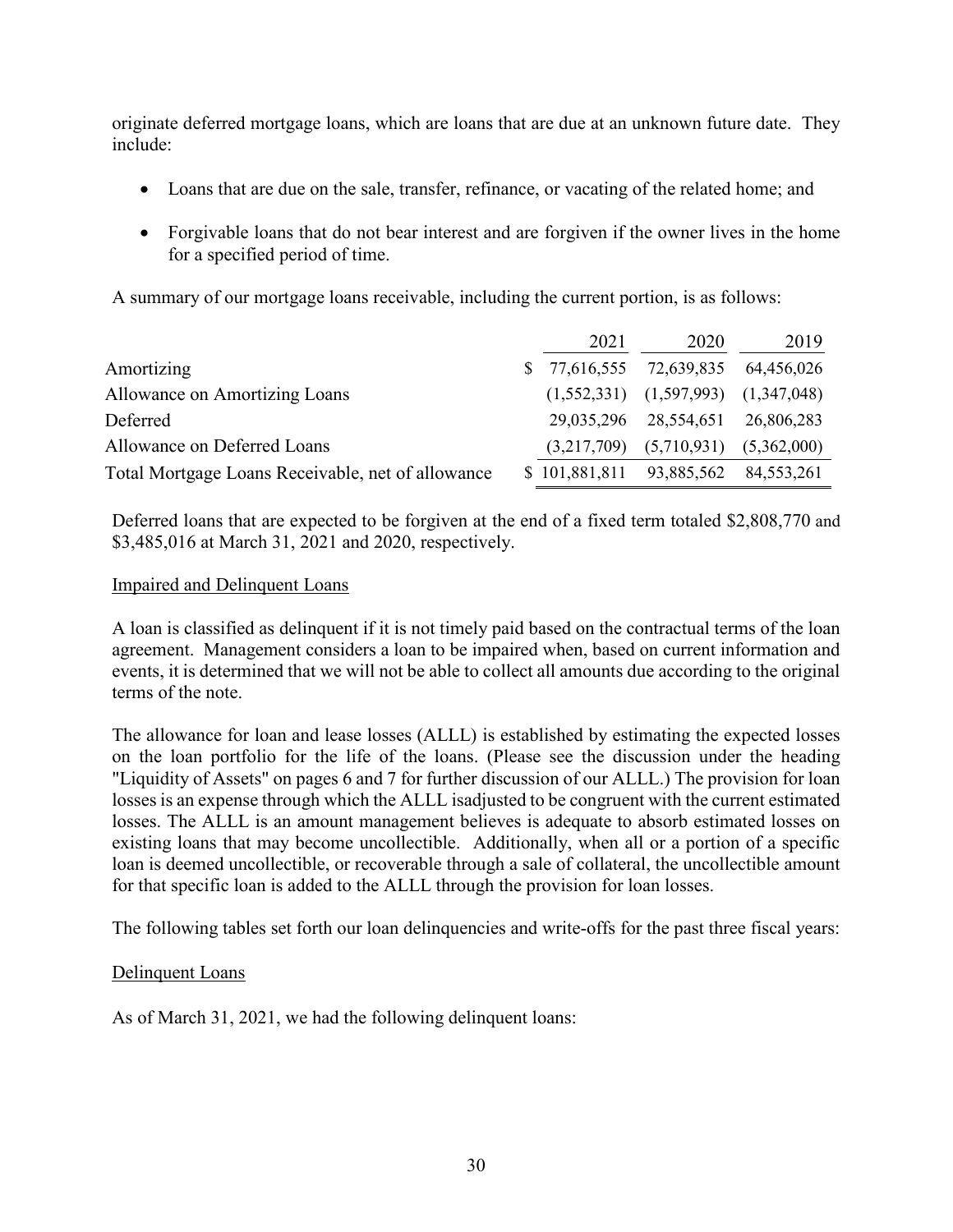|              | Number | Payment Due |        |           |  | Loan Amount |
|--------------|--------|-------------|--------|-----------|--|-------------|
| $31-60$ days | 13     |             | 13,066 | 681,221   |  |             |
| $61-90$ days | ৲      |             | 4,206  | 127,106   |  |             |
| $>90$ days   | 12     |             | 36,502 | 567,962   |  |             |
|              | 30     |             | 53,774 | 1,376,289 |  |             |

The amount 31 or more days past due was equivalent to 1.77% of the gross outstanding amortizing mortgage loans receivable balance at March 31, 2021.

As of March 31, 2020, we had the following delinquent loans:

|              | Number | Payment Due |        | Loan Amount |
|--------------|--------|-------------|--------|-------------|
| $31-60$ days | 29     |             | 15,294 | 774,458     |
| $61-90$ days | 14     |             | 14,385 | 516,412     |
| $>90$ days   | 4      |             | 29,011 | 380,156     |
|              | 47     |             | 56,690 | 1,671,026   |

The amount 31 or more days past due was equivalent to 2.3% of the gross outstanding amortizing mortgage loans receivable balance at March 31, 2020.

As of March 31, 2019, we had the following delinquent loans:

|              | Number | Payment Due | Loan Amount |
|--------------|--------|-------------|-------------|
| $31-60$ days | 14     | 4,825       | 373,134     |
| $61-90$ days | ↖      | 5,120       | 154,112     |
| $>90$ days   | 4      | 6,411       | 155,935     |
|              | 23     | 16,356      | 683,181     |

The amount 31 or more days past due was equivalent to 1.06% of the outstanding amortizing mortgage loans receivable balance at March 31, 2019.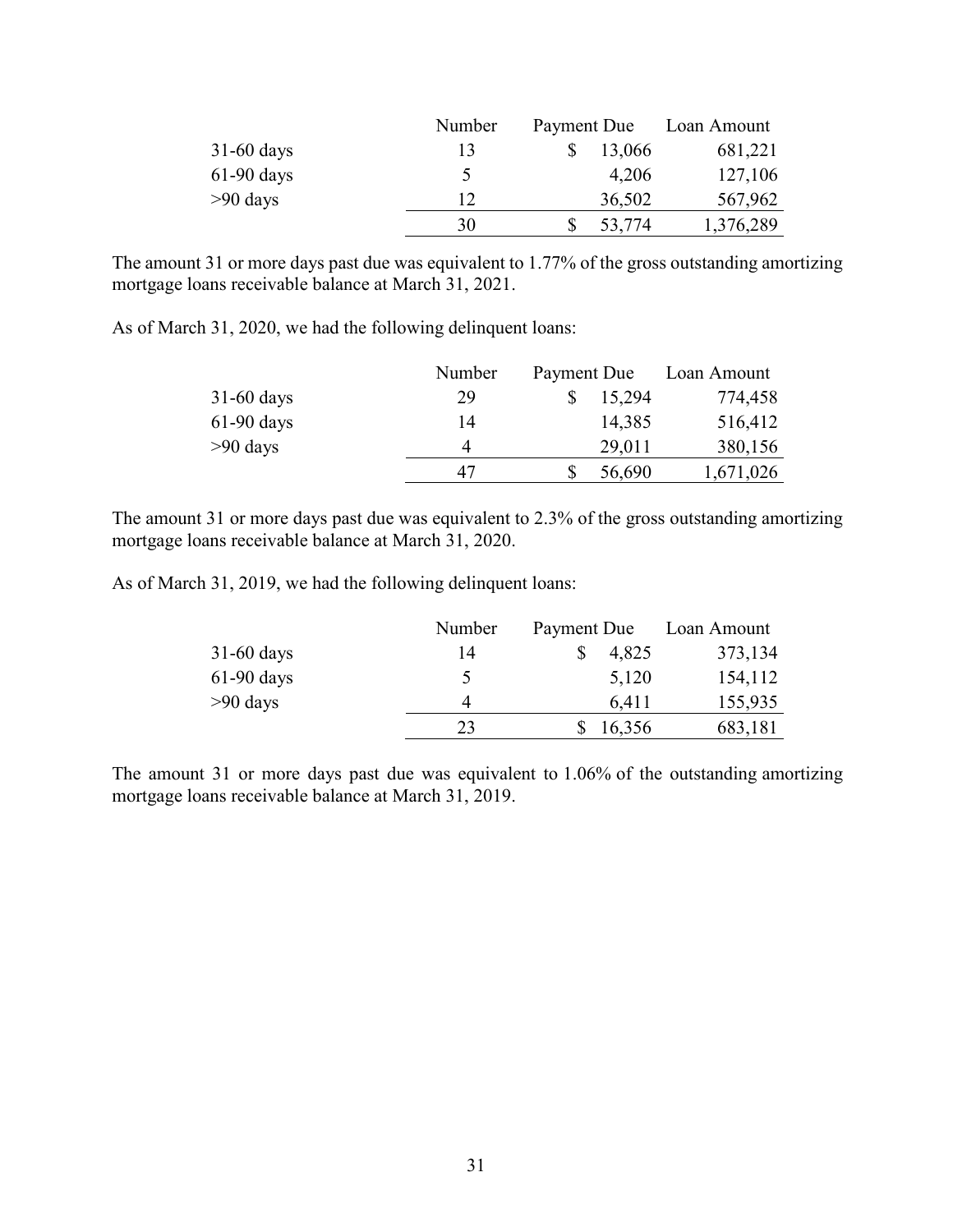#### Loan and Lease Loss Allowance

Changes in the allowance for loan and lease losses at March 31, 2021, 2020, and 2019 are summarized as follows:

|                                      | Amortizing  | <b>Deferred</b> | <b>Total</b> |
|--------------------------------------|-------------|-----------------|--------------|
| Balance, March 31, 2019              | 1,347,048   | 5,362,000       | 6,709,048    |
| Provision for loan losses            | 336,738     | 348,931         | 685,669      |
| Loans charged off, net of recoveries | (85,793)    |                 | (85,793)     |
| Balance, March 31, 2020              | 1,597,993   | 5,710,931       | 7,308,924    |
| Provision for loan recoveries        | (45,662)    | (2,493,222)     | (2,538,884)  |
| Loans charged off, net of recoveries |             |                 |              |
| Balance, March 31, 2021              | \$1,552,331 | \$3,217,709     | \$4,770,040  |

#### Fundraising Results

For fiscal years ending March 31, 2019, 2020 and 2021, our income from grants and contributions was as follows:

| Year ending March 31, | <b>Total Income from Grants</b> |                   |
|-----------------------|---------------------------------|-------------------|
|                       |                                 | and Contributions |
| 2019                  | S                               | 8,853,156         |
| 2020                  | -S                              | 5,983,505         |
| 2021                  |                                 | \$10,100,965      |

For more information, please see Note 13 to our audited financial statements for the year ending March 31, 2021.

#### **Impact of the COVID-19 Pandemic**

The COVID-19 pandemic has significantly impacted market conditions, interest rates, supply chains, and business operations both within the United States and throughout the world. We continue to actively identify and mitigate financial, operational, liquidity and impact-related risks attributable to the pandemic. As of the date of this Prospectus, Homewise has experienced an increase in loan origination transactions for new home purchases, despite the outbreak. Specifically, our loan origination fees for new home purchases were \$3.465 million for the fiscal year ending March 31, 2021, compared to \$2.745 million for the fiscal year ending March 31, 2020. Notably, his increase has been accompanied by an increase in refinance loan originations as borrowers refinanced their existing home mortgages to access more favorable interest rates. Our fees for refinance loan originations were \$2.906 million for the fiscal year ending March 31, 2021, compared to \$149,000 for the fiscal year ending March 31, 2020. In the aggregate our loan origination fees for all mortgage and home improvement loans were \$6,386,900 and \$2,875,678 for the years ending March 31, 2021 and 2020, respectively.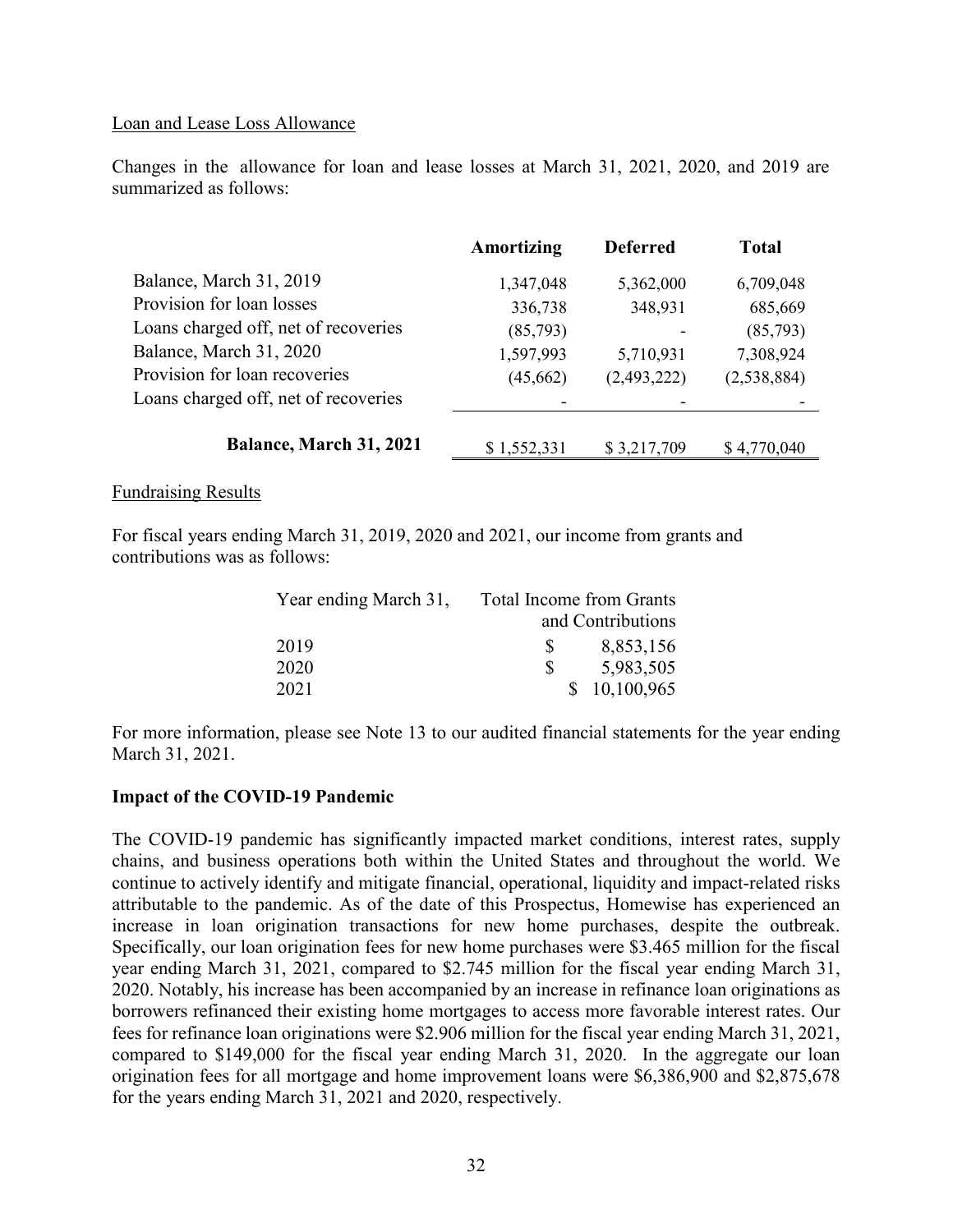Understanding that layoffs, furloughs, unemployment, and underemployment impacted numerous homeowners throughout the country, we took proactive steps to work with borrowers who experienced adverse financial circumstances as a result of the pandemic. In certain circumstances, we provided for forbearance of repayment obligations. In total, we offered forbearance of repayment obligations for 63 loans, with a principal amount of \$9,706,312 subject to forbearance. As of the date of this Prospectus, 55 loans are now current, and 8 remain subject to some form of forbearance or other modifications. Despite the impact of the COVID-19 pandemic, the delinquency rate with respect to Homewise's loan portfolio has declined (from 2.30% as of March 31, 2020 to 1.77% as of March 31, 2021). The delinquency rate has continued to decline since March 31, 2021, and is 1.06% as of the date of the prospectus.

We continue to proactively work with our borrowers, as well as actively monitor our allowance for loan and lease losses in light of our borrowers' financial circumstances. During the fourth quarter of 2021, we performed a comprehensive, well-documented, and consistently applied analysis of our amortizing loan portfolio and re-examined our allowance for loan losses in light of this analysis. As of March 31, 2021, our allowance for loan losses was \$1,552,331, or 2% of the balance of our amortizing loan portfolio as of that date. Please see Note 7 to our audited financial statements for the year ending March 31, 2021, attached, for further discussion.

Homewise also received a loan under the Paycheck Protection Program (PPP) of the U.S. Small Business Administration (SBA). We were granted a PPP loan in the amount of \$1,486,700 on April 13, 2020. We used the proceeds of this loan for purposes consistent with the PPP, and all conditions of the loan were met for the loan to be forgiven. We recognized the full loan amount as contribution revenue at March 31, 2021. The SBA maintains a right to audit any PPP loan recipient for five years. On June 15, 2021, Homewise was notified that the SBA was undertaking a review of the above referenced PPP loan in accordance with the SBA's interim final rule on "SBA Loan Review Procedures and Related Borrower and Lender Responsibilities," published in the Federal Register on June 1, 2020, as amended. On June 29, 2021, Homewise was notified that the SBA approved the forgiveness of its entire PPP loan. Please see Note 19 to our audited financial statements for the year ending March 31, 2021, attached, for further discussion.

#### **Recent Transaction to Receive the Benefit of New Markets Tax Credit**

Homewise invested in a leverage lender on June 22, 2021, for the for the purpose of taking advantage of the New Markets Tax Credit (NMTC) program. The NMTC program provides tax credit incentives to investors who invest in low-income communities and is administered by the U.S. Treasury Department. Homewise's investment in the Leverage Lender totaled \$5,076,416 and represented a 25.0041% ownership stake. As part of the arrangement, Homewise secured a 20-year loan from a community development entity which received a tax credit allocation. The loan is in the amount of \$6,825,000. The loan proceeds are to be used solely for the purpose of acquiring, rehabbing and/or constructing single-family homes in low-income communities and selling at least 20% of such homes to low-income persons. The loan accrues interest at a rate of 0.743751% per year. Semi-annual payments of interest only are due in years 1 through 7 with fully amortizing quarterly payments of principal and interest due in years 8 through 20.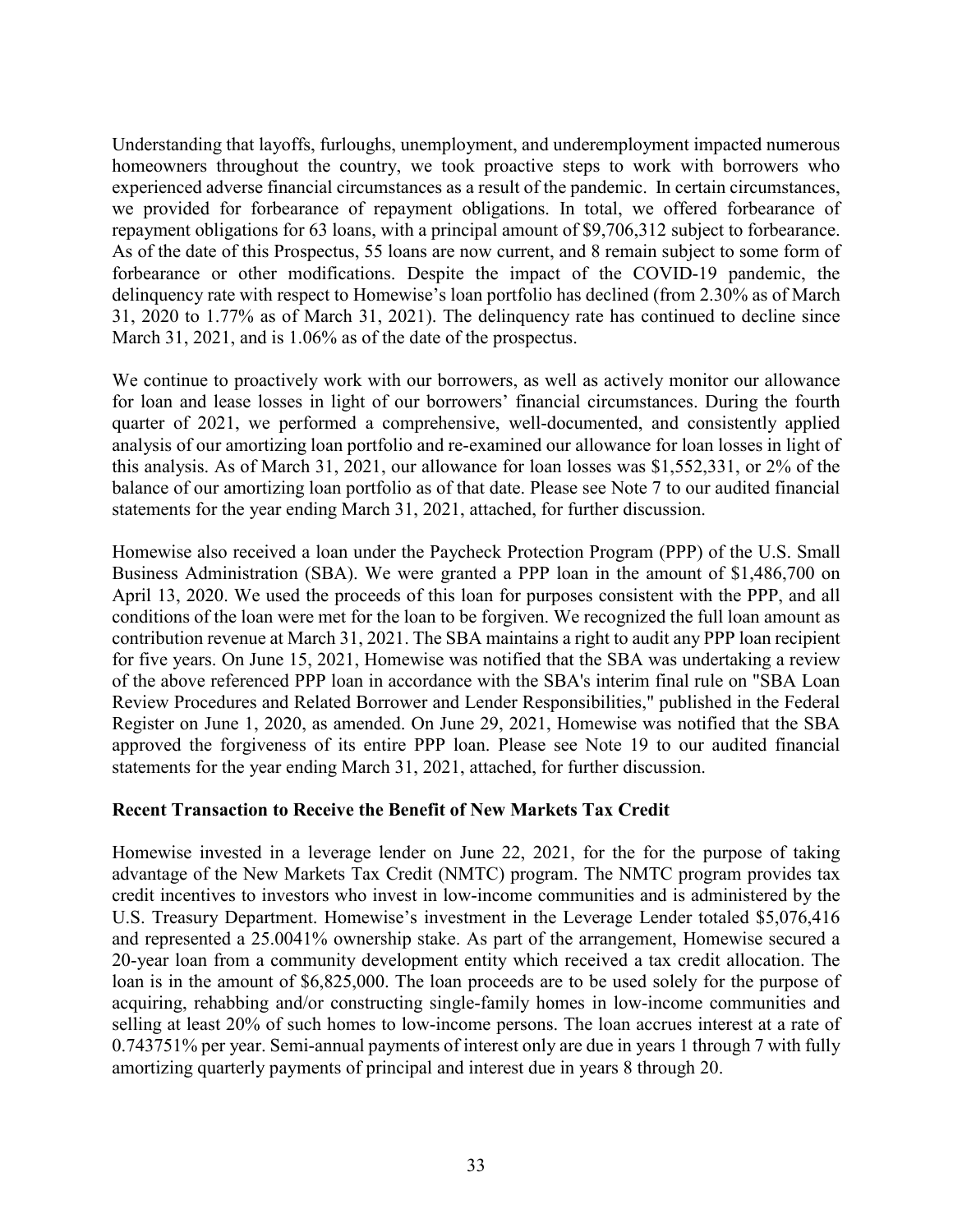At the end of the compliance period, in connection with this arrangement, the members of the Leverage Lender have the option to purchase U.S. Bancorp Community Development Corporation's ownership interest in the Investment Fund. Exercise of this option will effectively allow Homewise to extinguish its debt owed to the community development entity. For more information, please see Note 20 to our audited financial statements for the year ended March 31, 2021, attached to this prospectus. In addition, Note 10 to those audited financial statements addresses a prior investment by Homewise in a leverage lender in connection with the NMTC program; as discussed in Note 10, that investment remains outstanding.

#### **Governance and Administration**

Homewise is governed by its Board of Directors (the "Board") and an Executive Committee of four officers. The Board is responsible for the oversight of all business of Homewise. The Board consists of no fewer than seven and no more than fifteen Directors. The résumés of our Executive Committee and Directors are available upon request.

| <b>EXECUTIVE COMMITTEE</b>         | <b>PRINCIPAL OCCUPATION</b>                   | <b>ADDRESS</b>          |
|------------------------------------|-----------------------------------------------|-------------------------|
| <b>MEMBER</b>                      |                                               |                         |
| David Delgado, Board Chair         | Retired                                       | Santa Fe, New Mexico    |
|                                    |                                               |                         |
| <b>Andrew Spingler, Board Vice</b> | Owner and Founder, The Focal Point, LLC -     | Santa Fe, New Mexico    |
| Chair                              | marketing and communications firm.            |                         |
| Katherine Ulibarri, Board          | Self Employed. Provides executive             | Albuquerque, New Mexico |
| Treasurer                          | management consulting services                |                         |
| Anne Messbarger-Eguia,             | Vice President, Culinary Health Education for | San Antonio, Texas      |
| <b>Board Secretary</b>             | Families                                      |                         |
|                                    | Self Employed. Provides strategic planning    |                         |
|                                    | consulting services.                          |                         |
|                                    |                                               |                         |
|                                    |                                               |                         |
| <b>MEMBER AT LARGE</b>             | <b>PRINCIPAL OCCUPATION</b>                   | <b>ADDRESS</b>          |
| Shelle Sanchez, Ph.D.              | Director, Cultural Services Dept., City of    | Albuquerque, New Mexico |
|                                    | Albuquerque                                   |                         |
| <b>Agnes Noonan</b>                | President, Women's Economic Self-             | Albuquerque, New Mexico |
|                                    | Sufficiency Team                              |                         |
| <b>Paul Vogel</b>                  | Consultant in commercial real estate; Senior  | Santa Fe, New Mexico    |
|                                    | VP of SiteWorks Retail Real Estate Services   |                         |
| Erika Campos,                      | President, NM Hospital Service Corporation    | Santa Fe, New Mexico    |
| <b>Josue Olivares</b>              | Executive Director, Rio Grande Community      | Albuquerque, NM         |
|                                    | Development Corporation                       |                         |
| <b>Amanda Kocon</b>                | Chief Strategy Officer, Edmentum              | Santa Fe, New Mexico    |
| <b>Marissa Ruyle</b>               | Strategic Business Manager, Tremco Roofing    | Santa Fe, New Mexico    |

#### Executive Committee and Board Members at Large

Leadership Team: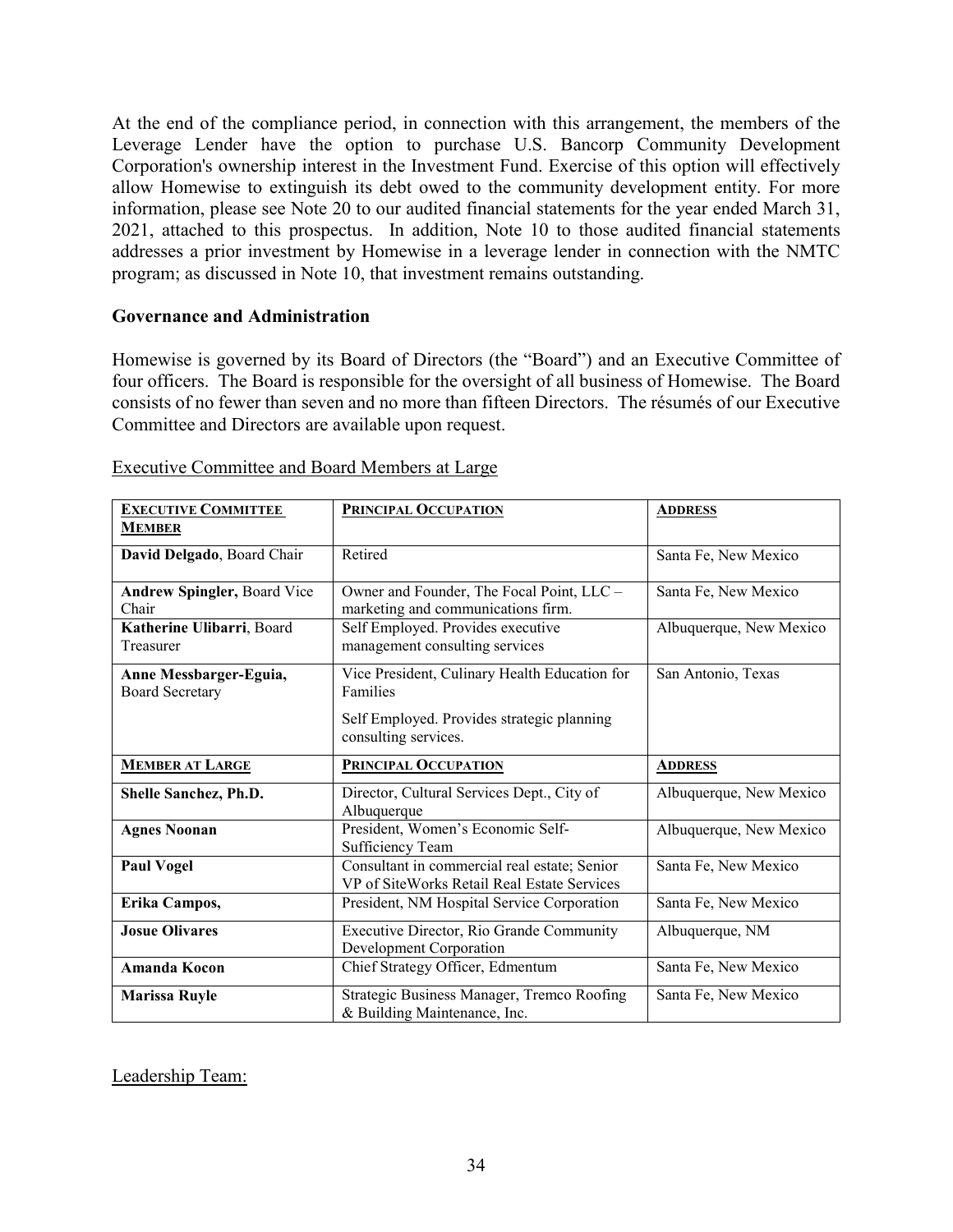## *Michael Loftin, Chief Executive Officer*

Mr. Loftin provides strategic leadership for the company by working with the board of directors and the executive management team to drive the long-term vision, strategy, goals, and financial well-being of Homewise. Mr. Loftin has been in the community development field for 35 years and the CEO of Homewise since 1992. Mr. Loftin is the public face for external affairs, and reports to the Board of Directors. Mr. Loftin earned a B.A. from Northwestern University.

#### *Laura Altomare, President*

Ms. Altomare joined Homewise in 2014. As President, she leads the executive team to set and implement organizational strategy and direction while ensuring the organization is achieving its mission in a highly impactful and organizationally sustainable way. Laura has over 20 years of experience in leadership roles in the financial services industry overseeing strategic planning, communications, marketing, capital raising, public relations, and human resources. Laura earned a B.A. from Colorado State University and a Certificate in Fund Raising Management (CFRM) from the Indiana University Lilly Family School of Philanthropy.

## *Clay Simmons, Chief Financial Officer*

Mr. Simmons joined Homewise in 2020. As CFO, he leads the organization's financial stability strategy through a full array of complex financial analyses that include raising and structuring capital, income, profitability, liquidity, leverage, and asset and liability management. Clay also leads the mortgage lending operations and policies with a focus on managing and mitigating risk in the mortgage loan portfolio. Clay has more than 25 years of experience in the financial services industry, with particular expertise in banking and mortgage lending. Clay earned a B.A. in Biochemistry from Bowdoin College and an MBA in Finance from State University of New York.

## *Jill Cook, Chief Operating Officer*

Ms. Cook joined Homewise in 2013 and has over 30 years of experience in the financial services industry. Jill has served in senior leadership roles responsible for organizational policies, budgets, process improvement and strategic planning. Jill leads the organization's operations to prepare potential homeowners to become successful homeowners and to ensure customers successfully complete their Path to Homeownership. She also oversees human resources and the effort to develop, enhance, and implement systems, IT, and process improvements in order to accommodate growth objectives and maximize the operational effectiveness and efficiency of Homewise. Jill is a graduate of Leadership New Mexico and has a B.S. in Business Administration, as well as a Master's degree in Business Administration.

#### *Daniel Slavin, Senior Director of Real Estate Development*

Mr. Slavin joined Homewise in 2017. Daniel has 20 years' experience with a background in accounting, investments, housing and the health care sector. He currently leads the real estate development strategy to develop new and rehabilitated homes in communities that meet the needs of the next generation of homebuyer; including affordability, quality, energy and water efficiency, live/work, and access to transportation, and mixed uses. Daniel earned a B.S.B.A. in Finance from John Carroll University.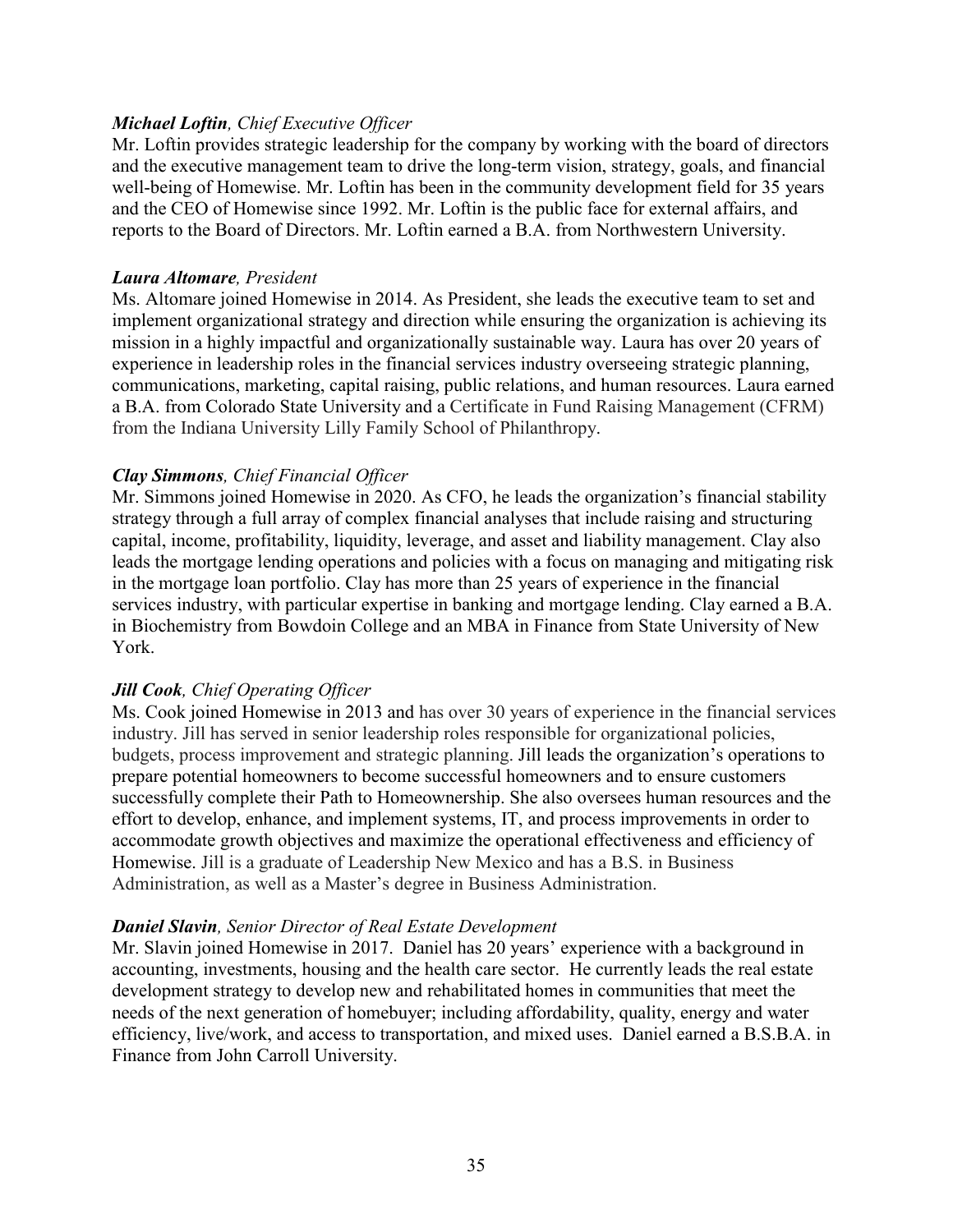## *Elena Gonzales, Senior Director of Policy & Community Engagement*

Ms. Gonzales joined Homewise in 2014. Elena has 25 years' experience managing non-profit, service-oriented organizations including affordable housing providers. She is responsible for leading the organization's effort to build relationships with underserved communities to create meaningful impact, and oversees public policy work to positively affect Homewise, its mission, and its clients. Elena earned a BBA from the University of New Mexico.

#### *Johanna Gilligan, Senior Director of Community Development*

Ms. Gilligan joined Homewise in 2018 and leads the organization's community development strategy to engage in strategic, catalytic development projects focused on economic development, education, and health that foster revitalization without displacement. These efforts increase the ownership opportunities for residents, thereby ensuring they participate in and benefit from redevelopment efforts. Johanna has a B.A. in American Studies from Tulane University and was awarded a Loeb Fellowship at Harvard's Graduate School of Design.

#### Remuneration

None of our directors were paid any remuneration for serving as a director. For the fiscal year 2021, the aggregate remuneration for Homewise Executive Officers (CEO, President, and CFO) was approximately \$705,265, which includes salaries, bonuses, health or other insurance, and retirement plan contributions. Total remuneration is expected to be generally the same for the next 12 months.

#### Retirement Plan

Homewise has a 403(b) retirement plan for its employees. Following one year of service, Homewise makes a basic contribution of 5% of an employee's compensation plus a contribution matching up to 3% contributed by the employee through salary deferral. Our contribution was \$454,984 and \$395,494 for the years ended March 31, 2021 and 2020, respectively.

#### **Employees**

Homewise has approximately 135 employees, who work primarily in Santa Fe and Albuquerque, New Mexico. Homewise's employees are critical to its overall success and are skilled in a variety of areas including, lending, construction, real estate development, and financial and home purchase advising. Homewise considers its employee relations to be good, and has no collective bargaining agreement. An organizational chart and resumes of key personnel and staff are available upon request.

## **Related Party Transactions**

Homewise has two notes payable to Anchorum St. Vincent (ASV) with an outstanding principal balance of approximately \$3,606,000 as of March 31, 2021. At the time of the first loan, which had an outstanding principal balance of approximately \$1,606,000 as of March 31, 2021, a Homewise board member was the President of ASV and a board member of Christus St. Vincent Regional Medical Center (CSVRMC). At the time of the second loan, which had an outstanding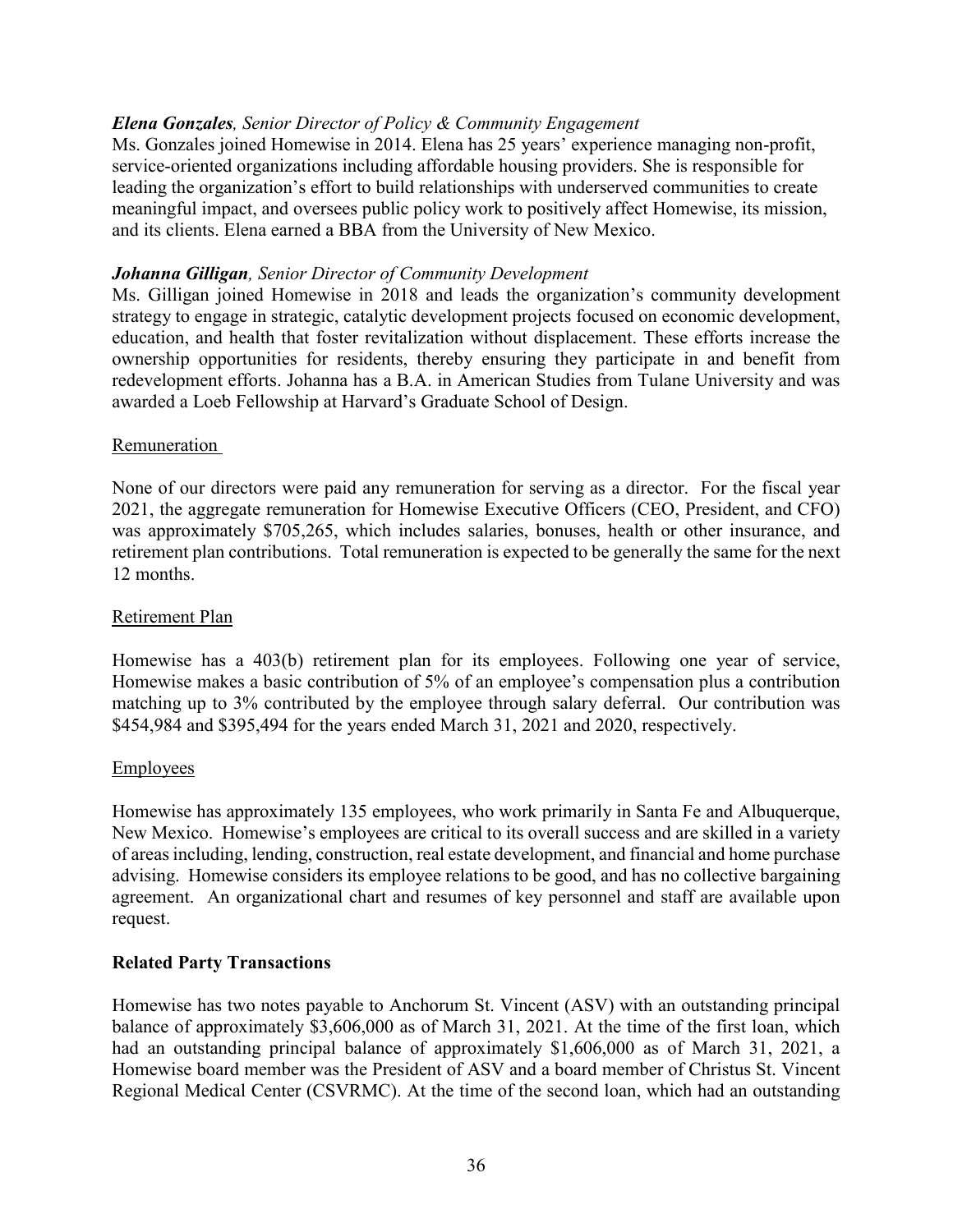principal balance of \$2,000,000 as of March 31, 2021, this individual continues to serve on Homewise's board of directors, but has retired from his role as President of ASV and no longer serves on the board of CSVRMC. Homewise has a continuing relationship with CSVRMC related to an Employee Affordable Housing Program. The purpose of this program is to help CSVRMC retain employees by providing financial assistance to employees who meet the program guidelines for the purchase of a home. Homewise received a \$400,000 Affordable Housing contribution from CSVRMC during 2019, which Homewise uses to provide down payment assistance in the form of deferred loans and matched savings account funding. In addition Homewise has a loan facility from ASV with an available principal amount of approximately \$1,230,000 as of March 31, 2021, for Homewise to provide secondary mortgage loans to CSVRMC employees. One Homewise Board member, Ms. Campos, was employed by CSVRMC at the time the loan was originated.

Both Homewise employees and Homewise Board members have invested in the Notes. Related party investments in the Notes totaled \$104,118 and \$113,895 for 2021 and 2020, respectively.

Loans to other related parties amounted to \$1,180,660 and \$1,295,777 at March 31, 2021 and 2020, respectively. These loans were issued to employees of Homewise who qualified to participate in the Homewise lending program. Each loan was issued in accordance with Homewise's lending policy.

## **Litigation and Other Material Transactions**

As of the date of this prospectus, we are not subject to any adverse order, judgment or decree of any court, governmental authority or administrative body, and we are not a defendant in any present, pending or (to our knowledge) threatened material legal proceedings.

Prior to her service to Homewise, our Chief Operating Officer, Jill Cook, served as the Chief Credit Officer at Los Alamos National Bank (LANB). LANB experienced financial difficulties during the economic downturn that began in 2009, which resulted in investigations of its practices by the Office of the Comptroller of the Currency (OCC) and the U.S. Securities and Exchange Commission (SEC). In September 2015, the SEC filed a complaint in federal court against several former senior employees of LANB, including Ms. Cook. Without admitting or denying the SEC's allegations, Ms. Cook consented to the entry of a final judgment by the SEC in March 2016. The judgment, among other things, required Ms. Cook to pay a civil penalty and barred her from serving as an officer or director of a public company for five years. Without admitting or denying any wrongdoing, Ms. Cook also consented to the entry of a consent order by the OCC in October 2016. The consent order, among other things, required her to pay a civil penalty, prohibited her from participating in the conduct of affairs of certain regulated financial institutions, and contained findings that she violated laws, engaged in unsafe and unsound practices, breached her fiduciary duty, engaged in conduct involving personal dishonesty, and engaged in conduct demonstrating willful and continuing disregard for the safety and soundness of the bank. Both the SEC's final judgment and the OCC's consent order pertain only to Ms. Cook's role with LANB and do not relate to her work at Homewise.